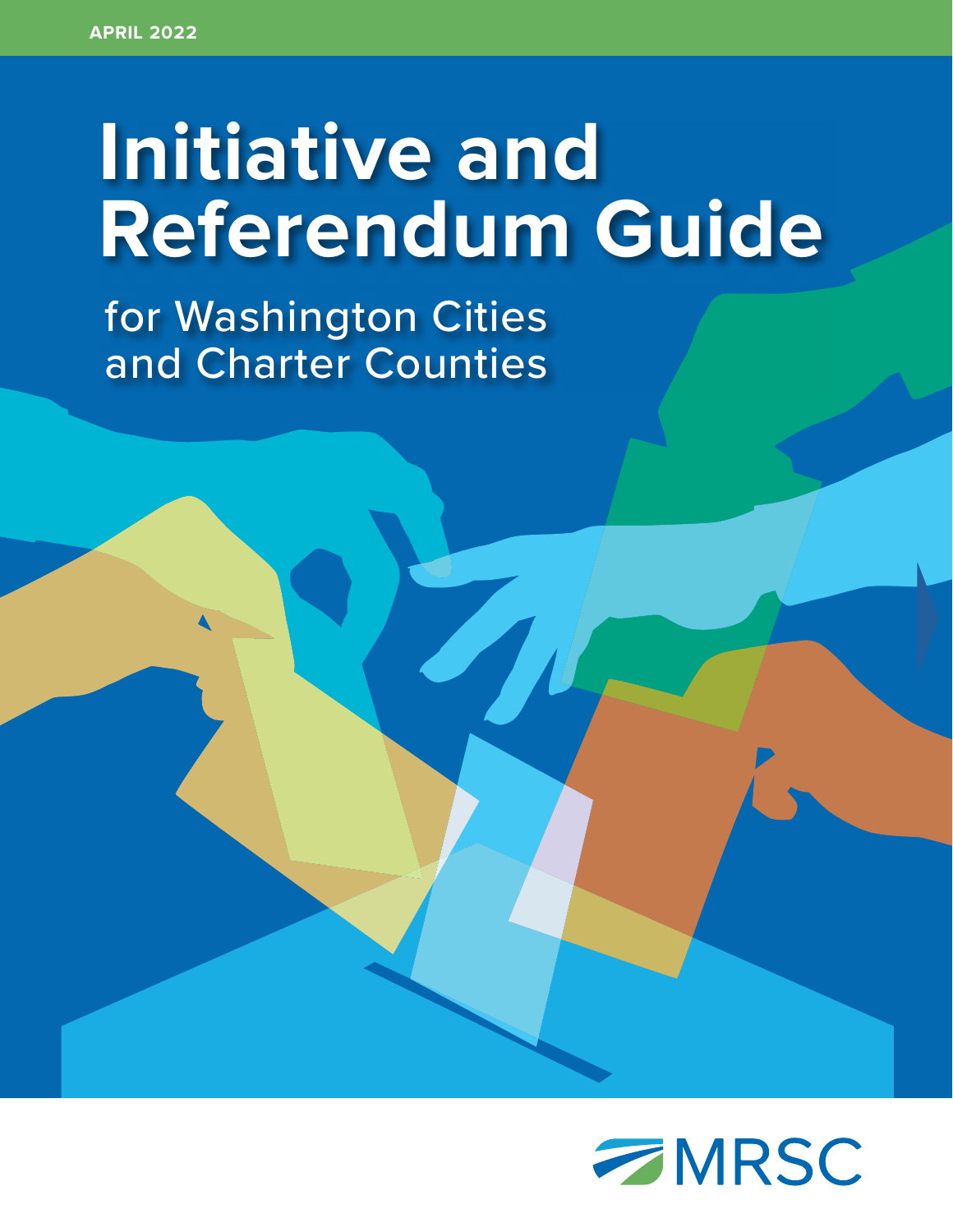**Please note, our publications are updated frequently. To ensure you have the most accurate information, download the latest version of this publication from our website: www.mrsc.org/publications/publications.aspx.**

## **INITIATIVE AND REFERENDUM GUIDE FOR WASHINGTON CITIES AND CHARTER COUNTIES**

Copyright © 2022 by the Municipal Research and Services Center of Washington (MRSC). All rights reserved. Except as permitted under the Copyright Act of 1976, no part of this publication may be reproduced or distributed in any form or by any means or stored in a database or retrieval system without the prior written permission of the publisher; however, governmental entities in the state of Washington are granted permission to reproduce and distribute this publication for official use.

# **DISCLAIMER**

The content of this publication is for informational purposes only and does not represent criteria for legal or audit purposes. It is intended to provide city staff and officials with an overview of their available revenue options, restrictions on the use of such revenues, and key questions to consider. It is not intended to replace existing prescriptive guidance in the BARS Manual, issued by the State Auditor's Office. You should contact your own legal counsel if you have a question regarding your legal rights or any other legal issue.

# **MRSC MISSION**

Trusted guidance and services supporting local government success.

# **MRSC**

2601 4th Avenue, Suite 800 Seattle, WA 98121-1280

(206) 625-1300 (800) 933-6772

www.MRSC.org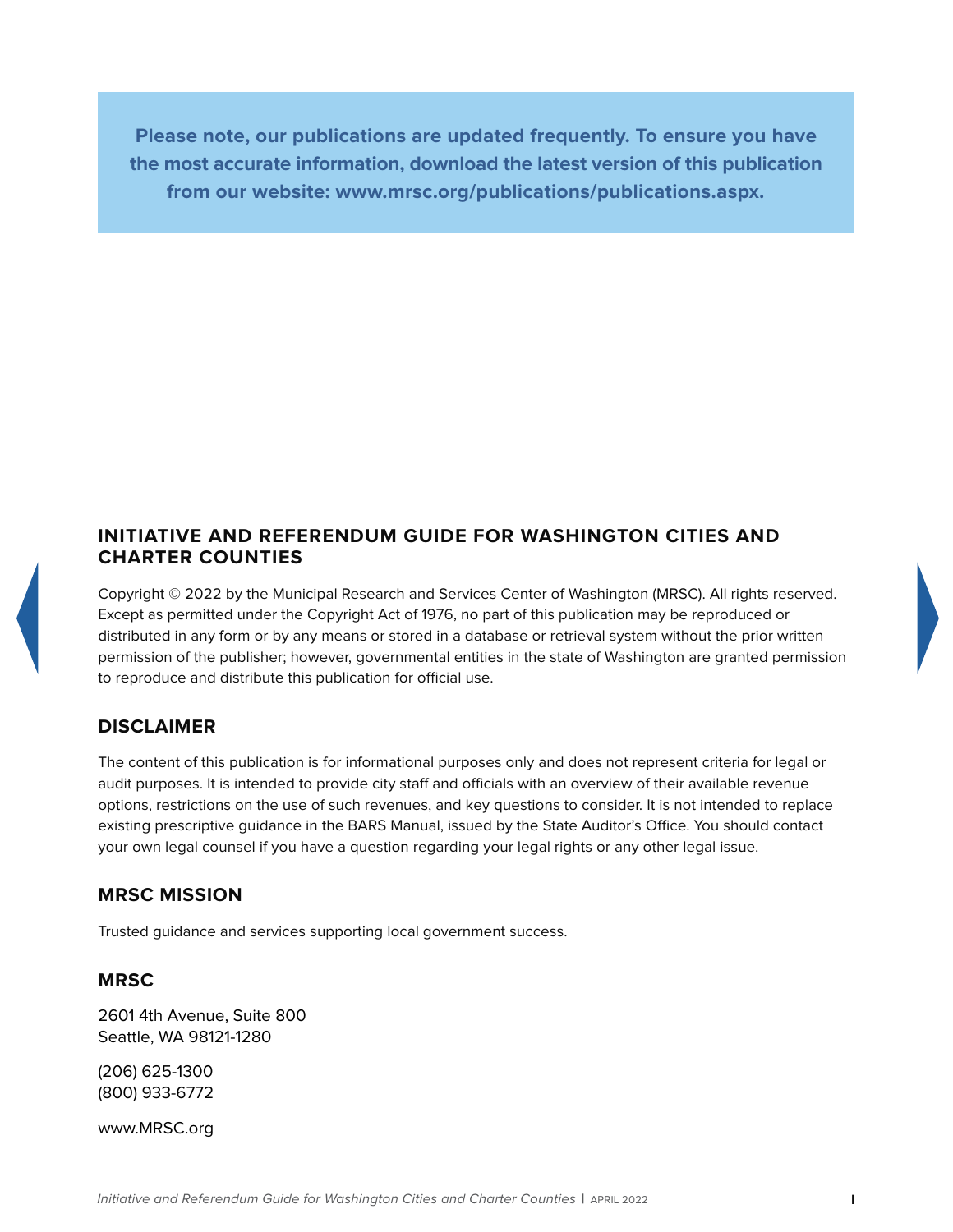# **Revision History**

MRSC does our best to update this publication every year to reflect any new legislation or other relevant information impacting city and town revenues. Below is a summary of significant recent changes. If you are aware of any other sections that you think need to be updated or clarified, please contact [mrsc@mrsc.org](mailto:mrsc%40mrsc.org?subject=City%20Revenue%20Guide). To make sure you have the most recent version, please go to [mrsc.org/publications.](http://mrsc.org/publications)

| <b>DATE</b>       | <b>SUMMARY</b>                                                                                                                                                                                               |
|-------------------|--------------------------------------------------------------------------------------------------------------------------------------------------------------------------------------------------------------|
| April 2022        | <b>Appendix A:</b><br>• Added Kahlotus and Washougal to the list of code cities that have adopt-<br>ed powers of referendum and initiative.                                                                  |
| November 2021     | <b>Appendix A:</b><br>• Added Gig Harbor to the list of code cities that have adopted powers of<br>referendum and initiative.                                                                                |
| <b>April 2018</b> | <b>Appendix A:</b><br>• Added Black Diamond, La Center, Lakewood, Sammamish, and Spokane<br>Valley to the list of code cities that have adopted powers of referendum<br>and initiative, and removed Raymond. |
| February 2018     | <b>Appendix A:</b><br>• Removed Shelton as commission city, and as a code city that has adopted<br>powers of initiative and referendum; added Clark County to list of charter<br>counties.                   |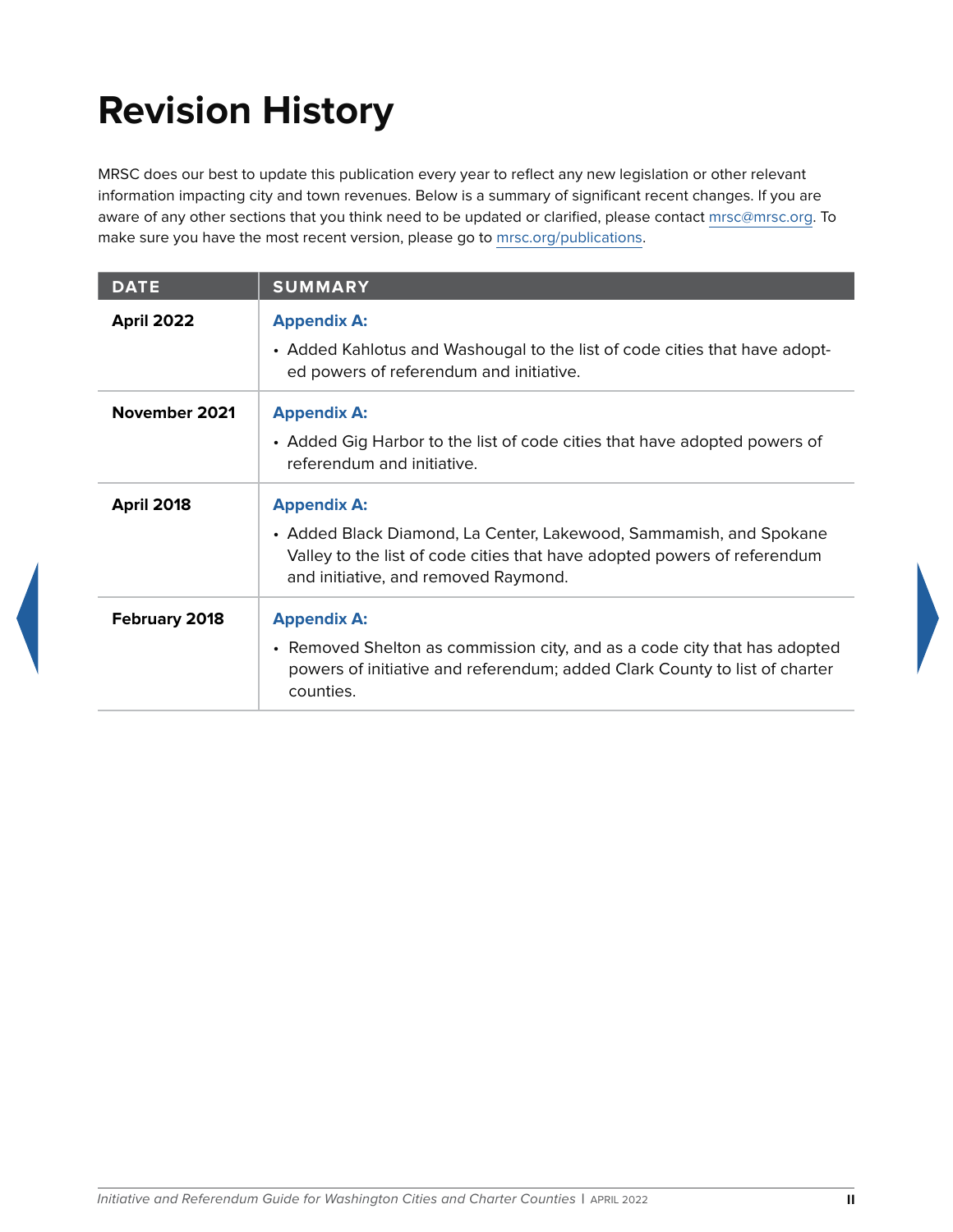# <span id="page-3-0"></span>**Contents**

| Preface <b>Exercise Service Service Service Service</b> Service Service Service Service Service Service Service Service | 1              |
|-------------------------------------------------------------------------------------------------------------------------|----------------|
|                                                                                                                         |                |
|                                                                                                                         | 3              |
| <b>Municipalities that have the Powers of Initiative</b>                                                                |                |
|                                                                                                                         | $\overline{a}$ |
|                                                                                                                         |                |
|                                                                                                                         | $\overline{a}$ |
|                                                                                                                         |                |
|                                                                                                                         |                |
|                                                                                                                         |                |
| Types of Legislation Subject to the Initiative and Referendum Process ____ 6                                            |                |
| Statutory Limitations Placed on a Code City [2012] [2012] [2012] [2012] [2012] [2012] [2012] [2012] [2012] [20          | 6              |
|                                                                                                                         |                |
|                                                                                                                         |                |
| Administrative/Legislative Distinction Communication Communication Communication Communication Communication            | $\overline{7}$ |
| Limitations on Initiative and Referendum: Corporate entity vs. Legislative Body Distinction ________ 8                  |                |
|                                                                                                                         |                |
|                                                                                                                         | 10             |
|                                                                                                                         | $11$           |
|                                                                                                                         | 12             |
|                                                                                                                         | 12             |
| Referendum Process in a Noncharter Code City ___________________________________                                        | 13             |
|                                                                                                                         | 15             |
|                                                                                                                         | 15             |
| Powers Exercised in a Charter County [19] [2010] [2010] [2010] [2010] [2010] [2010] [2010] [2010] [2010] [2010          | 15             |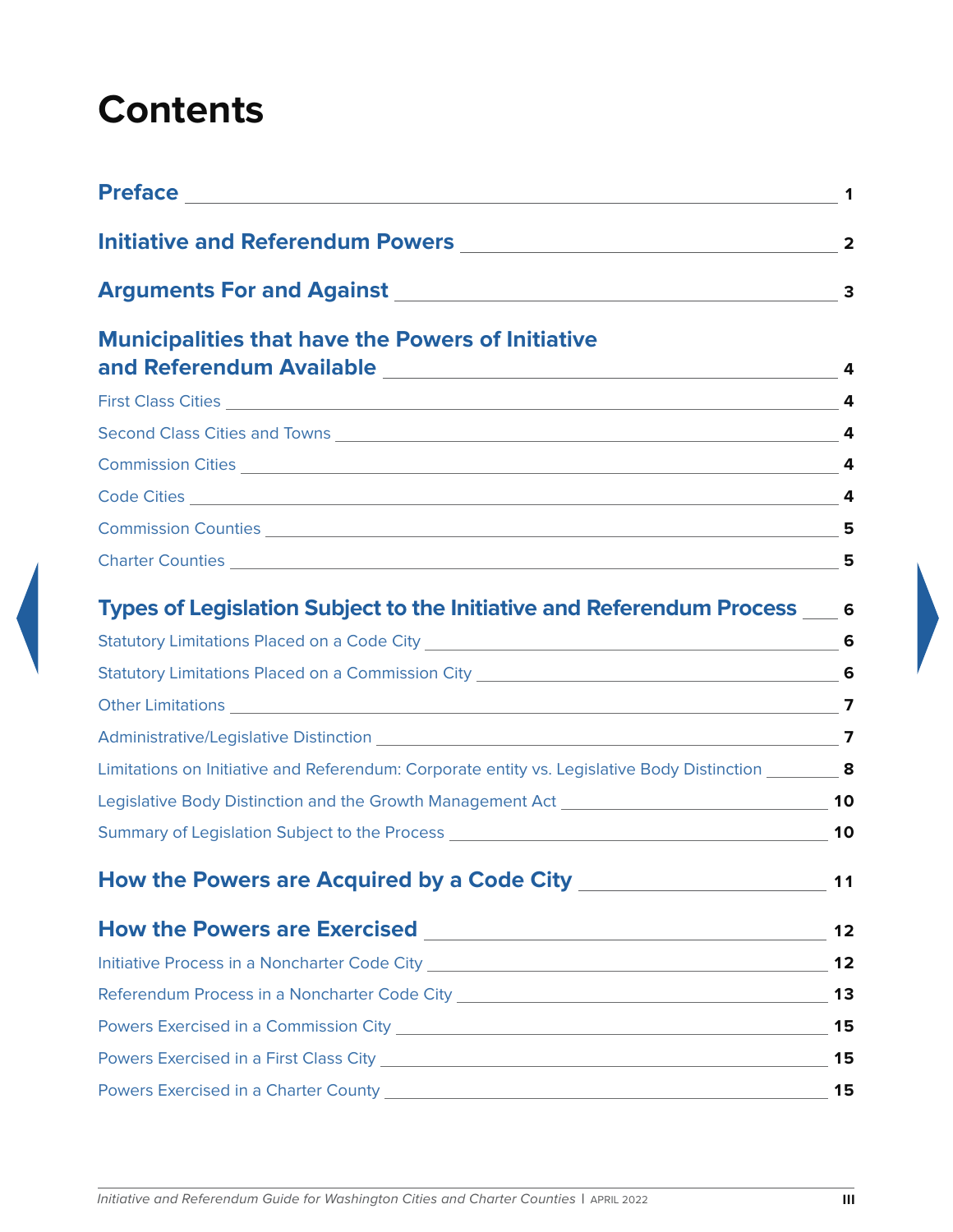| How the Powers are Abandoned <b>Fig. 2018</b>                                                                                                                                                                 | 16 |
|---------------------------------------------------------------------------------------------------------------------------------------------------------------------------------------------------------------|----|
| <b>Process and Requirements for Petition Signature Gatherers</b>                                                                                                                                              | 17 |
| <b>Appendices Appendices Appendices</b>                                                                                                                                                                       | 18 |
| Appendix A – Cities and Counties That Have Powers of Initiative and Referendum                                                                                                                                | 18 |
| Appendix B - Sample Resolution Declaring Intent of Code City to Adopt Powers<br>of Initiative and Referendum and the state of the state of the state of the state of the state of the state of                | 19 |
| Appendix C – Sample Ordinance of Code City Adopting Powers of Initiative and Referendum                                                                                                                       | 20 |
| Appendix D – Sample Initiative Petition Format for Code Cities __________________                                                                                                                             | 21 |
| Appendix E – Sample Referendum Petition Format for Code Cities                                                                                                                                                | 22 |
| Appendix F – Some Common Questions Relating to Initiative and Referendum Powers                                                                                                                               | 23 |
| Appendix G - Selected Washington Cases that Relate to Initiative and Referendum Powers                                                                                                                        | 26 |
| Appendix H – Examples of Specific Statutory Grants of Power to Municipal Legislative Authority                                                                                                                | 30 |
| Appendix I - Examples of Specific Statutory Grants of Power to Municipal Corporate Entity ___                                                                                                                 | 31 |
| Appendix J – Examples of Specific Statutory Grants of Power to the County Legislative Authority ___                                                                                                           | 33 |
|                                                                                                                                                                                                               | 34 |
|                                                                                                                                                                                                               | 36 |
| Appendix M - Brief Review of Initiative and Referendum Powers of First Class Cities<br>as Established in Their Charters <b>Exercía and Established in Their Charters</b> and Theory and Theory and Theory and | 37 |
| Appendix N - Brief Review of Initiative and Referendum Powers of Charter Counties                                                                                                                             | 40 |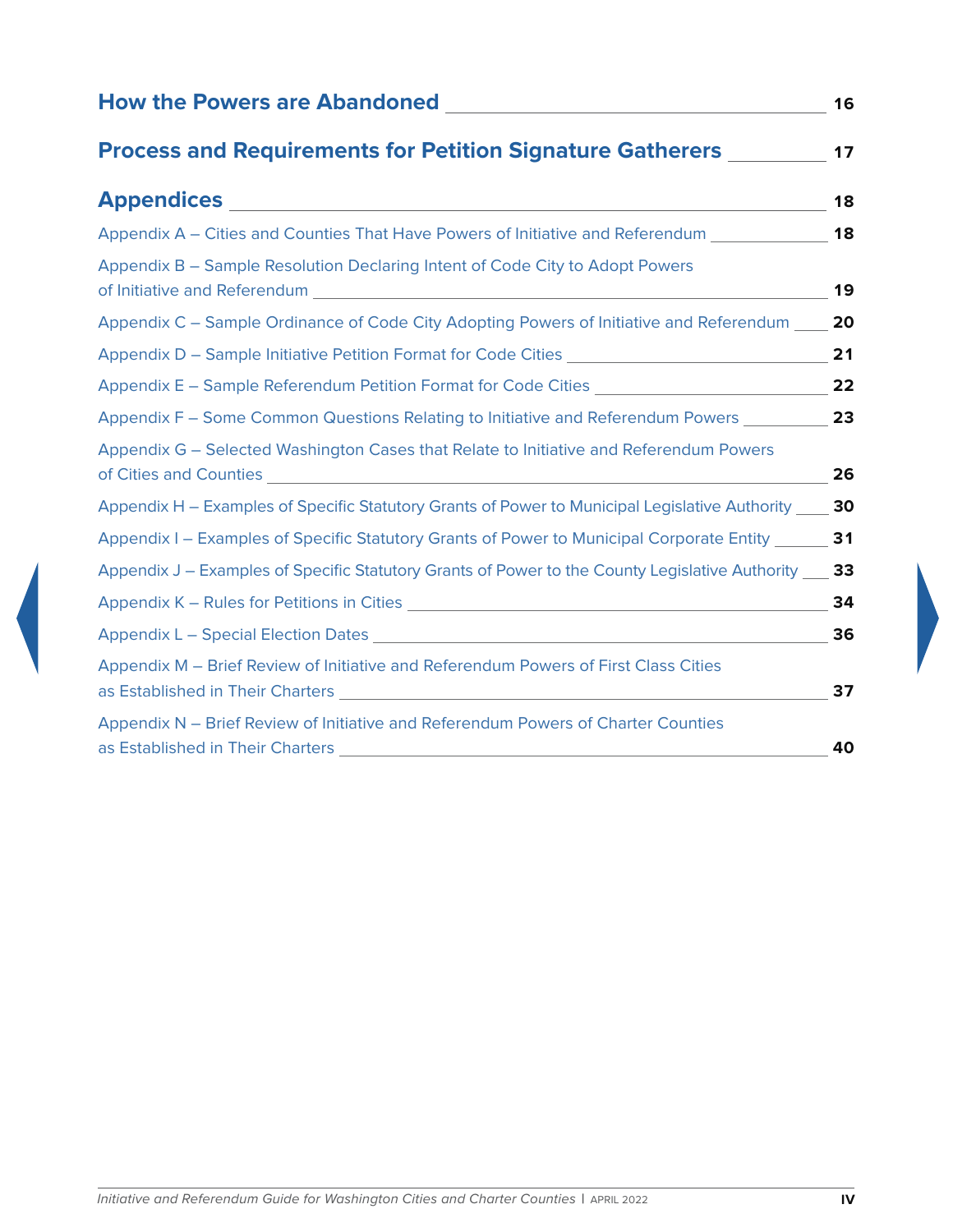# <span id="page-5-0"></span>**Preface**

There is increasing interest in the power of the people at both the state and local level to directly exercise authority to enact and repeal laws. This authority is exercised through the powers of initiative and referendum. This publication provides an overview of these powers as they may be exercised at the local level – in the cities and charter counties of the state of Washington. It reviews which cities and counties have the powers available and, when legally permitted, how the powers may be adopted in cities and counties that have not already done so. It also reviews in some detail which types of actions are subject to the initiative and referendum process, since there are limitations on the exercise of the power even when it is available.

We hope this publication will be helpful to officials in cities and counties that already have the powers of initiative and referendum, as well as to officials in cities and counties that are considering adopting the powers.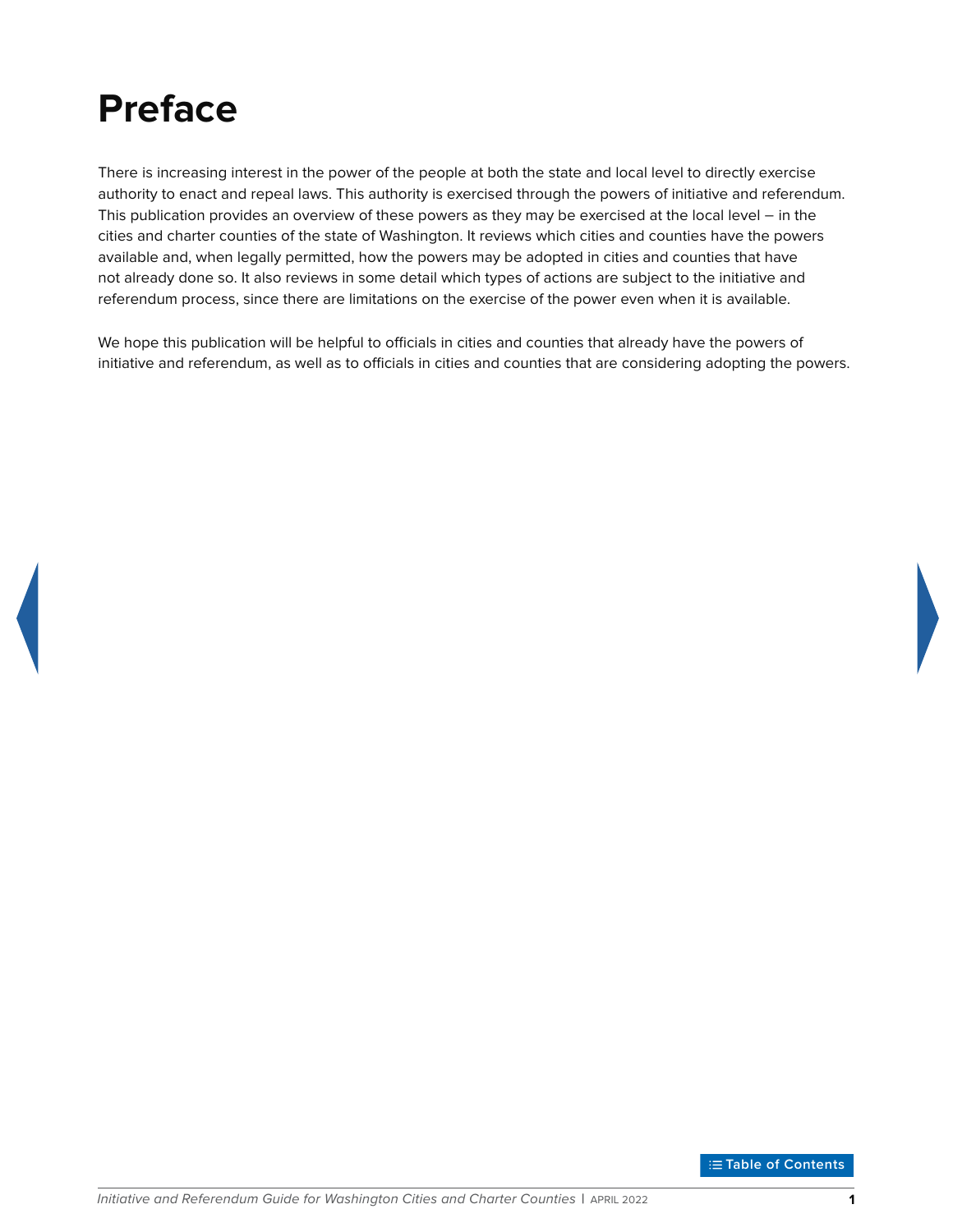# <span id="page-6-0"></span>**Initiative and Referendum Powers**

Basically, the power of initiative as applied to municipalities refers to the authority of the voters of a city or charter county to directly initiate and enact legislation (hereafter the term "municipality" will include cities, towns, and counties). The process involves an initial petition containing a specified number of signatures that proposes an ordinance for adoption. If the proper form and the number of signatures is sufficient, the issue must either be adopted by the city or charter county council or submitted to the entire electorate of the city or charter county for adoption or rejection at an election.

The power of referendum in a municipality is the right of the people to have an ordinance that has been enacted by the city or charter county council submitted to the voters for their approval or rejection. The process also includes the filing of a petition, with a required minimum number of registered voters, prior to the effective date of the ordinance. If the required number of signatures in the proper form are obtained on the petition, the ordinance is suspended from becoming effective until it has either been repealed by the city or charter county council or is submitted to the voters for approval or rejection at an election.

Briefly, the power of initiative is used to propose new legislation and the power of referendum is used to review previously adopted legislation. These powers exist at the state level also, but this publication deals exclusively with the powers as applied to government at the local level, specifically to cities and charter counties.

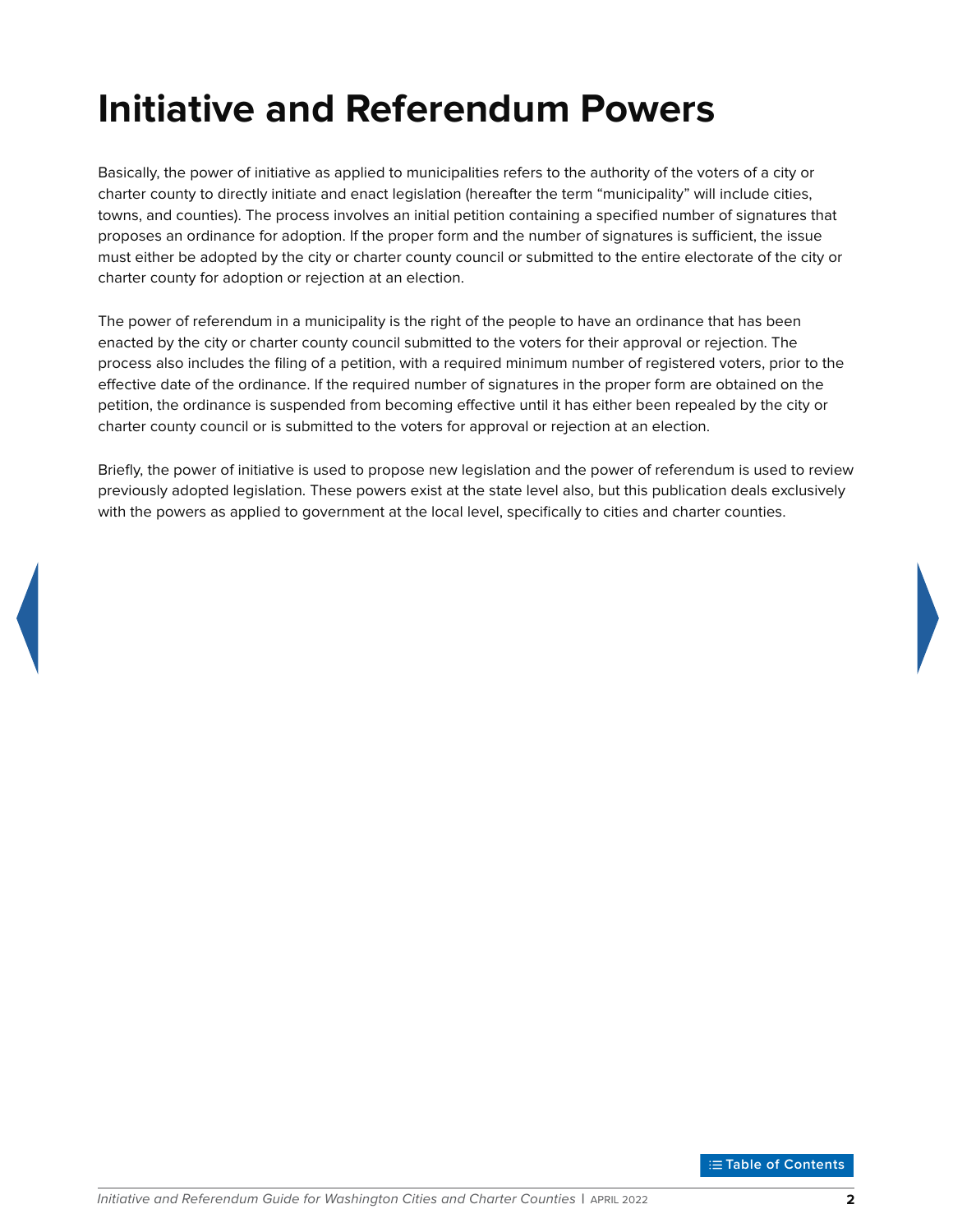# <span id="page-7-0"></span>**Arguments For and Against**

The use of initiative is direct democracy at its most fundamental level. It is favored by those who value widespread voter participation both in choosing candidates and in drafting and deciding upon legislation. It is an attempt to enlarge the role of the electorate while at the same time diminishing the power of the elected representatives, in this case the city or charter county council-members.

The classic arguments for initiative powers have changed little since the initiative and referendum process was introduced in its present form in this country in the early twentieth century. Proponents argued that the initiative process would neutralize special interest groups, curtail corruption, provide a vehicle for civic education, and put pressure on public officials to act in the public interest. Supporters claimed that the initiative process was the culmination of the steady advance of the broadened franchise and direct democracy in this century.

Those opposed to the use of initiative power are basically supporters of representative democracy. They stress the need for knowledge and deliberation in the drafting of legislation and the daily business of governing. While those favoring this position are often accused of being undemocratic and lacking faith in the people, they assert that the most important democratic act is the selection of representatives.

Critics of the initiative process argue that it is a dangerous device that undercuts representative government by taking lawmaking out of the hands of the legislators elected to do the job. Complex issues are reduced to fast "yes" or "no" decisions by voters who may be swayed by misleading television or other commercials paid for by special interest groups. Initiatives may be crudely drafted and no allowance made for the usual give and take of the legislative process, which often results in the kind of compromises that make laws more workable.

Both sides agree that most of the business of governing cannot be decided directly by the people but must be decided by elected representatives. Therefore, the power of initiative is always recognized as a supplement to the normal legislative process.

The same basic philosophical arguments apply to the power of referendum as apply to the initiative power.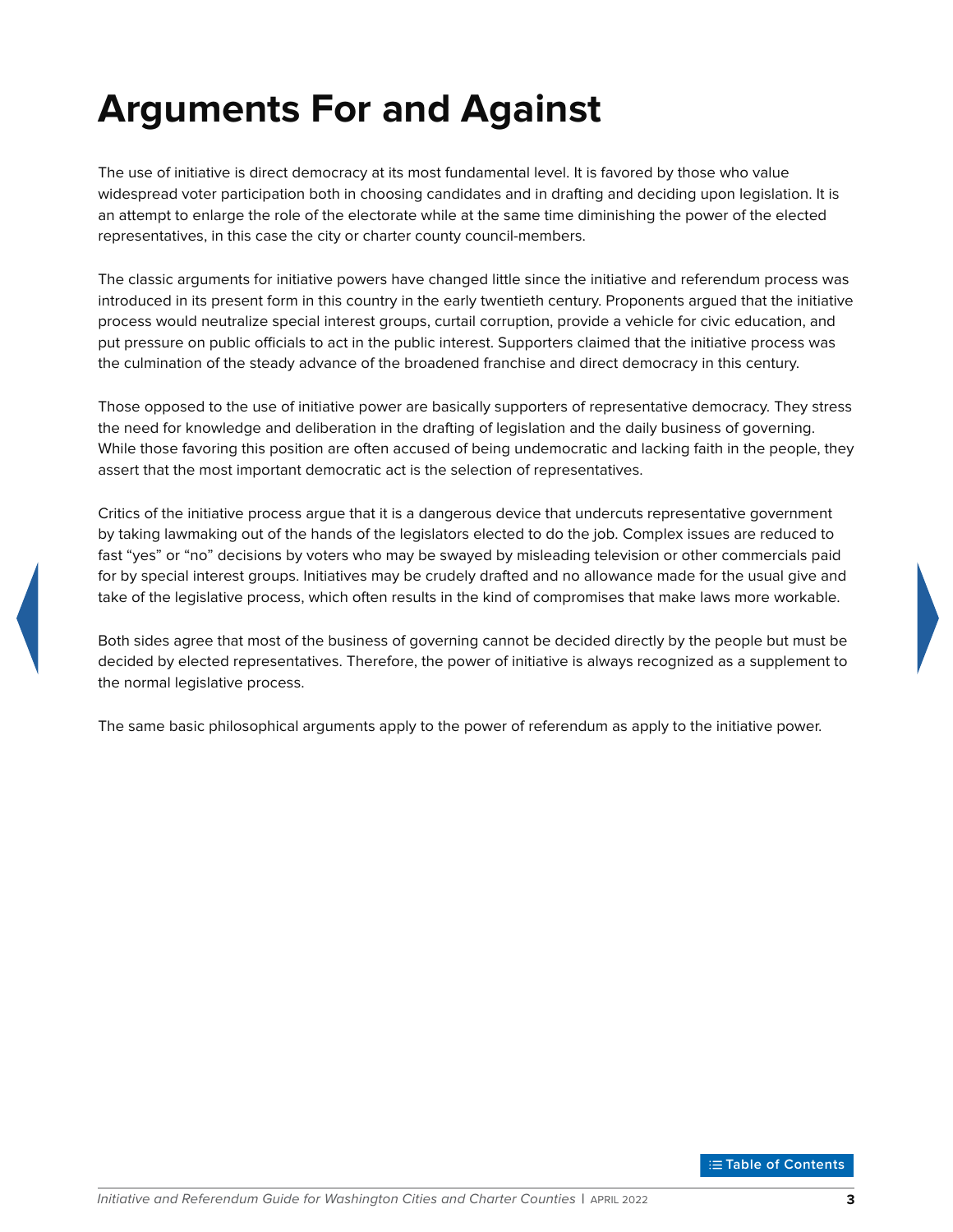# <span id="page-8-0"></span>**Municipalities that have the Powers of Initiative and Referendum Available**

The powers of initiative and referendum are not available to all classes of municipalities. These powers are not automatically included in the powers granted to cities, towns, or counties. The authority for use of these powers is found either in the state constitution or in enabling legislation adopted by the state legislature, or both.

In Washington, the only cities that have been granted the powers of initiative and referendum are the first class cities, code cities that have formally adopted these powers, and cities with the commission form of government.

The only counties that may exercise these powers are counties that have formally adopted them by charter. Of the 39 counties in Washington, 32 retain the commission structure as outlined in [Title 36 RCW](https://apps.leg.wa.gov/rcw/default.aspx?Cite=36); seven counties have established themselves as charter counties by drafting a charter and submitting it to a vote of the people. Counties that have not taken steps to become charter counties are hereafter referred to as "commission counties."

# **FIRST CLASS CITIES**

The state constitution specifically grants the authority to adopt a charter to first class cities, and [RCW](https://apps.leg.wa.gov/rcw/default.aspx?Cite=35.22.200) [35.22.200](http://apps.leg.wa.gov/rcw/default.aspx?Cite=35.22.200) specifically provides that a first class city charter may provide for direct legislation by the people through the initiative and referendum process. All of the ten first class cities in Washington have adopted the powers of initiative and referendum, and the procedures for exercising these powers are set out in the city charter of each city. (A brief review of the procedures exercised in each city is contained in [Appendix M](#page-41-1).)

### **SECOND CLASS CITIES AND TOWNS**

Second class cities and towns do not have the authority to establish initiative and referendum powers; consequently, voters in these two classes of municipalities may not exercise either power. In second class cities and towns, the council may submit an issue to the voters on an advisory ballot basis. This means that the voters may vote on an issue or an ordinance, but the results of the vote are not legally binding. While a city or town council may consider the vote of the people in an advisory ballot in deciding whether to enact or repeal an ordinance, the council is not bound to follow the majority vote.

### **COMMISSION CITIES**

A city that has the commission form of government automatically has the powers of initiative and referendum. These powers are set out in the enabling authority for commission cities in [RCW 35.17.220 - 35.17.360](https://apps.leg.wa.gov/rcw/default.aspx?cite=35.17&full=true#35.17.220).

# **CODE CITIES**

While initiative and referendum powers are available to code cities, they are not automatic powers either at the time of incorporation or reclassification as a code city. Code cities must formally adopt these powers. The procedures for adoption are outlined on pages 11-12 of this publication. As of April 2022, 54 code cities in Washington have formally adopted these powers. (See [Appendix A](#page-22-0) for a list of these code cities.) Citizens in other code cities do not have these powers available. All code cities have authority to submit issues to the public on an advisory basis, but the results of an advisory election are not binding on the city council.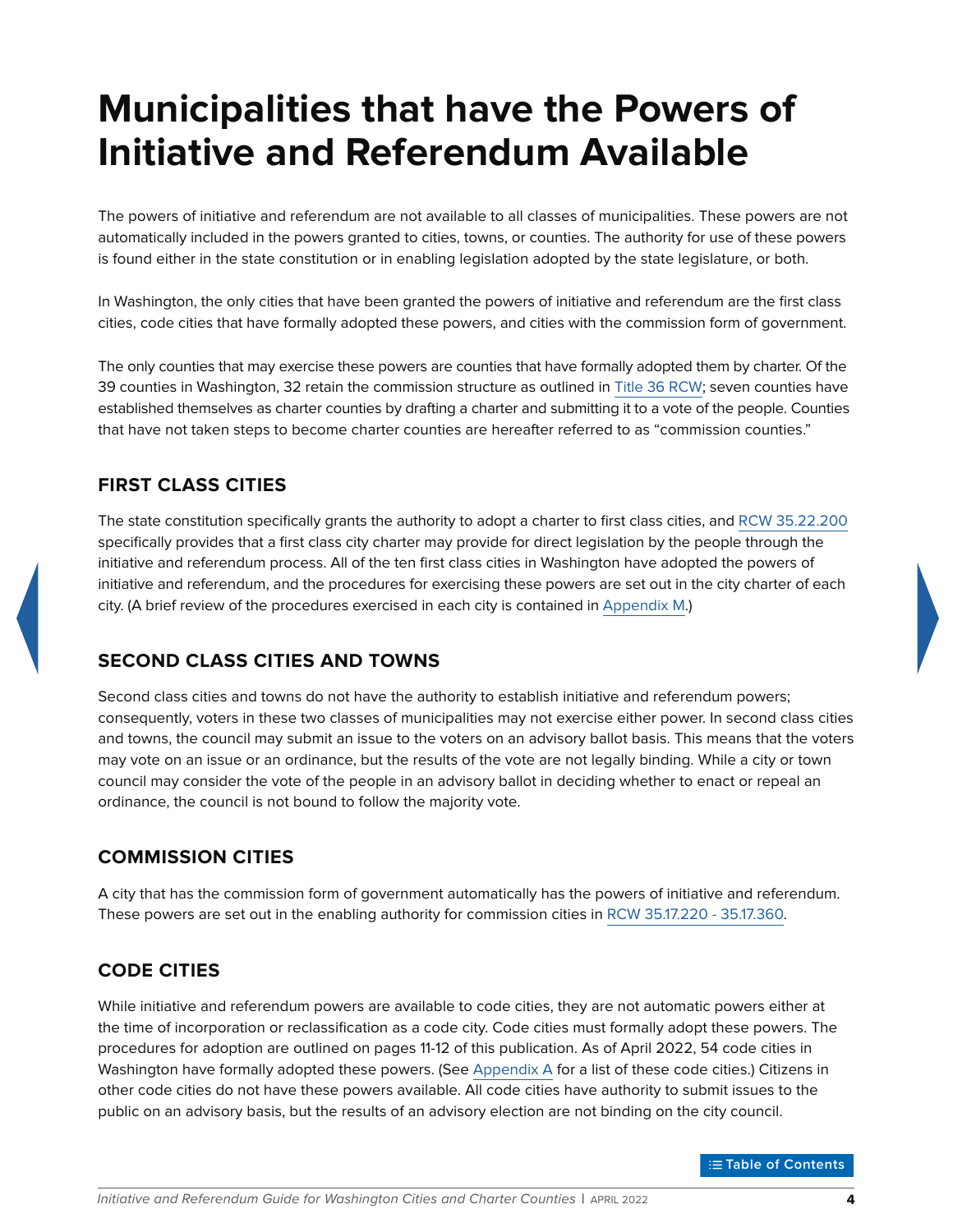# <span id="page-9-0"></span>**COMMISSION COUNTIES**

Commission counties are granted their authority under the state constitution and [Title 36 RCW.](https://apps.leg.wa.gov/rcw/default.aspx?Cite=36) If a county does not go through the charter process, then it remains a commission form of government. Counties with the commission form of government do not have the powers of initiative and referendum available to them.

# **CHARTER COUNTIES**

The state constitution grants counties the option of adopting a charter for their own form of government, and that charter may provide for direct legislation by the people through the initiative and referendum process. Seven counties have adopted a charter: Clallam, Clark, King, Pierce, San Juan, Snohomish, and Whatcom. Each has adopted the powers of initiative and referendum. Procedures for the exercise of these powers are set out in the charter of each county. (A brief review of the procedures as exercised in each charter county is contained in [Appendix N](#page-44-1).)

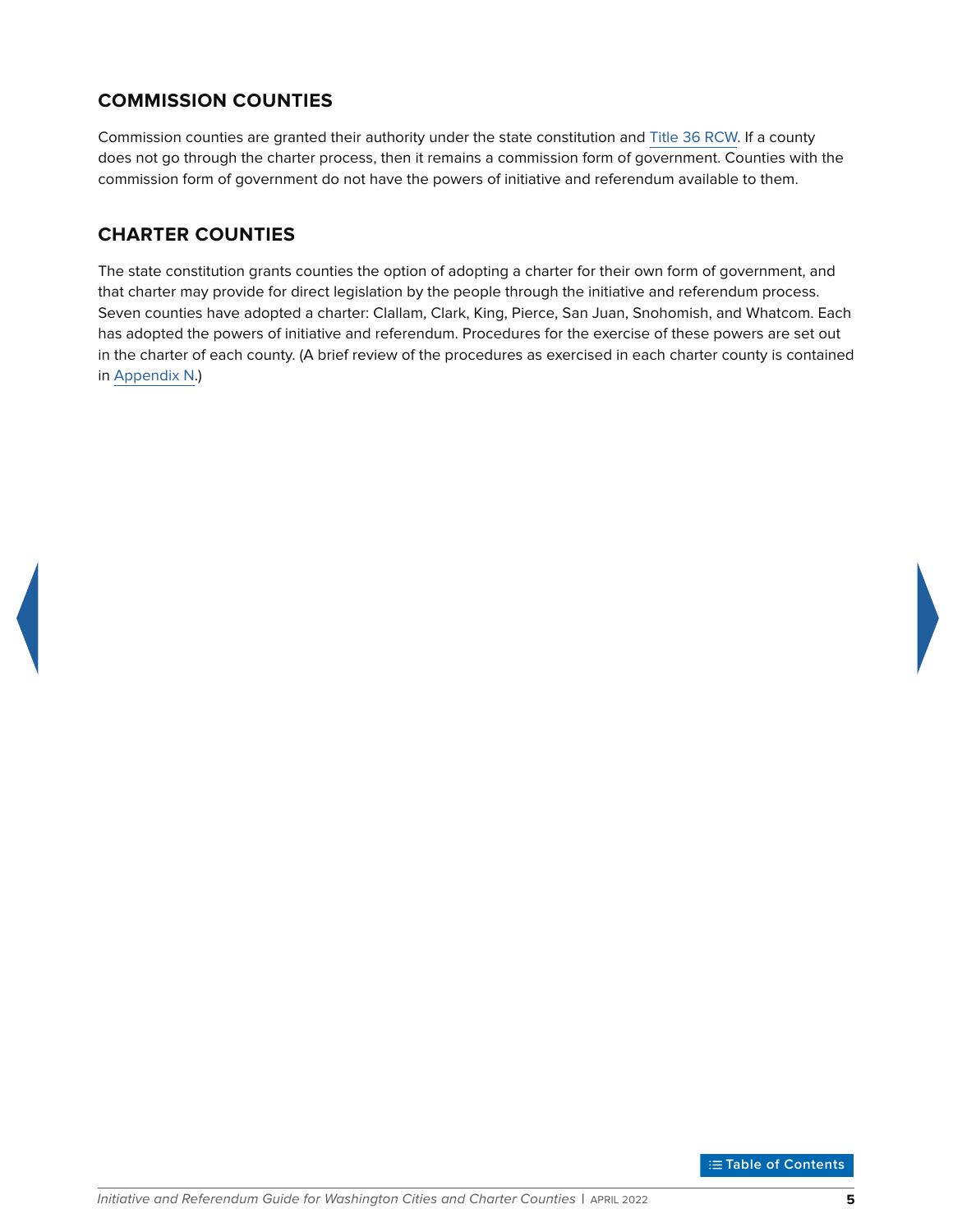# <span id="page-10-0"></span>**Types of Legislation Subject to the Initiative and Referendum Process**

Even if the citizens of a city or county have the powers of initiative and referendum available to them, this does not mean that every type of legislation is subject to these powers. There are a number of statutory limitations on these powers, at least in code cities, and additional limitations have been imposed by the courts. First class city and charter county charters also contain restrictions, and these can differ from city to city and county to county (the specific charter for each jurisdiction must be checked). This section will review the various limitations on the types of legislation which are subject to the initiative and referendum powers.

Only ordinances may be enacted by initiative or repealed by referendum. The powers of initiative and referendum are not applicable to any other type of legislative enactment by a city or county council, such as a motion, order, or resolution.

# **STATUTORY LIMITATIONS PLACED ON A CODE CITY**

The statutes granting the power of referendum to code cities contain a list of the types of ordinances that are not subject to that power. This means that the 30-day waiting period for ordinances to go into effect, which applies in code cities that have adopted the powers of initiative and referendum, does not apply to these ordinances, since they are not subject to referendum. The list of exempt ordinances contained in [RCW](https://apps.leg.wa.gov/rcw/default.aspx?Cite=35A.11.090) [35A.11.090](http://apps.leg.wa.gov/rcw/default.aspx?Cite=35A.11.090) is as follows:

- 1. Ordinances initiated by petition;
- 2. Emergency ordinances necessary for the immediate preservation of public peace, health and safety or for the support of the city government and its existing public institutions which contain a statement of urgency and are passed by unanimous vote of the council;
- 3. Ordinances providing for local improvement districts;
- 4. Ordinances appropriating money;
- 5. Ordinances providing for or approving collective bargaining;
- 6. Ordinances providing for the compensation of or working conditions of city employees;
- 7. Ordinances authorizing or repealing the levy of taxes.

These types of ordinances take effect as provided in general law – five days after publication, unless a later date is specified in the ordinance.

# **STATUTORY LIMITATIONS PLACED ON A COMMISSION CITY**

The statutes that grant the power of referendum to commission cities also contain a limitation on the exercise of that power. [RCW](https://apps.leg.wa.gov/rcw/default.aspx?Cite=35.17.240) [35.17.240](http://apps.leg.wa.gov/rcw/default.aspx?Cite=35.17.240) indicates that most ordinances adopted in a commission city do not take effect for 30 days after adoption to allow the citizens an opportunity to file a referendum petition. However, under [RCW](https://apps.leg.wa.gov/rcw/default.aspx?Cite=35.17.230) [35.17.230,](http://apps.leg.wa.gov/rcw/default.aspx?Cite=35.17.230) the following types of ordinances are not subject to the 30-day waiting period or the referendum process: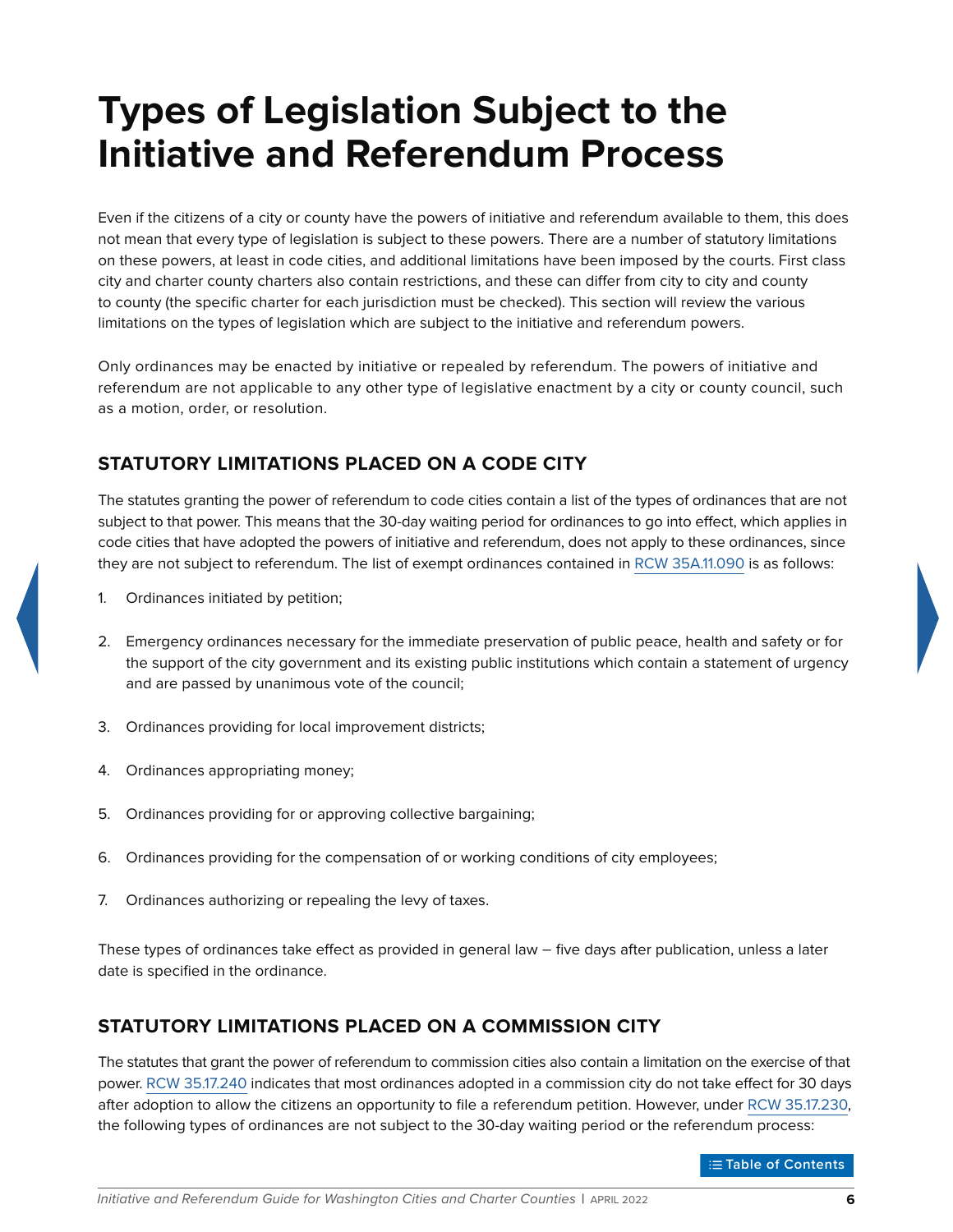- <span id="page-11-0"></span>1. Ordinances initiated by initiative;
- 2. Ordinances necessary for the immediate preservation of public peace, health and safety which contain a statement of urgency and are passed by unanimous vote of all the commissioners;
- 3. Ordinances providing for local improvement districts.

# **OTHER LIMITATIONS**

In addition to the above statutory limitations, the courts in Washington have recognized other limitations on the use of the powers of initiative and referendum. Basically, the courts have recognized two tests to determine if an ordinance is beyond the scope of direct legislation by the people either through the exercise of the initiative power or the referendum power.

The first test is whether the underlying action is legislative or administrative in nature. If the action is administrative, then it is not subject to the power of initiative or referendum. If it is legislative, then it may be subject to initiative and referendum, depending upon the outcome of the second test.

The second test is whether the power is one that has been granted by the legislature to the legislative authority of a city or county or whether it is a power that has been granted to the corporate entity as a whole. If it is a power that has been granted to the legislative authority (city or county council), then it is not subject to the powers of initiative and referendum. If it is a power that has been granted to the city as a corporate entity, then it may be subject to initiative and referendum.

Both of these powers will be explained in more detail, but it is important to note that the action must pass both tests to be subject to initiative or referendum. If the action is administrative in nature or if the subject of the proposed legislation is a power that has been granted by the state legislature to the city or county council, it is **not** subject to the power of initiative and referendum. Citizens may exercise these powers only if the action is legislative in nature and the subject of the legislation is not one that has been granted to the city or county council.

# **ADMINISTRATIVE/LEGISLATIVE DISTINCTION**

The courts in this state have noted that the power of direct legislation by citizens is not an inherent power of the people. The right did not exist until granted by the state constitution in 1912. There is an inherent limitation on this right in that it only extends to matters legislative in character, as compared to administrative matters. Therefore, the scope of the powers of initiative or referendum is restricted to ordinances adopting legislative policy and is not extended to ordinances effecting administrative actions.

This, of course, raises the question of what is an administrative action and what is a legislative action. The courts have applied two tests in making this determination. First, actions relating to subjects of a permanent and general character are usually regarded as legislative matters, and actions taken on subjects of a temporary and special character are usually regarded as administrative matters. Second, the power to be exercised is legislative in nature if it prescribes a new policy or plan, whereas it is administrative in its nature if it merely pursues a plan already adopted by the legislative body or some power superior to it.

Even with these tests as guides, it may not always be clear whether a matter is legislative, and subject to initiative and referendum, or administrative. One way to help understand this test is to review some court cases in which the courts have characterized various actions as being either legislative or administrative in nature. The following cases provide some guidance: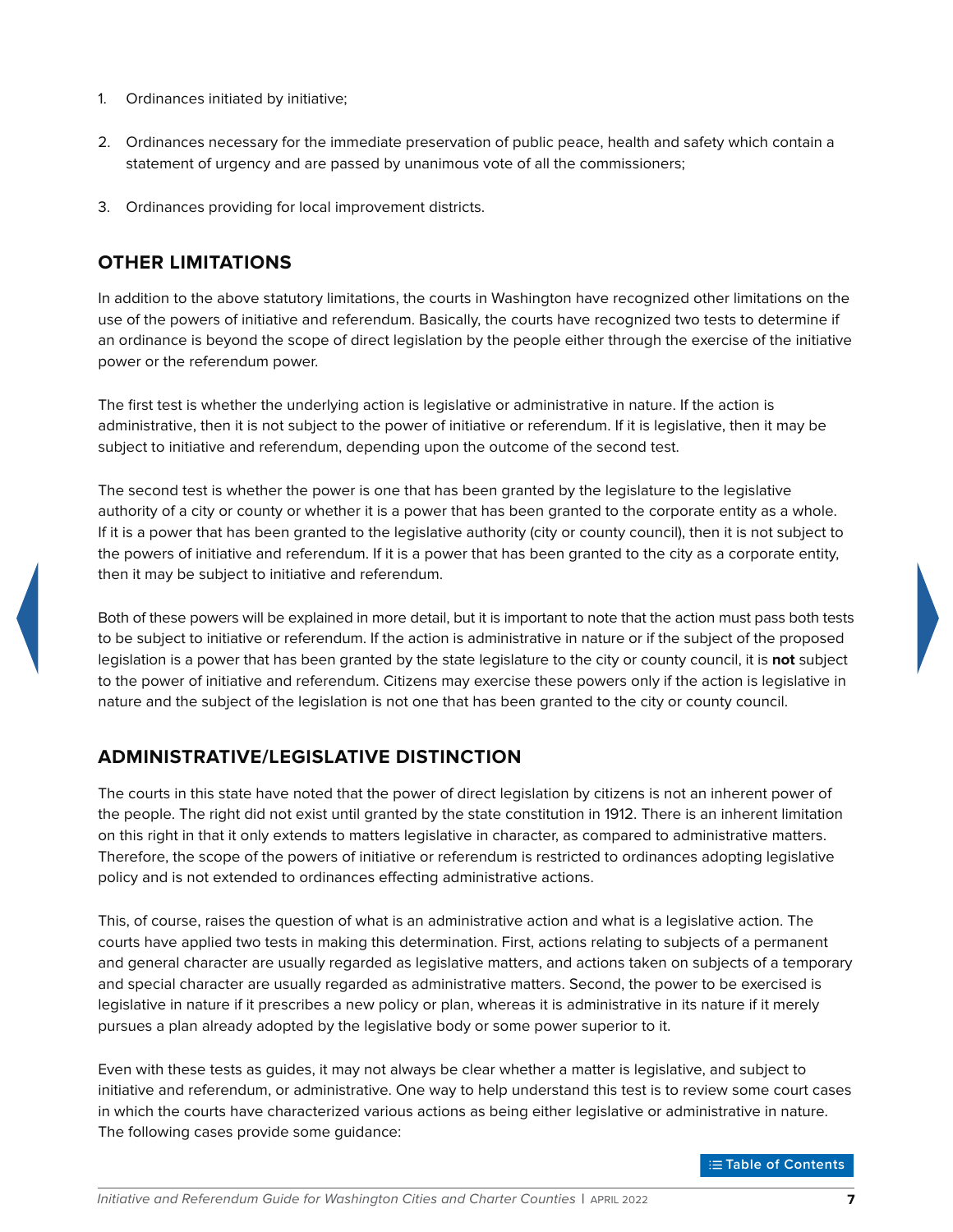- <span id="page-12-0"></span>1. The decision to fluoridate the city water supply is administrative in nature. *[City of Port Angeles v. Our](http://courts.mrsc.org/mc/courts/zsupreme/170wn2d/170wn2d0001.htm)  [Water-Our Choice!](http://courts.mrsc.org/mc/courts/zsupreme/170wn2d/170wn2d0001.htm)*, 170 Wn.2d 1 (2010).
- 2. An ordinance amending a comprehensive street name ordinance is administrative in nature since it is enacted pursuant to a plan already adopted by the legislative body. *[Heider v. Seattle](http://courts.mrsc.org/mc/courts/zsupreme/100wn2d/100wn2d0874.htm)*, 100 Wn.2d 874 (1984).
- 3. The enactment of a business and occupation tax is legislative in nature. *[Citizens for Financially](http://courts.mrsc.org/supreme/099wn2d/099wn2d0339.htm)  [Responsible Government v. Spokane](http://courts.mrsc.org/supreme/099wn2d/099wn2d0339.htm)*, 99 Wn.2d 339 (1983).
- 4. Implementation of a punch card ballot system is legislative in nature. *[Ballasiotes v. Gardner](http://courts.mrsc.org/supreme/097wn2d/097wn2d0191.htm)*, 97 Wn.2d 191 (1982).
- 5. The setting of rates is a legislative act. *[Earle M. Jorgensen Co. v. Seattle](http://courts.mrsc.org/mc/courts/zsupreme/099wn2d/099wn2d0861.htm)*, 99 Wn.2d 861 (1983), and *[Scott](http://courts.mrsc.org/mc/courts/zsupreme/090wn2d/090wn2d0019.htm)  [Paper Company v. Anacortes](http://courts.mrsc.org/mc/courts/zsupreme/090wn2d/090wn2d0019.htm)*, 90 Wn.2d 19 (1978).
- 6. A site specific rezone amendment is administrative in nature since it implements the zoning code or comprehensive plan already enacted. *[Leonard v. Bothell](http://courts.mrsc.org/mc/courts/zsupreme/087wn2d/087wn2d0847.htm)*, 87 Wn.2d 847 (1976)
- 7. The selection of a contractor and the numerous other conditions incident to a building contract are administrative in nature. *[Ruano v. Spellman](http://courts.mrsc.org/mc/courts/zsupreme/081wn2d/081wn2d0820.htm)*, 81 Wn.2d 820 (1973).
- 8. The granting of an unclassified use permit is administrative. *[Durocher v. King County](http://courts.mrsc.org/mc/courts/zsupreme/080wn2d/080wn2d0139.htm)*, 80 Wn.2d 139 (1972).
- 9. A decision concerning where to locate a multipurpose stadium is legislative in nature. *[Paget v. Logan](http://courts.mrsc.org/mc/courts/zsupreme/078wn2d/078wn2d0349.htm)*, 78 Wn.2d 349 (1970).

### **LIMITATIONS ON INITIATIVE AND REFERENDUM: CORPORATE ENTITY VS. LEGISLATIVE BODY DISTINCTION**

The other test used by the courts to determine if an issue is subject to initiative or referendum is the distinction between a grant of authority by the state legislature to the city or county as a corporate entity or to its legislative authority (the city or county council). If the statutory grant of authority is to the city or county as a corporate entity, direct legislation by the people is permissible in the form of initiative or referendum. On the other hand, if the grant of power is to the legislative authority of the city or county, then initiative and referendum are prohibited.

When applying this test, it is necessary to determine the statutory grant of authority underlying the action involved. [Appendix H](#page-34-1) contains a list of examples of specific statutory grants of authority to a city council (legislative authority). Presumably, these actions are not subject to initiative and referendum. [Appendix I](#page-35-1) contains a list of examples of specific statutory grants to the city corporate entity. These may be subject to initiative and referendum, although it is necessary to review the other limitations on these powers to make that determination. And finally, [Appendix J](#page-37-1) contains a selected list of specific grants of authority to county legislative authorities.

As an example of how this determination is made, consider the issue of whether citizens may pass an initiative rezoning an area of a city. It is first necessary to determine if there is a specific statutory grant of power to rezone property to either the legislative body or to the city as a whole. There is such a grant of authority for code cities in [RCW](https://apps.leg.wa.gov/rcw/default.aspx?Cite=35A.63.100) [35A.63.100](http://apps.leg.wa.gov/rcw/default.aspx?Cite=35A.63.100) and for other classes of cities in [RCW](https://apps.leg.wa.gov/rcw/default.aspx?Cite=35.63.080) [35.63.080](http://apps.leg.wa.gov/rcw/default.aspx?Cite=35.63.080). These statutes provide the legislative body with the authority to divide the city into zones. Therefore, this power is not subject to the power of initiative. This is also the holding of the Washington State Supreme Court, as noted below.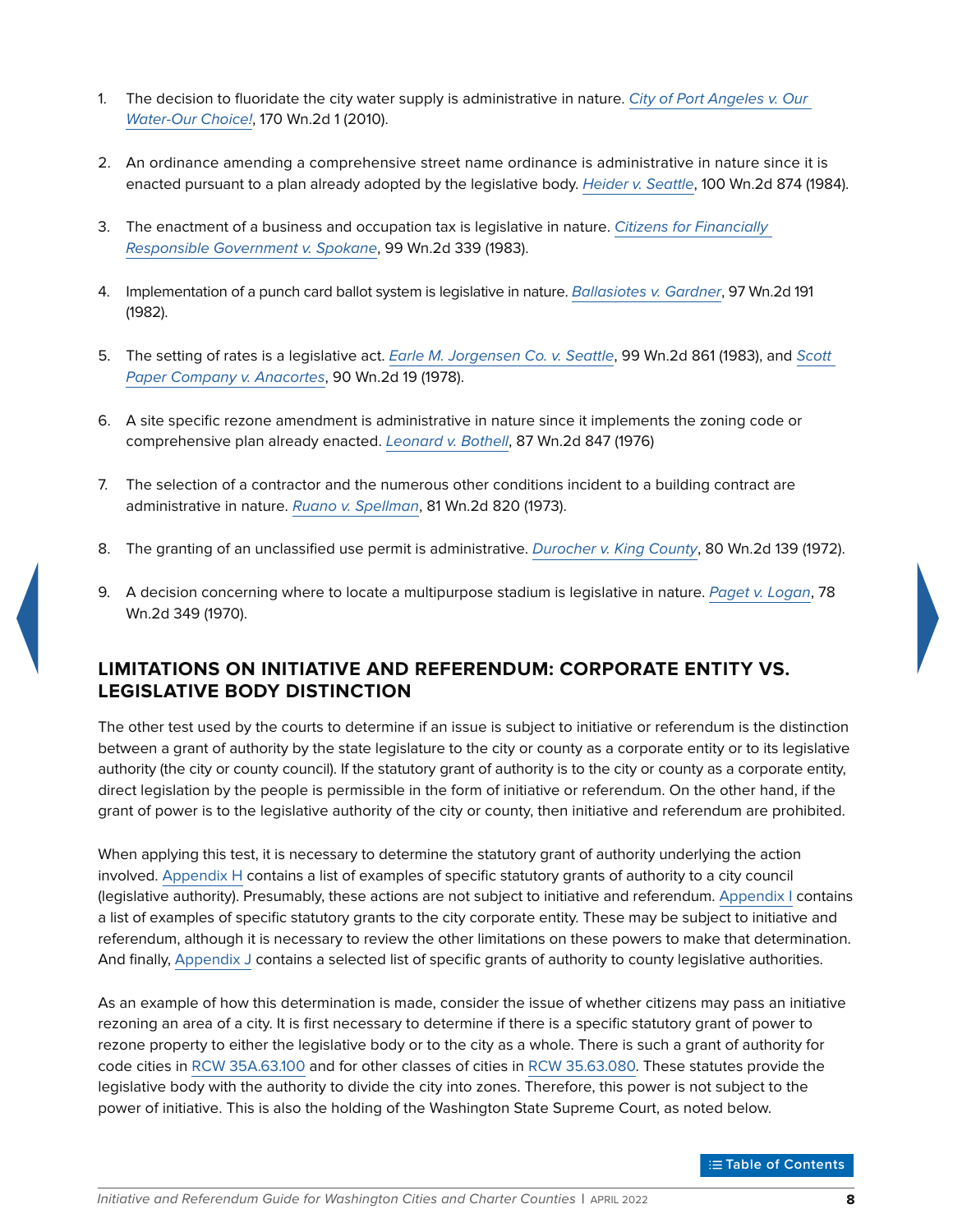Another example of this determination is the question of whether the initiative process applies to a decision of whether a city should acquire and operate a water utility. Again, the first step is to determine if there is a specific statute that contains a grant of authority to the city as a whole or to the city council to operate a water utility. In this case, there is such a statutory grant in [RCW](https://apps.leg.wa.gov/rcw/default.aspx?Cite=35.92.010) [35.92.010](http://apps.leg.wa.gov/rcw/default.aspx?Cite=35.92.010). That statute indicates that a city or town may acquire and operate a water utility system. Therefore, the grant of authority is not limited to the city council but is a grant to the city as an entity. This issue then, because it is also not an administrative matter, would be subject to the initiative power.

Similarly, this analysis would apply to charter counties as well. An example would be a zoning regulation adopted pursuant to the Planning Enabling Act, [chapter](https://apps.leg.wa.gov/rcw/default.aspx?Cite=36.70) [36.70](http://apps.leg.wa.gov/rcw/default.aspx?Cite=36.70) [RCW.](https://apps.leg.wa.gov/rcw/default.aspx?Cite=36.70) Under this statute, the legislature clearly granted the authority to adopt zoning ordinances ("official controls") and a comprehensive plan to the county legislative authority and not the county as a whole. This effectively invalidates any attempts to use initiative or referendum powers for county comprehensive plans or zoning regulations.

There have been a number of court decisions examining specific issues to determine if the underlying action is subject to initiative and referendum based on this test. A brief summary of the holdings in some of these cases may also help illustrate how this test is applied:

- 1. In [RCW](https://apps.leg.wa.gov/rcw/default.aspx?Cite=46.63.170) [46.63.170\(](http://apps.leg.wa.gov/rcw/default.aspx?Cite=46.63.170)1), the legislature granted to local legislative bodies the exclusive power to legislate on the subject of the use and operation of automated traffic safety cameras. Therefore, an initiative to expressly restrict the authority of a city's legislative body to enact red light cameras by requiring a twothirds vote of the electorate for approval and by limiting the amount of traffic fines is invalid. *[Mukilteo](http://courts.mrsc.org/mc/courts/zsupreme/174wn2d/174wn2d0041.htm)  [Citizens for Simple Gov't v. City of Mukilteo](http://courts.mrsc.org/mc/courts/zsupreme/174wn2d/174wn2d0041.htm)*, 174 Wn.2d 41 (2012).
- 2. An initiative that would restrict or limit the authority of a city to issue revenue bonds under [chapter](https://apps.leg.wa.gov/rcw/default.aspx?Cite=35.41)  [35.41](http://apps.leg.wa.gov/rcw/default.aspx?Cite=35.41) [RCW](https://apps.leg.wa.gov/rcw/default.aspx?Cite=35.41), the Municipal Revenue Bond Act, exceeds the initiative power and is invalid. The legislature unambiguously granted the legislative body of the city the authority over revenue bonds under multiple provisions in [chapter](https://apps.leg.wa.gov/rcw/default.aspx?Cite=35.41) [35.41](http://apps.leg.wa.gov/rcw/default.aspx?Cite=35.41) [RCW.](https://apps.leg.wa.gov/rcw/default.aspx?Cite=35.41) *[City of Sequim v. Malkasian](http://courts.mrsc.org/mc/courts/zsupreme/157wn2d/157Wn2d0251.htm)*, 157 Wn.2d 251 (2006).
- 3. The power to amend the county charter was not exclusively delegated to the legislative authority of the county by either article 11 of the state constitution or the King County Charter. Under article 11, amending a county charter is no different than proposing an ordinance. Therefore, an amendment to a county charter may be subject to the powers of initiative and referendum, but repealing a charter is beyond the powers of initiative granted to the people under article 11. *[Maleng v. King County Corrections Guild](http://courts.mrsc.org/mc/courts/zsupreme/150wn2d/150wn2d0325.htm)*, 150 Wn.2d 325 (2003).
- 4. An ordinance adopting a zoning regulation under [chapter](https://apps.leg.wa.gov/rcw/default.aspx?Cite=36.70) [36.70](http://apps.leg.wa.gov/rcw/default.aspx?Cite=36.70) [RCW,](https://apps.leg.wa.gov/rcw/default.aspx?Cite=36.70) the Planning Enabling Act, is not subject to the initiative or referendum power because that power has been specifically delegated to the county legislative authority. *[Save Our State Park v. County Commissioners](http://courts.mrsc.org/mc/courts/zappellate/074wnapp/074wnapp0637.htm)*, 74 Wn. App. 637 (1994).
- 5. An ordinance extending the business and occupation tax is subject to a referendum in a first class city because neither the constitution nor the state legislature restricted that taxing power to the city council. *[Citizens for Financially Responsible Government v. Spokane](http://courts.mrsc.org/supreme/099wn2d/099wn2d0339.htm)*, 99 Wn.2d 339 (1983).
- 6. An initiative that amended the city zoning code was invalid because the zoning power has been granted by the state legislature to the city council and not to the city as a corporate entity. *[Lince v. Bremerton](http://courts.mrsc.org/mc/courts/zappellate/025wnapp/025wnapp0309.htm)*, 25 Wn. App. 309 (1980).
- 7. The legislature granted to the city council the authority to adopt and modify the zoning code. Therefore, a referendum challenging a rezone was not allowed by the court. *[Leonard v. Bothell](http://courts.mrsc.org/mc/courts/zsupreme/087wn2d/087wn2d0847.htm)*, 87 Wn.2d 847 (1976).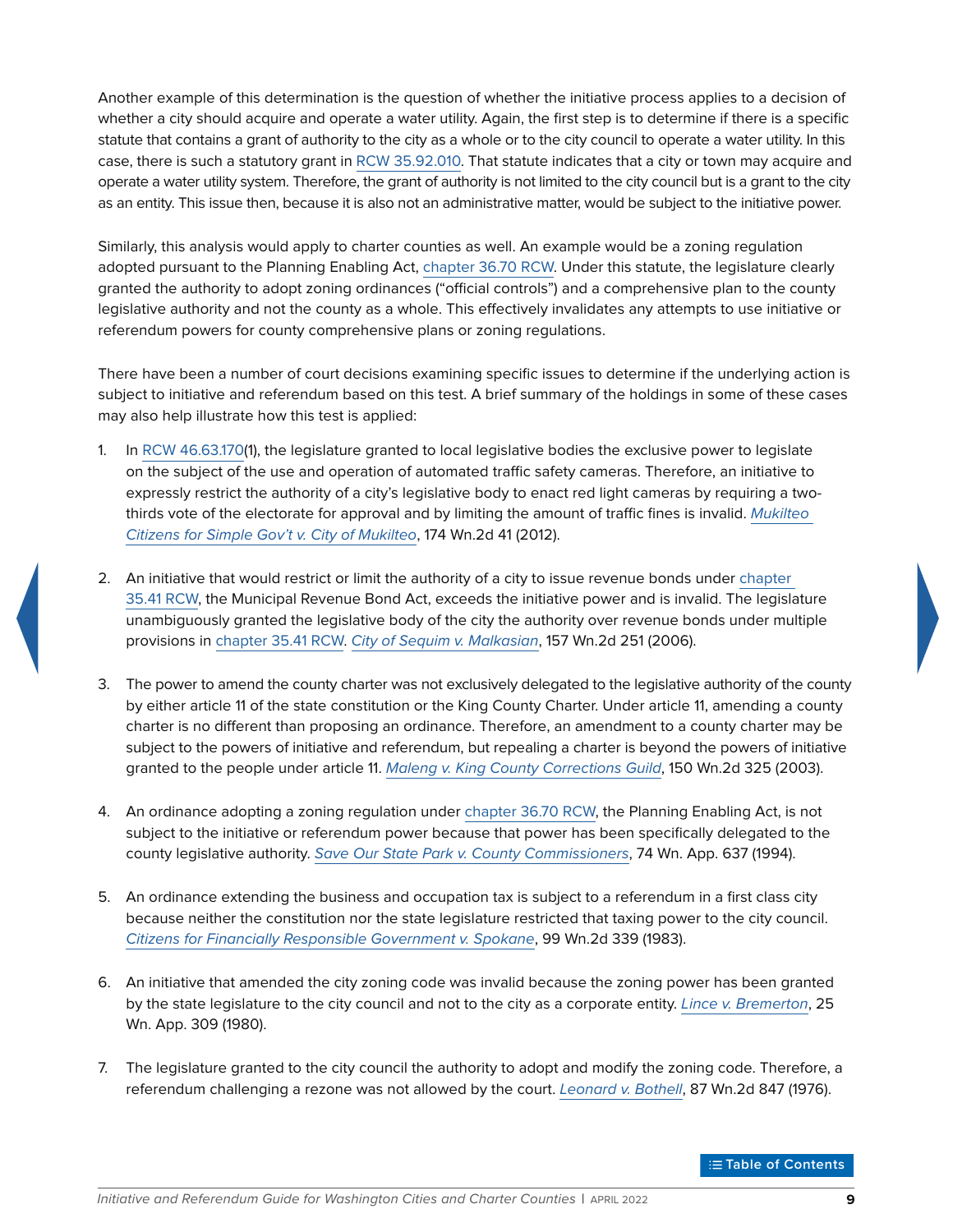- <span id="page-14-0"></span>8. An ordinance providing for annexation is not subject to a referendum because the powers of annexation have been granted by the legislature to the mayor and city council. *[State ex rel. Bowen v. Kruegel](http://courts.mrsc.org/mc/courts/zsupreme/067wn2d/067wn2d0673.htm)*, 67 Wn.2d 673 (1965).
- 9. An ordinance setting utility rates for a municipal-owned water system, which is being financed by revenue bonds, is not subject to referendum because the authority to set utility rates has been given to the city council when revenue bonds are utilized. *[State ex rel. Haas v. Pomeroy](http://courts.mrsc.org/mc/courts/zsupreme/050wn2d/050wn2d0023.htm)*, 50 Wn.2d 23 (1957).

# **LEGISLATIVE BODY DISTINCTION AND THE GROWTH MANAGEMENT ACT**

The power to enact regulations under the Growth Management Act (GMA), [chapter](https://apps.leg.wa.gov/rcw/default.aspx?Cite=36.70A) [36.70A](http://apps.leg.wa.gov/rcw/default.aspx?Cite=36.70A) [RCW](https://apps.leg.wa.gov/rcw/default.aspx?Cite=36.70A), is specifically granted to the legislative authority of cities and counties. As summarized in the following cases, the courts have addressed the use of initiative and referendum when related to the GMA in a number of cases and have found that the powers are invalid when pertaining to a regulation adopted under the Act:

- 1. The GMA places considerable power and responsibility in local hands, but it is still a state power that is being exercised to further state mandates. It is for the legislature, not the courts, to amend GMA procedures to provide for local referenda. Until such an amendment is enacted, the court will continue to hold that ordinances such as these that designate and protect critical areas are not subject to local referenda. *[1000 Friends of Wash. v. McFarland](http://courts.mrsc.org/mc/courts/zsupreme/159wn2d/159Wn2d0165.htm)*, 159 Wn.2d 165 (2006).
- 2. A citizen's initiative to require development restrictions and creek restoration activities was held invalid because development regulations were adopted under the GMA and the authority to adopt them is specifically granted to the city legislative authority. *[City of Seattle v. Yes for Seattle](http://courts.mrsc.org/mc/courts/zappellate/122wnapp/122wnapp0382.htm)*, 122 Wn. App. 382 (2004), *review denied*, 153 Wn.2d 1020 (2005).
- 3. A critical areas ordinance adopted under the GMA was not subject to the referendum power of the citizens of Whatcom County even though the power of referendum was granted to the people in the Whatcom County Charter. The power to enact critical areas ordinances under the GMA is specifically granted to the legislative authority of a city or county. *[Whatcom County v. Brisbane](http://courts.mrsc.org/mc/courts/zsupreme/125wn2d/125wn2d0345.htm)*, 125 Wn.2d 345 (1994).
- 4. An ordinance that adopted a county-wide planning policy under the requirements of the Growth Management Act was held beyond the power of referendum even though that power was specifically granted to the citizens of Snohomish County in the Snohomish County Charter. The adoption of a countywide planning policy under the GMA is specifically granted to the legislative authority of a city or county. *[Snohomish County v. Anderson](http://courts.mrsc.org/mc/courts/zsupreme/123wn2d/123wn2d0151.htm)*, 123 Wn.2d 151, and 124 Wn.2d 834 (1994).

As these cases make clear, the powers of initiative and referendum do not apply to ordinances adopted pursuant to the Growth Management Act.

# **SUMMARY OF LEGISLATION SUBJECT TO THE PROCESS**

A multistep approach is necessary in order to determine if a specific ordinance can be subject to the powers of initiative or referendum. First, it must be determined if the ordinance is an administrative or legislative act of the city or charter county. Second, it must be determined if the underlying issue, which is the subject of the initiative or referendum petition, has been granted by the legislature to the city or charter county as a corporate entity or to the legislative authority of the city or charter county. Finally, for a referendum in a code city, the statutory exceptions from the referendum process in [RCW](https://apps.leg.wa.gov/rcw/default.aspx?Cite=35A.11.090) [35A.11.090](http://apps.leg.wa.gov/rcw/default.aspx?Cite=35A.11.090) must be checked.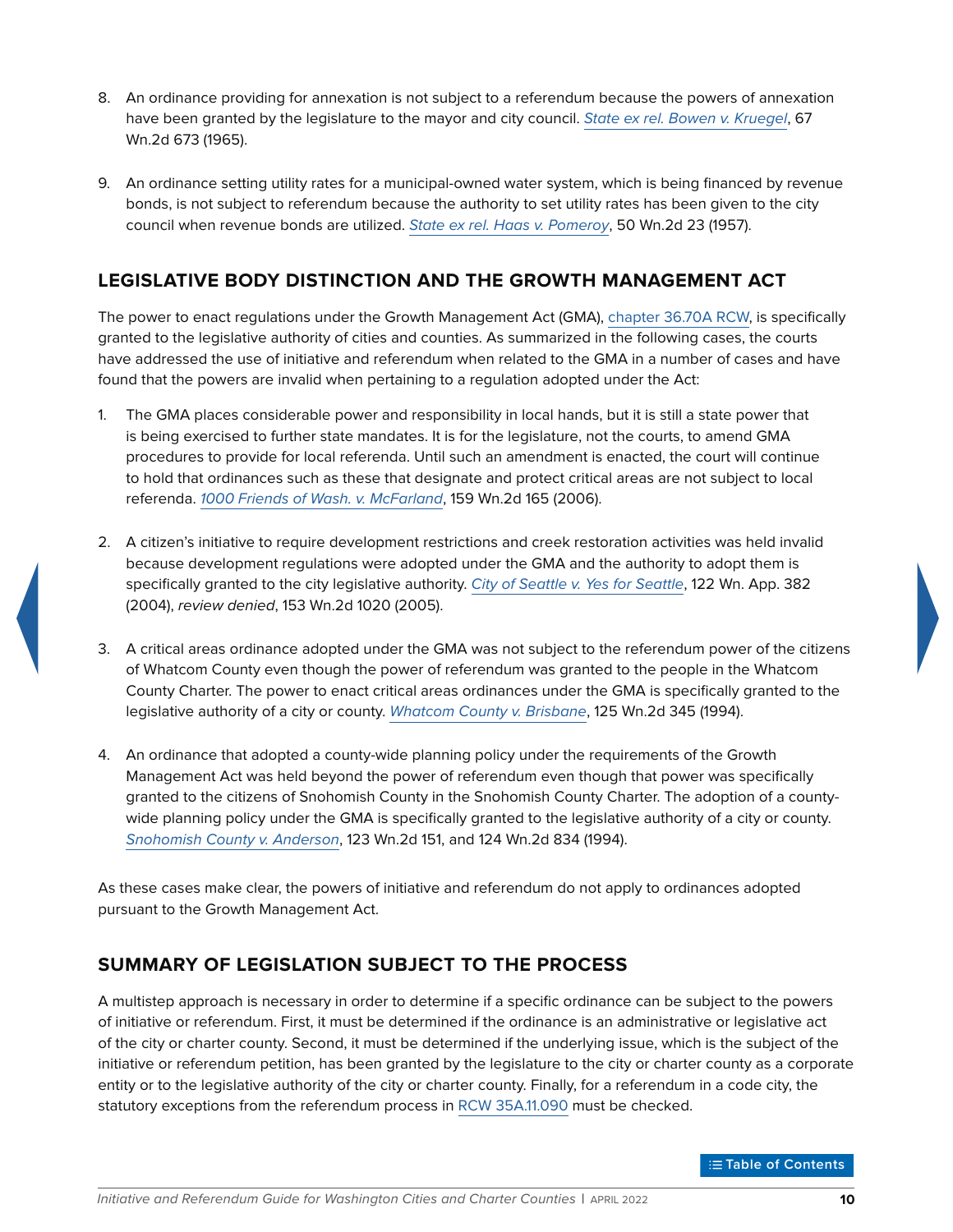# <span id="page-15-0"></span>**How the Powers are Acquired by a Code City**

As previously indicated, not all code cities have the powers of initiative and referendum. These powers must be formally adopted to be available in a code city.

Two methods exist by which a code city may adopt the powers of initiative and referendum:

1. **Petition Method.** The adoption of the powers of initiative and referendum may be initiated by registered voters of the city filing a petition with the city requesting their adoption. To be valid, the petition must contain signatures equal in number to 50 percent of the votes cast at the last general municipal election. The petitions with signatures must then be transmitted by the city to the county auditor for verification of the signatures.

If the petition is found to be sufficient by the county auditor, the city council must adopt a resolution declaring the intention of the city to adopt the powers of initiative and referendum. The city must publish the resolution in a newspaper of general circulation within the city not more than 10 days after passage of the resolution.

If no referendum petition is filed within 90 days after publication of the resolution, the city council must enact an ordinance formally adopting the powers of initiative and referendum.

If a referendum petition is filed within the 90 days after publication of the resolution that is signed by qualified electors of the city equal to not less than 10 percent of the votes cast at the last general municipal election, an election must be held on the issue of whether to adopt these powers for the city. The vote will be held at the next general municipal election if there is one within 180 days of the filing of the petition. Otherwise, the vote will be at a special election called for that purpose pursuant to [RCW](https://apps.leg.wa.gov/rcw/default.aspx?Cite=29A.04.330) [29A.04.330](http://apps.leg.wa.gov/rcw/default.aspx?Cite=29A.04.330).

2. **Resolution Method.** The second method for acquiring these powers is for a majority of the city council to initiate the process by enacting a resolution declaring the intention to provide for initiative and referendum powers. This resolution must be published in a newspaper of general circulation within the city not more than 10 days after passage of the resolution.

If no referendum petition is filed within 90 days after publication of the resolution, then the city council must enact an ordinance formally adopting the powers of initiative and referendum.

If a referendum petition is filed within the 90 days after publication of the resolution and is signed by qualified electors of the city equal to not less than 10 percent of the votes cast at the last general municipal election, an election must be held on the issue of whether to adopt these powers for the city. The vote will be held at the next general municipal election if there is one within 180 days or otherwise at a special election called for that purpose pursuant to [RCW](https://apps.leg.wa.gov/rcw/default.aspx?Cite=29A.04.330) [29A.04.330.](http://apps.leg.wa.gov/rcw/default.aspx?Cite=29A.04.330)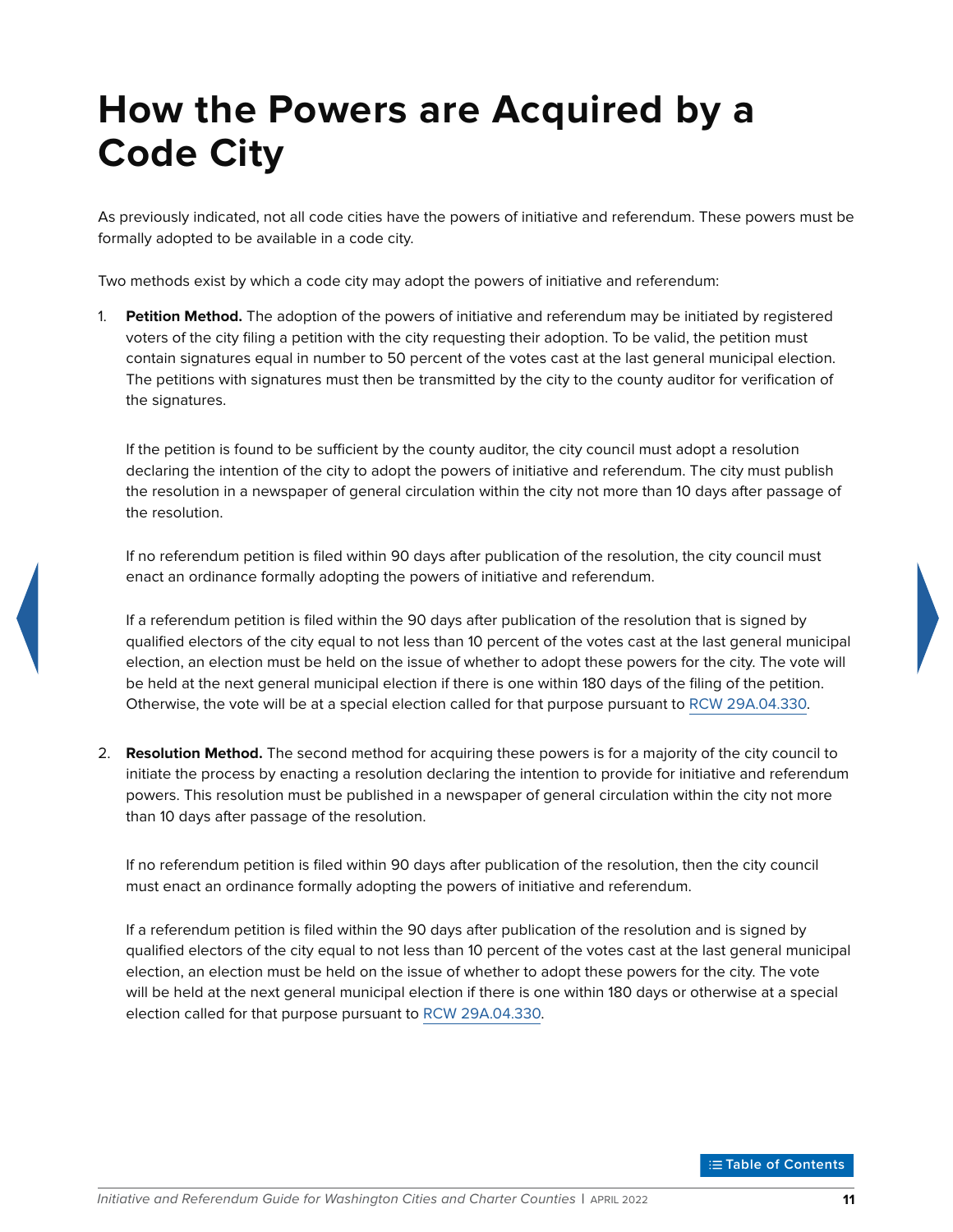# <span id="page-16-0"></span>**How the Powers are Exercised**

# **INITIATIVE PROCESS IN A NONCHARTER CODE CITY**

As indicated, the power of initiative is only available in those code cities that have formally adopted that power. If a code city adopts this power, it is exercised primarily in the same manner as established for the commission form of government in [RCW](https://apps.leg.wa.gov/rcw/default.aspx?Cite=35.17.240) [35.17.240](http://apps.leg.wa.gov/rcw/default.aspx?Cite=35.17.240) - 35.17.360. When the Optional Municipal Code was adopted in 1969, rather than set out a new and different procedure for the initiative and referendum powers, the drafters merely provided that code cities use the same basic procedure that already existed for commission cities. The one exception is in the number of signatures required for a successful petition for code cities, as specified by [RCW](https://apps.leg.wa.gov/rcw/default.aspx?Cite=35A.11.100) [35A.11.100](http://apps.leg.wa.gov/rcw/default.aspx?Cite=35A.11.100).

Only ordinances may be adopted by initiative. It is not possible to adopt resolutions by initiative. Restrictions on the types of ordinances that may be adopted by initiative have been imposed by the legislature and the courts and are reviewed on pages 5-10 of this publication.

Assuming that a code city has formally adopted the power of initiative and that the subject of an ordinance is an appropriate one for an initiative, the initiative process is basically as follows:

- 1. The proponent of the initiative must obtain signatures on the petition equal in number to 15 percent of the total number of registered voters within the city as of the date of the last preceding city general election. [RCW](https://apps.leg.wa.gov/rcw/default.aspx?Cite=35A.11.100) [35A.11.100](http://apps.leg.wa.gov/rcw/default.aspx?Cite=35A.11.100).
- 2. Everyone who signs the initiative petition must add to their signature his or her place of residence, giving the street and the number. Petitions must also be printed in the form required by [RCW](https://apps.leg.wa.gov/rcw/default.aspx?Cite=35A.01.040) [35A.01.040.](http://apps.leg.wa.gov/rcw/default.aspx?Cite=35A.01.040) These requirements are outlined in detail in [Appendix K.](#page-38-1)
- 3. The signed petition must be filed with the officer designated to receive the petition (usually the city clerk), who then has three working days to transmit it to the county auditor who will review and determine the validity and adequacy of the signatures on the petition. After review, the county auditor must attach a certificate to the petition indicating whether or not it has been signed by a sufficient number of registered voters. This written certificate is then transmitted to the city officer with whom the petition was originally filed.
- 4. If the number of signatures is found to be insufficient, the petitioners have 10 additional days to amend the petition by supplying additional signatures. The amended petition is then resubmitted to the receiving officer who retransmits the petition to the county auditor. If the county auditor finds the number of signatures insufficient a second time, then the petition is returned to the person filing it. Any taxpayer then has the option of filing an action in superior court to determine if the petition is sufficient.
- 5. If the county auditor determines that the number of signatures is sufficient, then the city council has two options. The first is for the city council to pass the proposed ordinance, without alteration, within 20 days after the county auditor's certificate of sufficiency has been received by the council. The second is to submit the measure to a vote of the people.
- 6. The ballot title of any initiative is to be composed of three elements: (a) an identification of the enacting legislative body and a statement of the subject matter; (b) a concise description of the measure; (c) a question asking the voters whether the enactment should be approved or rejected by the voters. The concise statement must be prepared by the city attorney and may not exceed 75 words. [RCW](https://apps.leg.wa.gov/rcw/default.aspx?Cite=29A.36.071) [29A.36.071](http://apps.leg.wa.gov/rcw/default.aspx?Cite=29A.36.071).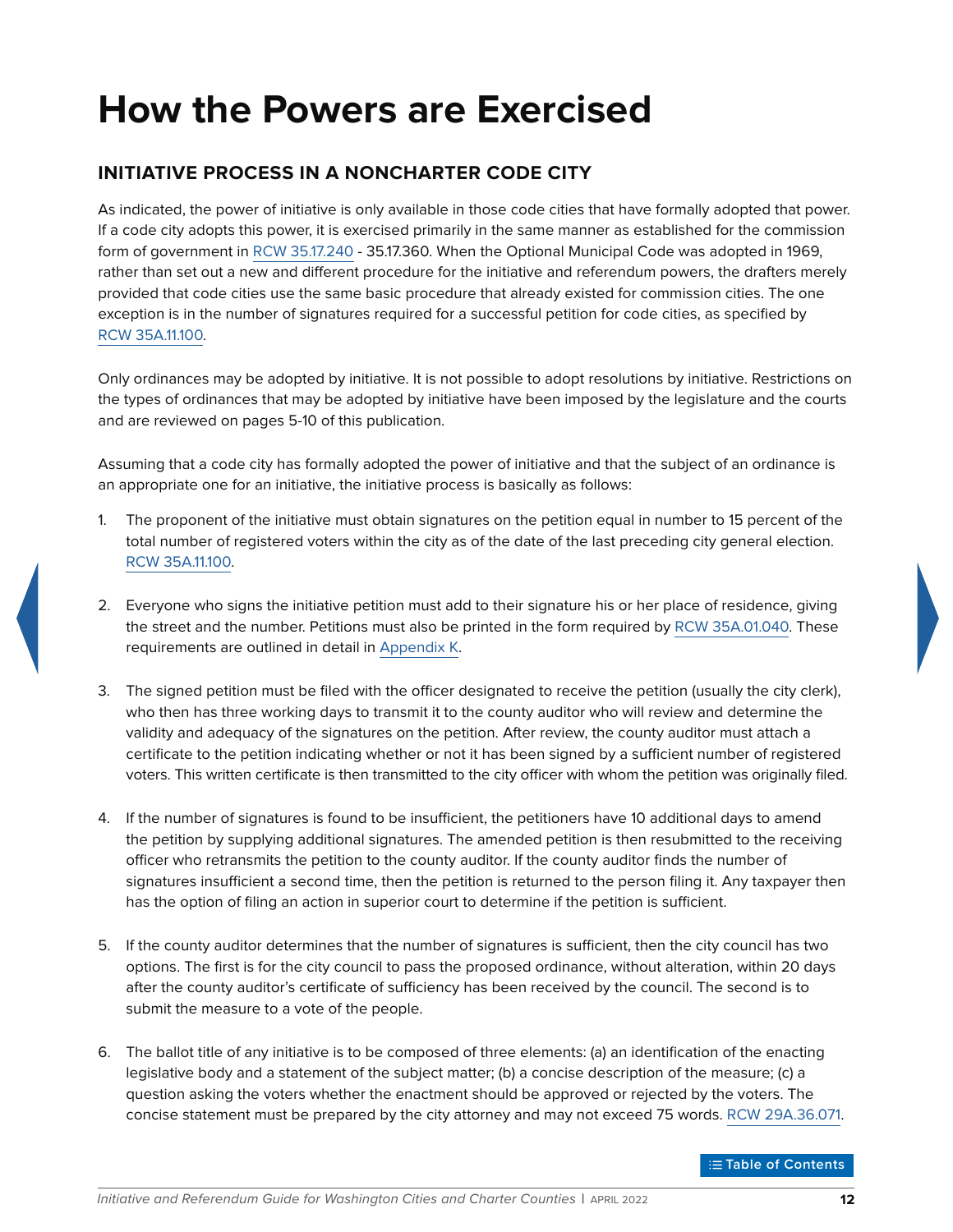- <span id="page-17-0"></span>7. Once the ballot title is filed, the county auditor will notify the proponents of the initiative of the exact language of the ballot title. If the persons filing the initiative are dissatisfied with the ballot title formulated by the city attorney, they may file an appeal within 10 days to the superior court of the county where the issue is to appear on the ballot. They must indicate their objections and ask for amendment. The court will hold a hearing and render a decision certifying the correct ballot title. The decision of the superior court is final. [RCW](https://apps.leg.wa.gov/rcw/default.aspx?Cite=29A.36.090) [29A.36.090](http://apps.leg.wa.gov/rcw/default.aspx?Cite=29A.36.090).
- 8. The election will be held by special election not less than 45 days after the certificate of sufficiency is received by the council. The special election dates are listed in [RCW](https://apps.leg.wa.gov/rcw/default.aspx?Cite=29A.04.330) [29A.04.330.](http://apps.leg.wa.gov/rcw/default.aspx?Cite=29A.04.330) (See [Appendix L](#page-40-1).) If a general election is scheduled within 90 days, the election on the initiative will take place on that date instead of on the next special election date (assuming that the general election date is at least 45 days after sufficiency of the petitions is certified).
- 9. The city clerk must cause the ordinance that will be submitted to the voters at an election to be published at least once in each of the daily newspapers in the city between five and 20 days before the election. If there are no daily newspapers, then publication must be in each of the weekly newspapers.
- 10. If a majority of the number of votes cast favor the proposed measure, it is adopted and will become effective upon certification of the election results.

An ordinance that has been adopted by means of the initiative process after an election of the people may be repealed or amended only by a vote of the people. This means that the city council may not merely amend or repeal such an ordinance, as is usually the case. However, the city council may initiate the amendment or repeal of the ordinance and then submit the proposition to a vote of the people.

# **REFERENDUM PROCESS IN A NONCHARTER CODE CITY**

The objective of the referendum process is to submit an ordinance that has been formally adopted by the city council to a vote of the people. The process is mainly the same as set out in [RCW](https://apps.leg.wa.gov/rcw/default.aspx?Cite=35.17.240) [35.17.240](http://apps.leg.wa.gov/rcw/default.aspx?Cite=35.17.240) - 35.17.360 for the exercise of the referendum power in commission cities.

The referendum power may be exercised only in regard to ordinances. Restrictions as to which types of ordinances are subject to the referendum are reviewed on pages 5-10 of this publication.

An ordinance that is subject to the referendum process does not go into effect for 30 days after enactment so that the citizens will have an opportunity to petition for referendum. (Ordinances that are not subject to referendum are usually effective five days after publication.)

Assuming that a code city has formally adopted the power of referendum and that the ordinance is one of the types that is subject to the referendum power, then the following basic procedures apply to exercise of the referendum power:

- 1. The proponent of the referendum must submit a petition with attached signatures equal to 15 percent of the number of persons listed as registered voters within the city on the day of the last preceding city general election.
- 2. Everyone who signs the referendum petition must add to their signature his or her place of residence, giving the street and number. The petitions must also be in the form required by [RCW](https://apps.leg.wa.gov/rcw/default.aspx?Cite=35A.01.040) [35A.01.040](http://apps.leg.wa.gov/rcw/default.aspx?Cite=35A.01.040). These requirements are outlined in detail in [Appendix K.](#page-38-1)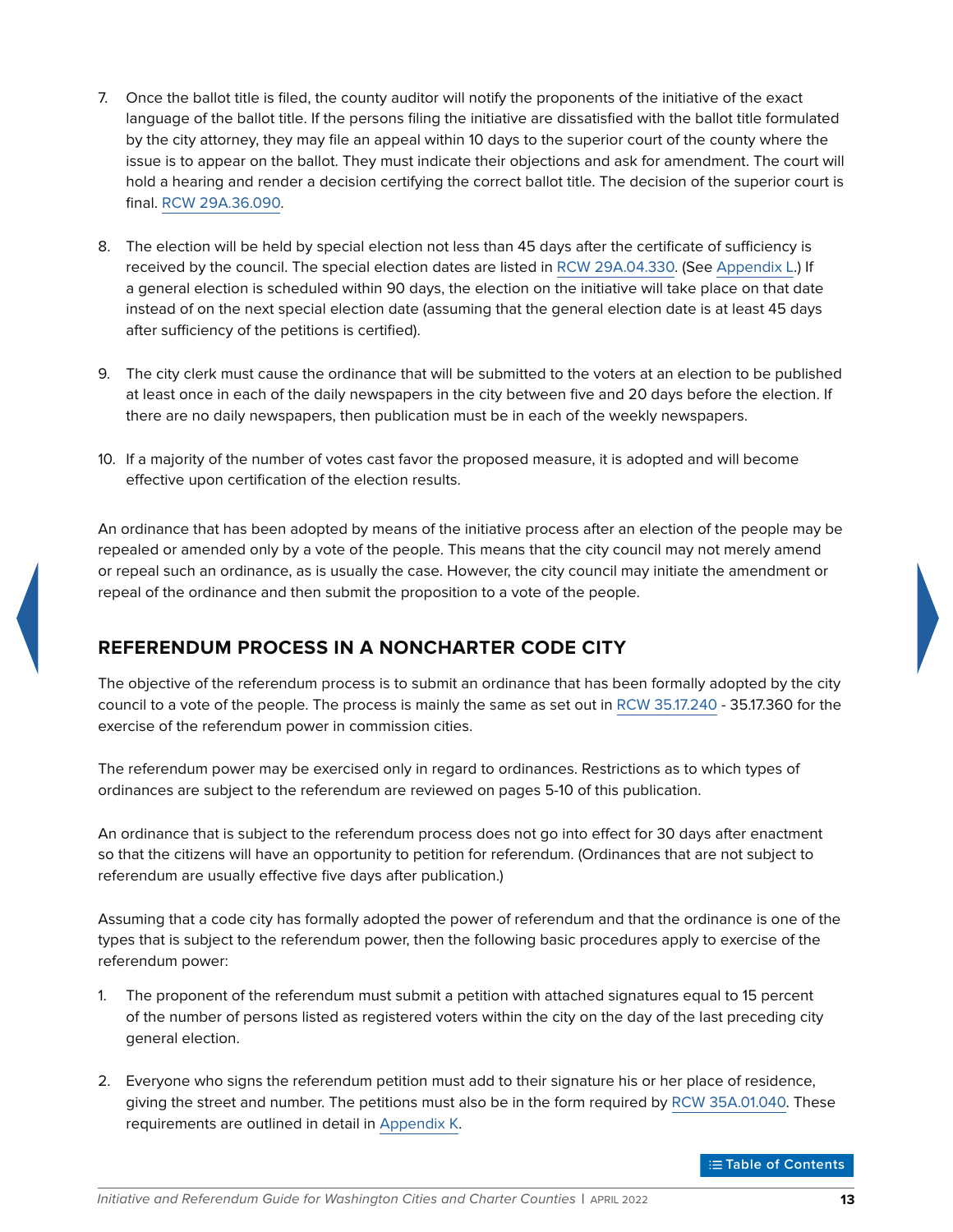- 3. The petition must be filed with the officer designated to receive the petition (usually the city clerk). That officer has three working days after the filing of a petition to transmit it to the county auditor, who determines the validity and adequacy of the signatures on the petition. The county auditor must attach a certificate to the petition indicating whether or not it has been signed by a sufficient number of registered voters and transmit the written certificate back to the city officer with whom the petition was originally filed.
- 4. If the number of signatures is insufficient, then the petitioners have 10 additional days to amend the petition by supplying additional signatures. The amended petition is then resubmitted to the receiving officer who retransmits the petition to the county auditor. If the county auditor finds the number of signatures insufficient a second time, then the petition is returned to the person filing it. Any taxpayer then has the option of filing an action in superior court to determine if the petition is sufficient.
- 5. If the county auditor determines that the number of signatures is sufficient, then the city council has two options. The first option is to reconsider the ordinance within 20 days and repeal it in its entirety. The second option is to submit the measure for approval or disapproval to a vote of the people.
- 6. The ballot title of any referendum is to be composed of three elements: (a) an identification of the enacting legislative body and a statement of the subject matter; (b) a concise description of the measure; (c) a question asking the voters whether the enactment should be approved or rejected by the voters. The concise statement must be prepared by the city attorney and may not exceed 75 words. [RCW](https://apps.leg.wa.gov/rcw/default.aspx?Cite=29A.36.071) [29A.36.071](http://apps.leg.wa.gov/rcw/default.aspx?Cite=29A.36.071).
- 7. Once the ballot title is filed, the county auditor will notify the persons proposing the referendum of the exact language of the concise statement. If the proponents are not satisfied with the concise statement formulated by the city attorney, they may file an appeal within 10 days to the superior court of the county where the question will appear on the ballot. They must indicate their objections and ask for an amendment. After a hearing, the superior court will certify the final ballot title. The decision of the superior court on the wording is final. [RCW](https://apps.leg.wa.gov/rcw/default.aspx?Cite=29A.36.090) [29A.36.090.](http://apps.leg.wa.gov/rcw/default.aspx?Cite=29A.36.090)
- 8. The election will be at a special election to be held not less than 45 days after the certificate of sufficiency is received by the council. The special election dates are listed in [RCW](https://apps.leg.wa.gov/rcw/default.aspx?Cite=29A.04.330) [29A.04.330](http://apps.leg.wa.gov/rcw/default.aspx?Cite=29A.04.330). (See [Appendix L.](#page-40-1)) If there is a general election being held within 90 days, the election on the referendum will take place on that date instead of on the next special election date (assuming that the general election date is at least 45 days after sufficiency of the petitions is certified).
- 9. The city clerk must cause the ordinance that will be submitted to the voters to be published at least once in each of the daily newspapers in the city between five and 20 days before the election. If there are no daily newspapers, then publication must be once in each of the weekly newspapers.
- 10. If a majority of the number of votes cast is in favor of the repeal of the proposed ordinance, then the ordinance is deemed repealed and does not become effective.

If a timely referendum petition is filed, the effective date of the ordinance is suspended until the referendum petition is found to be insufficient or the ordinance is approved by the voters at the election. This means that the ordinance does not take effect until the referendum process is complete, in one way or the other.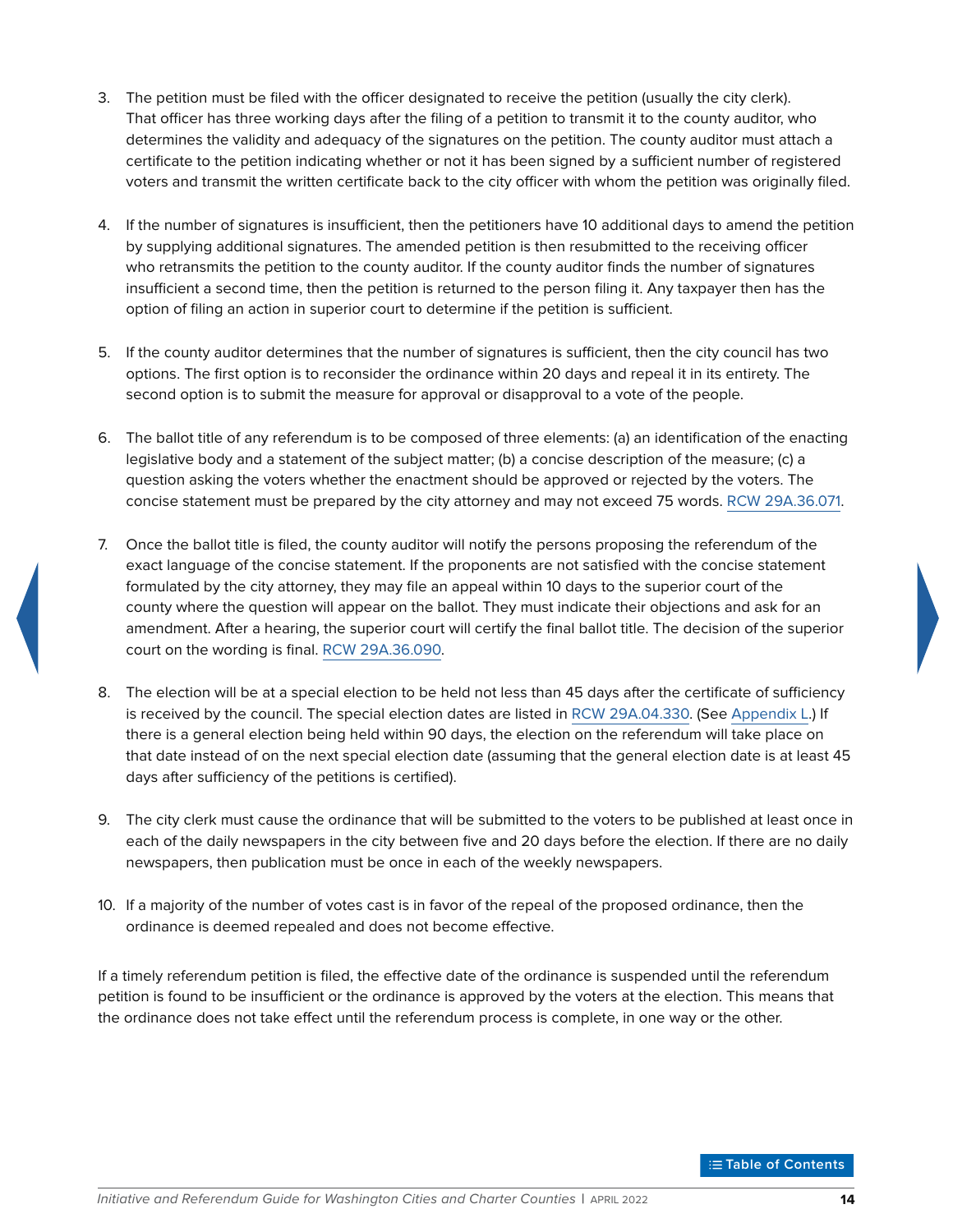# <span id="page-19-0"></span>**POWERS EXERCISED IN A COMMISSION CITY**

Basically, the same procedures apply to the exercise of the powers of initiative and referendum in a commission city as apply in a code city, since the code city drafters utilized the statutory procedures which already existed for initiative and referendum in the commission statutes, [RCW](https://apps.leg.wa.gov/rcw/default.aspx?Cite=35.17.240) [35.17.240](http://apps.leg.wa.gov/rcw/default.aspx?Cite=35.17.240) - 35.17.360.

However, there is one significant difference. In a commission city, for an initiative or referendum petition to be sufficient, the petition must be signed by registered voters in the city equal in number to 25 percent of the votes cast for all candidates for mayor at the last preceding city election. This number applies to both initiative and referendum petitions. It is significantly higher than the signature requirement for code cities.

Other than this difference in the number of signatures for a successful petition, the procedure previously outlined for code cities applies.

# **POWERS EXERCISED IN A FIRST CLASS CITY**

All of the first class cities have adopted the powers of initiative and referendum in their charters. The exact procedure for the exercise of these powers is outlined in each city charter and varies from city to city. See [Appendix M](#page-41-1) for a short summary of initiative and referendum procedures in each of these cities.

# **POWERS EXERCISED IN A CHARTER COUNTY**

All of the charter counties have adopted the powers of initiative and referendum in their charters. The exact procedure for the exercise of these powers is outlined in each county charter and varies from county to county.

See [Appendix N](#page-44-1) for a short summary of initiative and referendum procedures in each of these counties.

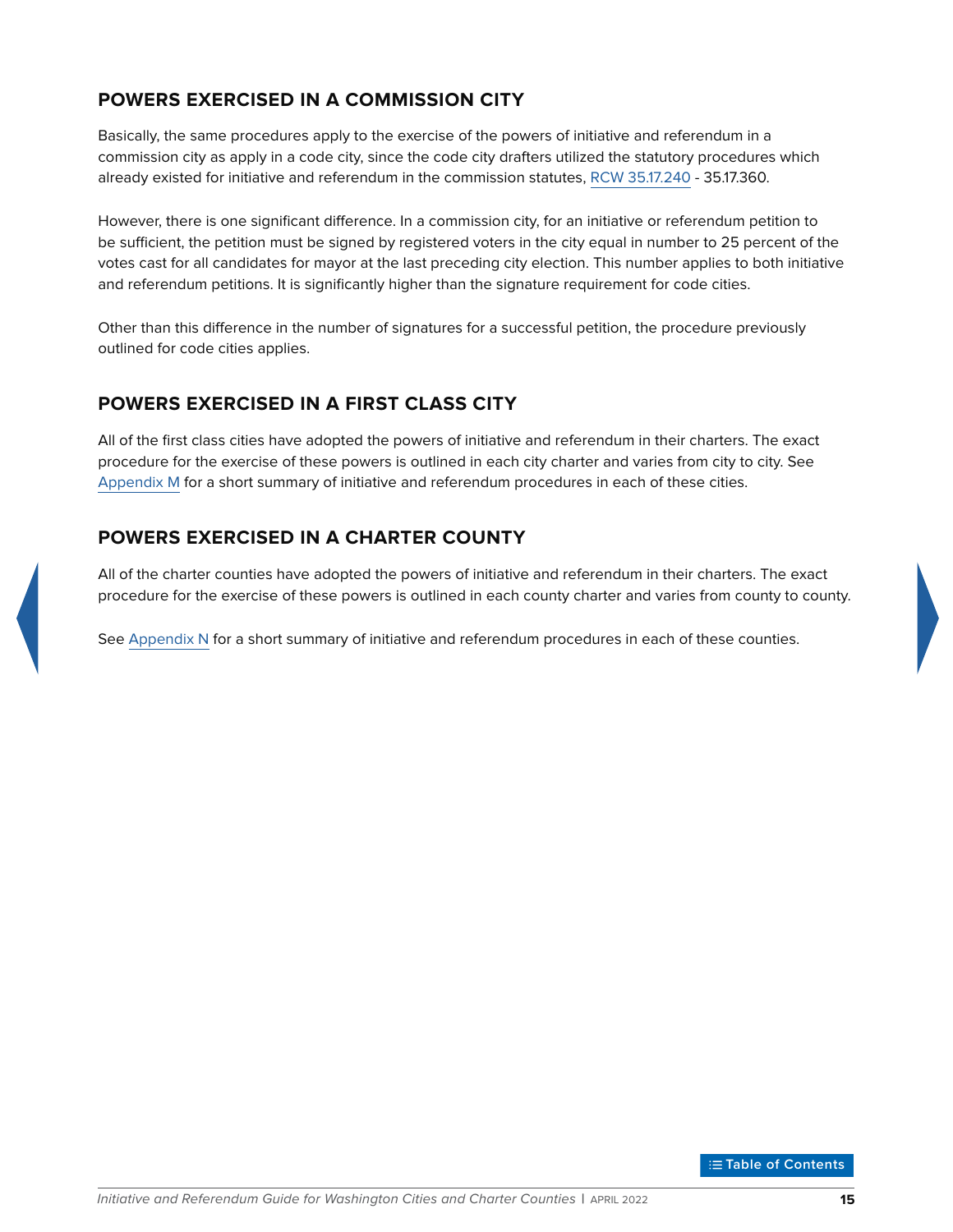# <span id="page-20-0"></span>**How the Powers are Abandoned**

Code cities, first class cities, and charter counties that have acquired the powers of initiative and referendum may repeal or abandon those powers. It is not possible for a commission city to abandon those powers unless the city changes to another plan of government.

All first class cities and charter counties in Washington have adopted the powers of initiative and referendum in their respective charters. If a first class city or charter county desires to relinquish or abandon its initiative and referendum powers, it must amend its charter. This is accomplished in the same manner as any other charter amendment, which requires a vote of the citizens. No first class city or charter county has ever attempted to repeal charter provisions that contain initiative and referendum powers.

State statutes do provide for the repeal or abandonment of the powers of initiative and referendum in a noncharter code city. However, those powers may not be repealed until at least six years has elapsed since they were adopted. To date, no code city that has acquired initiative and referendum powers has ever repealed them or attempted to do so.

The procedure for a code city desiring to abandon or repeal initiative and referendum powers is the same procedure as is provided for abandonment of a plan of government by a code city. [RCW](https://apps.leg.wa.gov/rcw/default.aspx?Cite=35A.11.080) [35A.11.080](http://apps.leg.wa.gov/rcw/default.aspx?Cite=35A.11.080). A summary of the procedure is as follows:

- 1. Two ways exist to initiate the repeal of initiative and referendum powers. The first is for the city council to pass a resolution of intention, proposing abandonment of initiative and referendum powers. The second is for the citizens to petition for abandonment of the powers. The petition must be signed by qualified electors equal in number to not less than 10 percent of the votes cast at the last general municipal election.
- 2. Once the petition has been determined to be sufficient by the county auditor or the resolution of intention has been approved by the council, an election must be held at the next general election in accordance with [RCW](https://apps.leg.wa.gov/rcw/default.aspx?Cite=29A.04.330) [29A.04.330](http://apps.leg.wa.gov/rcw/default.aspx?Cite=29A.04.330).
- 3. If a majority of the voters voting at the election vote to repeal the powers of initiative and referendum, then they are repealed.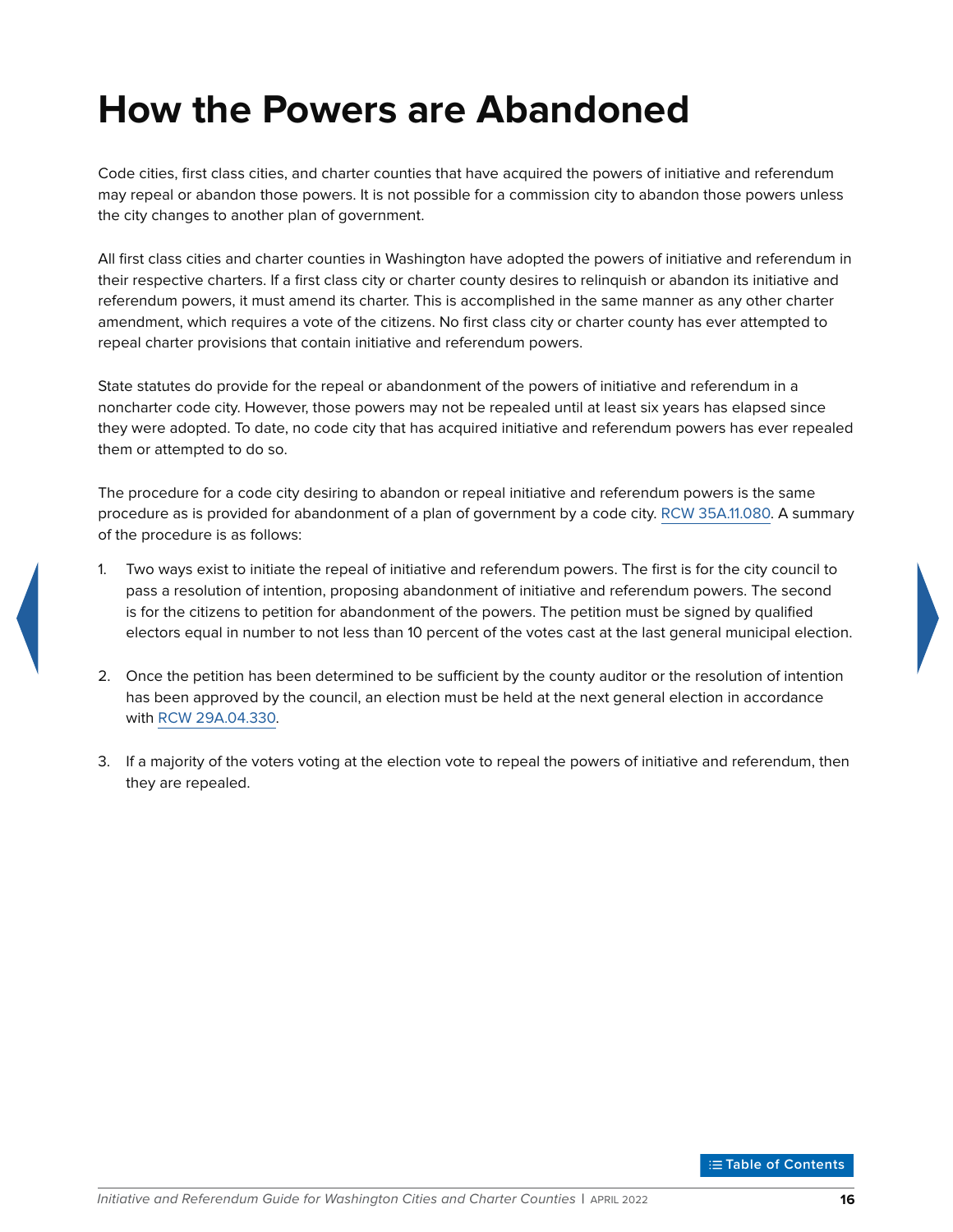# <span id="page-21-0"></span>**Process and Requirements for Petition Signature Gatherers**

The U.S. Supreme Court held unconstitutional a Colorado law that prohibited the payment of individuals who solicit petition signatures because it was a burden on political expression that the state could not justify. *[Meyer](http://supreme.justia.com/cases/federal/us/486/414/case.html)  [v. Grant](http://supreme.justia.com/cases/federal/us/486/414/case.html)*, 486 U.S. 414 (1988). In response, the Washington State Legislature in 1993 enacted a law that was more limited than Colorado's and that prohibited paying a signature gatherer only on the basis of how many signatures the gatherer obtains. Paying on the basis of how many signatures are obtained may be considered an incentive for fraud in the signature-gathering process.

In 1994, the U.S. District Court for the Western District of Washington found the Washington law to be an unconstitutional restriction on the First Amendment rights of citizens by limiting payment to gatherers on a per signature basis, absent a legislative finding based on "actual evidence" of fraud. *[LIMIT v. Maleng](https://law.justia.com/cases/federal/district-courts/FSupp/874/1138/1478116/)*, 874 F.Supp. 1138 (1994).

Although the Washington law [\(RCW](https://apps.leg.wa.gov/rcw/default.aspx?Cite=29A.84.250) [29A.84.250](http://apps.leg.wa.gov/rcw/default.aspx?Cite=29A.84.250) and [RCW 29A.84.280\)](https://apps.leg.wa.gov/rcw/default.aspx?Cite=29A.84.280) has not been repealed, it is no longer enforceable, based on *LIMIT v. Maleng*. (It remains to be seen, however, if the law would be enforceable if a finding based on actual evidence of fraud is made.) In sum, a county or city may not prohibit signature gatherers from being paid, either by a flat rate or per signature gathered.

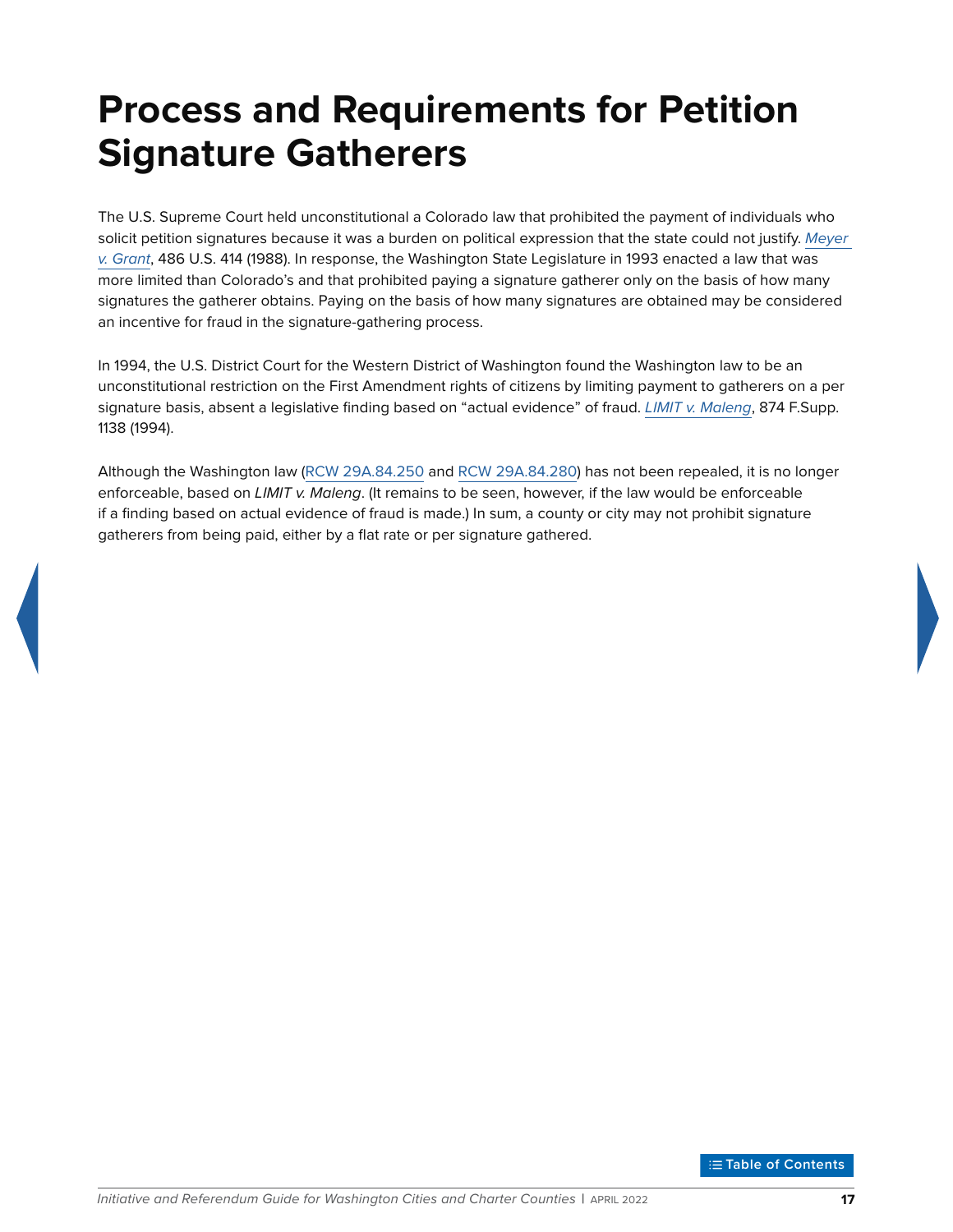# <span id="page-22-1"></span>**Appendices**

## <span id="page-22-0"></span>**APPENDIX A – CITIES AND COUNTIES THAT HAVE POWERS OF INITIATIVE AND REFERENDUM**

The following cities and counties in Washington State possess the powers of initiative and referendum:

#### **First Class Cities**

All ten first class cities have the powers of initiative and referendum.

| Aberdeen   | <b>Bremerton</b> | Richland | Spokane | Vancouver |
|------------|------------------|----------|---------|-----------|
| Bellingham | Everett          | Seattle  | Tacoma  | Yakima    |

#### **Code Cities**

The following code cities have adopted the powers of initiative and referendum.

| <b>Battle Ground</b> | Clarkston          | Kelso             | Mukilteo     | <b>SeaTac</b>  |
|----------------------|--------------------|-------------------|--------------|----------------|
| <b>Bellevue</b>      | Des Moines         | Kent              | North Bend   | Sequim         |
| <b>Black Diamond</b> | Edgewood           | La Center         | Ocean Shores | Shoreline      |
| <b>Blaine</b>        | Edmonds            | Lakewood          | Olympia      | Spokane Valley |
| <b>Bonney Lake</b>   | Ellensburg         | Lake Forest Park  | Port Angeles | Tukwila        |
| <b>Bothell</b>       | <b>Federal Way</b> | Longview          | Puyallup     | Tumwater       |
| <b>Brier</b>         | Ferndale           | Lynnwood          | Rainier      | Walla Walla    |
| <b>Burien</b>        | Gig Harbor         | Mercer Island     | Redmond      | Washougal      |
| Camas                | Goldendale         | <b>Mill Creek</b> | Renton       | Wenatchee      |
| Chelan               | Issaquah           | Monroe            | Ridgefield   | Woodinville    |
| Cheney               | Kahlotus           | Mountlake Terrace | Sammamish    |                |

#### **Charter Counties**

All seven charter counties have adopted the powers of initiative and referendum.

| <b>Clallam</b> | King   | San Juan  | Whatcom |
|----------------|--------|-----------|---------|
| Clark          | Pierce | Snohomish |         |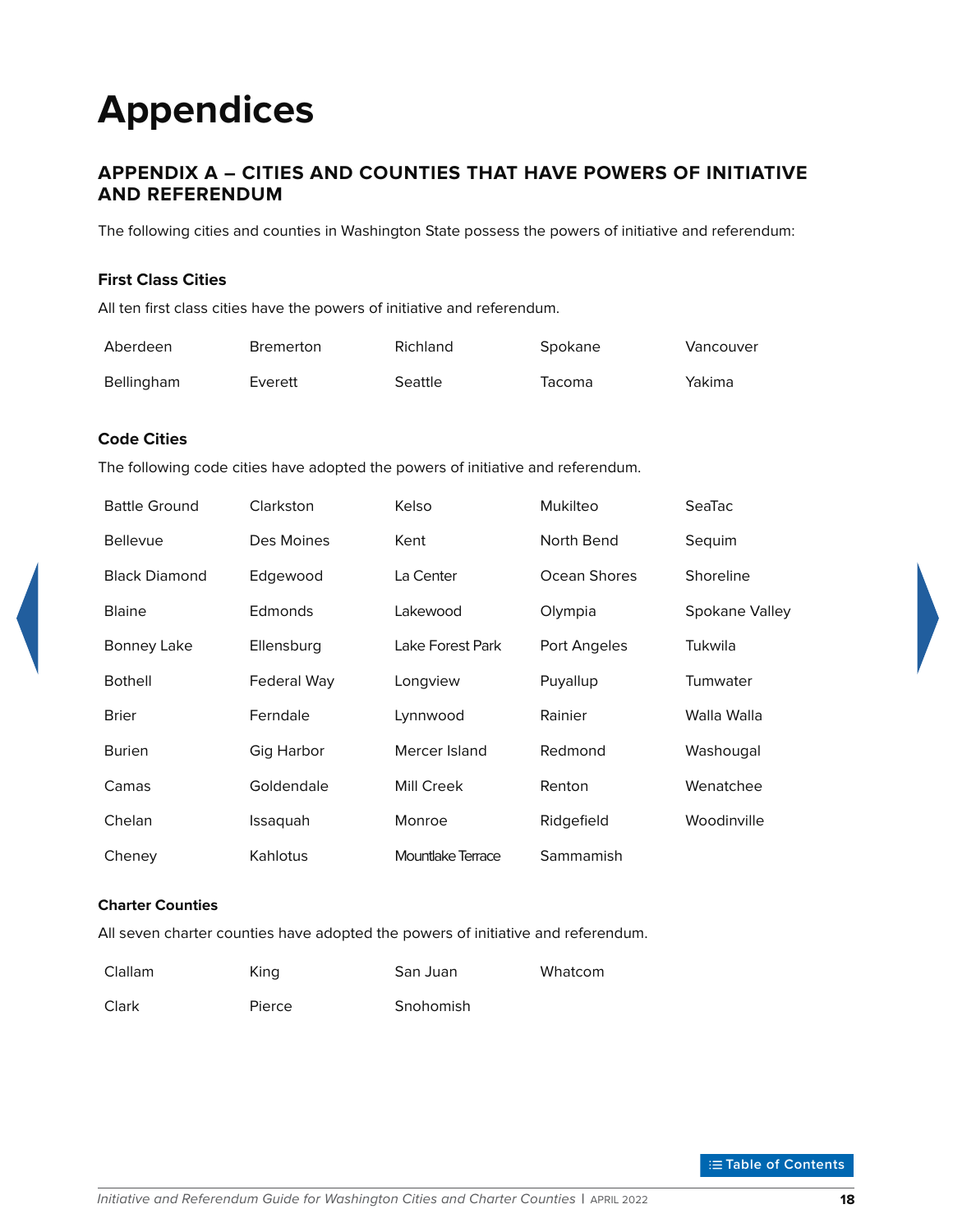### <span id="page-23-0"></span>**APPENDIX B – SAMPLE RESOLUTION DECLARING INTENT OF CODE CITY TO ADOPT POWERS OF INITIATIVE AND REFERENDUM**

RESOLUTION NO. \_\_\_\_\_

A RESOLUTION OF THE CITY COUNCIL OF THE CITY OF \_\_\_\_\_\_\_\_\_\_, WASHINGTON, DECLARING THE INTENT OF THE CITY COUNCIL TO ADOPT THE RIGHT OF INITIATIVE AND REFERENDUM FOR THE REGISTERED VOTERS OF THE CITY; PROVIDING FOR PUBLICATION OF THIS RESOLUTION; AND PROVIDING THAT UPON THE EXPIRATION OF THE NINETIETH DAY AFTER THE DATE OF PUBLICATION THAT AN ORDINANCE ADOPTING THE INITIATIVE AND REFERENDUM PROCESS FOR THE REGISTERED VOTERS OF THE CITY SHALL BE PRESENTED UNLESS A TIMELY AND SUFFICIENT REFERENDUM PETITION HAS BEEN FILED REFERRING THE QUESTION TO THE REGISTERED VOTERS OF THE CITY FOR APPROVAL OR REJECTION.

The CITY COUNCIL OF THE CITY OF \_\_\_\_\_\_\_\_\_, WASHINGTON, HEREBY RESOLVES AS FOLLOWS:

Section 1. Pursuant to RCW 35A.11.080, which permits the legislative body of a noncharter code city, such as the City of \_\_\_\_\_\_, to provide for the exercise in the City of the powers of initiative and referendum in accordance with the provisions of state law set forth in RCW 35A.02.020 et seq, the City Council of the City of \_\_\_\_\_\_, Washington, a noncharter optional municipal code city, hereby declares its intention to adopt for the City the powers of initiative and referendum.

Section 2. Within ten (10) days following the passage of this resolution the City clerk is instructed to cause this resolution to be published at least once in a newspaper of general circulation within the City to wit: (NEWSPAPER TITLE).

Section 3. Notice is given that upon the expiration of the ninetieth day after the date of first publication of this resolution, but excluding the date of first publication of the resolution, if no timely and sufficient referendum petition is filed pursuant to RCW 35A.02.035, as determined by RCW 35A.29.170, the intent expressed in this resolution shall, at the next regular meeting of the City Council, be effected by an ordinance adopting for the City the powers of initiative and referendum.

RESOLVED this \_\_\_\_\_\_ day of (month/year).

CITY OF \_\_\_\_\_\_\_\_\_\_\_\_\_\_\_\_\_\_\_\_

MAYOR, (name)

 $\overline{\phantom{a}}$  , and the set of the set of the set of the set of the set of the set of the set of the set of the set of the set of the set of the set of the set of the set of the set of the set of the set of the set of the s

ATTEST/AUTHENTICATED:

\_\_\_\_\_\_\_\_\_\_\_\_\_\_\_\_\_\_\_\_

CITY CLERK, (name)

FILED WITH THE CITY CLERK: (date) PASSED: (date) PUBLISHED: Published in the (newspaper) on (date).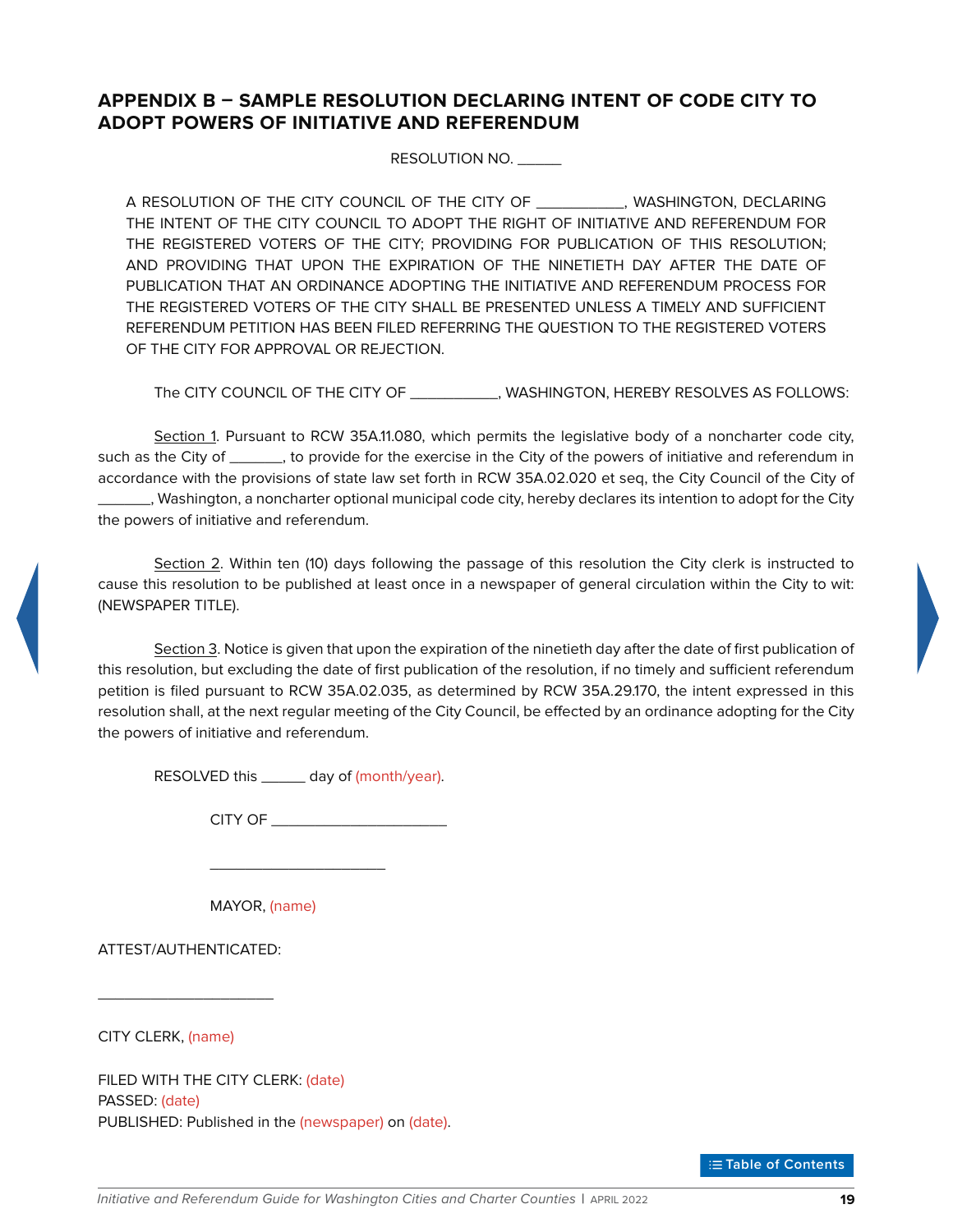### <span id="page-24-0"></span>**APPENDIX C – SAMPLE ORDINANCE OF CODE CITY ADOPTING POWERS OF INITIATIVE AND REFERENDUM**

ORDINANCE NO. \_\_\_\_\_\_\_\_

AN ORDINANCE OF THE CITY OF \_\_\_\_\_\_\_\_\_\_, WASHINGTON, ADOPTING A POWER OF INITIATIVE AND REFERENDUM FOR THE REGISTERED VOTERS OF THE CITY.

WHEREAS, the City Council of the City of \_\_\_\_\_\_\_\_\_\_\_, Washington, passed Resolution No. \_\_\_ on (date), stating its intent to adopt the powers of initiative and referendum for the registered voters of the City as provided in RCW Chapter 35A.11, now, therefore,

THE CITY COUNCIL OF THE CITY OF \_\_\_\_\_\_\_\_\_\_\_, WASHINGTON DO ORDAIN AS FOLLOWS:

Section 1. A new Chapter 1.12 entitled "Initiative and Referendum" is hereby added to the \_\_\_\_\_\_\_\_\_ Municipal Code to read as follows:

Section 1.12.010 Power of Initiative and Referendum Adopted

The City of \_\_\_\_\_\_\_\_\_\_ hereby adopts the power of initiative and referendum for the registered voters of the city as provided pursuant to RCW 35A.11.080 through 35A.11.100. Such powers are to be exercised as provided in the above referenced sections of the Revised Code of Washington as they now exist or may be amended from time to time and said sections are hereby incorporated in full by this reference.

Section 2. This ordinance will be in full force and effect five days after passage and publication by posting as provided by law.

CITY OF \_\_\_\_\_\_\_\_\_\_\_\_\_\_\_\_\_\_\_\_

MAYOR, (name)

 $\frac{1}{2}$  ,  $\frac{1}{2}$  ,  $\frac{1}{2}$  ,  $\frac{1}{2}$  ,  $\frac{1}{2}$  ,  $\frac{1}{2}$  ,  $\frac{1}{2}$  ,  $\frac{1}{2}$  ,  $\frac{1}{2}$  ,  $\frac{1}{2}$  ,  $\frac{1}{2}$  ,  $\frac{1}{2}$  ,  $\frac{1}{2}$  ,  $\frac{1}{2}$  ,  $\frac{1}{2}$  ,  $\frac{1}{2}$  ,  $\frac{1}{2}$  ,  $\frac{1}{2}$  ,  $\frac{1$ 

ATTEST/AUTHENTICATED:

\_\_\_\_\_\_\_\_\_\_\_\_\_\_\_\_\_\_\_\_

CITY CLERK, (name)

APPROVED AS TO FORM: OFFICE OF THE CITY ATTORNEY:

**BY** 

FILED WITH THE CITY CLERK:(date) POSTED: (date) PASSED BY THE CITY COUNCIL: (date) EFFECTIVE DATE: (date) SIGNED BY THE MAYOR: (date)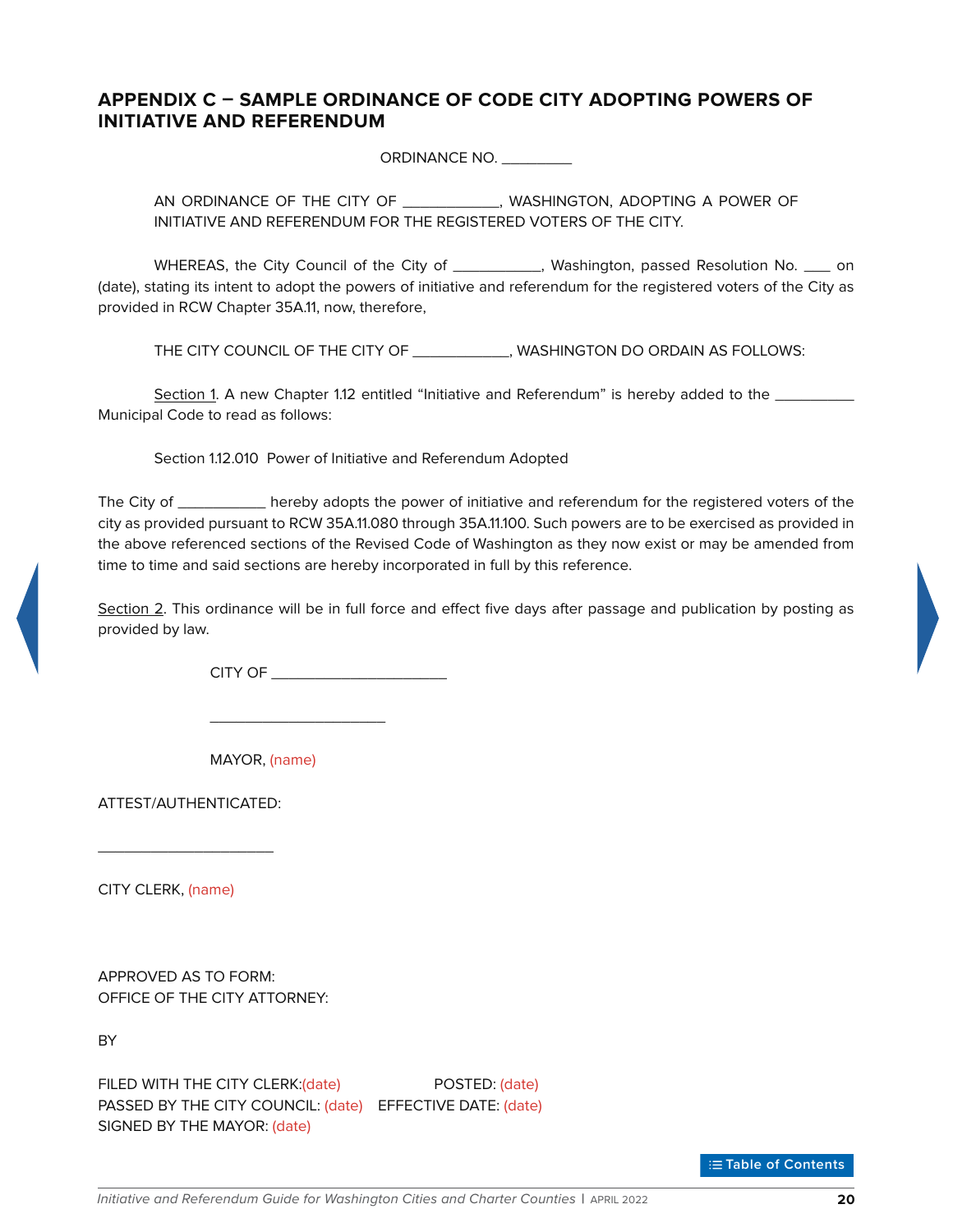### <span id="page-25-0"></span>**APPENDIX D – SAMPLE INITIATIVE PETITION FORMAT FOR CODE CITIES**

#### **WARNING**

Every person who signs this petition with any other than his or her true name, or who knowingly signs more than one of these petitions, or signs a petition seeking an election when he or she is not a legal voter, or signs a petition when he or she is otherwise not qualified to sign, or who makes herein any false statement, shall be guilty of a misdemeanor.

#### **INITIATIVE PETITION FOR SUBMISSION TO THE \_\_\_\_\_\_\_\_\_\_ CITY COUNCIL**

TO: The City Council of the City of \_\_\_\_\_\_\_\_\_:

We, the undersigned registered voters of the City of \_\_\_\_\_\_\_\_\_, State of Washington, residing at the addresses set forth opposite our respective names, being equal to fifteen percent (15%) of the total number of names of persons listed as registered voters within the City on the day of the last preceding City general election, respectfully request that the following ordinance be enacted by the City Council or, if not so enacted, be submitted to a vote of the residents of the City. The title of the said ordinance is as follows:

(Here insert the title, ensuring that the proposed ordinance does not contain more than one subject and that the subject is clearly expressed in the title, and then insert one of the two sentences shown below.)

(The full text of the ordinance is as follows:] or (A full, true and correct copy of the ordinance is attached to this Petition.)

Each of us for himself or herself says:

I have personally signed this petition; I am a registered voter of the City of \_\_\_\_\_\_\_\_, State of Washington; and my residence address is correctly stated.

#### **Signature Printed Name Street and Number City Date**

1. \_\_\_\_\_\_\_\_\_\_\_\_\_\_\_\_\_\_\_\_\_\_\_\_\_\_\_\_\_\_

20. \_\_\_\_\_\_\_\_\_\_\_\_\_\_\_\_\_\_\_\_\_\_\_\_\_\_\_\_\_\_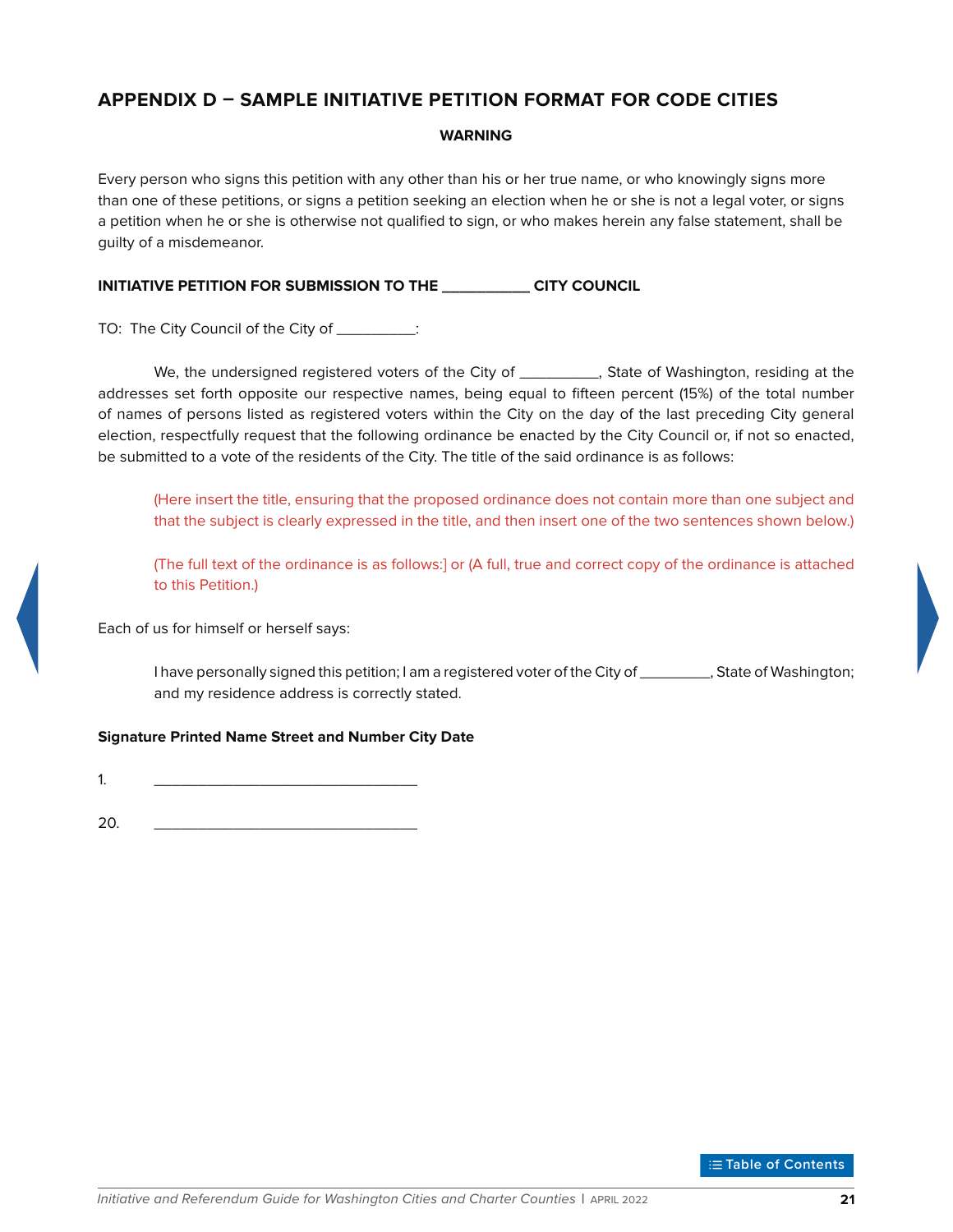### <span id="page-26-0"></span>**APPENDIX E – SAMPLE REFERENDUM PETITION FORMAT FOR CODE CITIES**

#### **WARNING**

Every person who signs this petition with any other than his or her true name, or who knowingly signs more than one of these petitions, or signs a petition seeking an election when he or she is not a legal voter, or signs a petition when he or she is otherwise not qualified to sign, or who makes herein any false statement, shall be guilty of a misdemeanor.

#### **PETITION FOR REFERENDUM**

TO: The City Council of the City of \_\_\_\_\_\_:

We, the undersigned registered voters of the City of \_\_\_\_\_\_, State of Washington, residing at the addresses set forth opposite our respective names, being equal to fifteen percent (15%) of the total number of names of persons listed as registered voters within the City on the day of the last preceding City general election, respectfully request that Ordinance No. \_\_\_\_\_\_ enacted by the City Council on the \_\_\_\_ day of \_\_\_\_\_\_, 20\_\_\_\_, be repealed by the Council or, if not so repealed, be referred to a vote of the residents of the City for their approval or rejection. The title of the said ordinance is as follows:

(Here insert the title of the Ordinance as enacted, and then insert one of the two sentences shown below.)

(The full text of the ordinance, as enacted by the City Council, is as follows:) or (A full, true and correct copy of the ordinance as enacted by the City Council is attached to this Petition.)

Each of us for himself or herself says:

I have personally signed this petition; I am a registered voter of the City of \_\_\_\_\_\_, State of Washington; and my residence address is correctly stated.

#### **Signature Printed Name Street and Number City Date**

1. \_\_\_\_\_\_\_\_\_\_\_\_\_\_\_\_\_\_\_\_\_\_\_\_\_\_\_\_\_\_

20. \_\_\_\_\_\_\_\_\_\_\_\_\_\_\_\_\_\_\_\_\_\_\_\_\_\_\_\_\_\_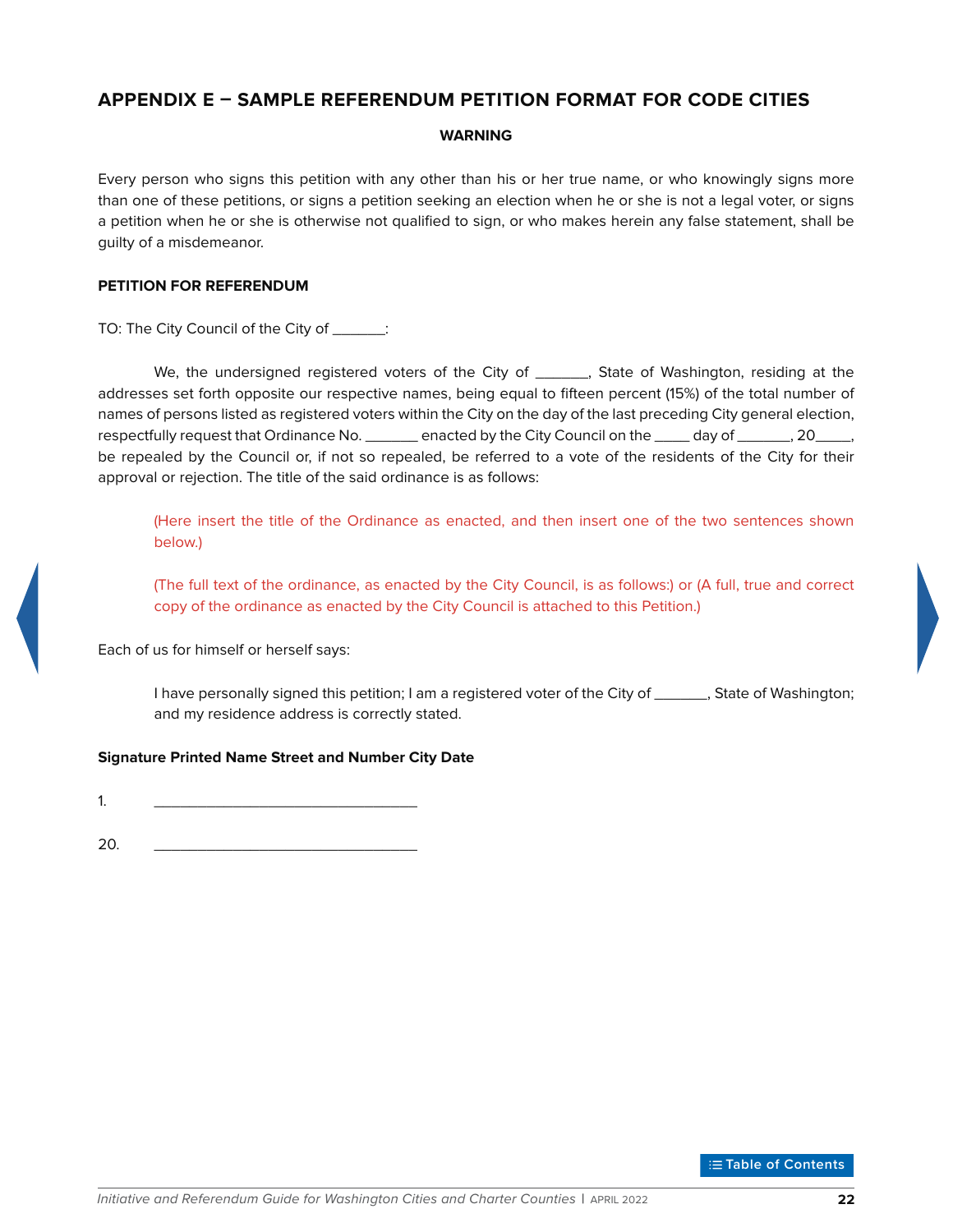### <span id="page-27-0"></span>**APPENDIX F – SOME COMMON QUESTIONS RELATING TO INITIATIVE AND REFERENDUM POWERS**

#### 1. **What is the power of initiative?**

The power of initiative is the ability of the voters of the city or charter county to initiate and enact legislation directly, with or without the consent of their elected representatives, the city or county legislative authority.

#### 2. **What is the power of referendum?**

The power of referendum is the ability of the citizens of the city or charter county to have an ordinance that has been enacted by the city or county legislative authority submitted to the voters for approval or disapproval before it becomes effective.

#### 3. **Have all first class cities adopted the powers of initiative and referendum?**

Yes. All ten first class cities have adopted these powers in their charters. The exact procedures vary for each city as provided in their charter (See [Appendix M\)](#page-41-1).

#### 4. **Do all counties have the powers of initiative and referendum?**

No. Only the six counties that have adopted a charter have the ability to adopt the powers of initiative and referendum. Each of those counties has adopted the powers of initiative and referendum in their charters. The exact procedures vary for each county as provided in their charters (See [Appendix N\)](#page-44-1).

#### 5. **Do all code cities have the powers of initiative and referendum?**

No. The powers of initiative and referendum are available to all code cities, but they must be specifically adopted. Most of the code cities in the state have not adopted these powers.

#### 6. **Do second class cities or towns have these powers available?**

No. A statutory grant of authority from the state legislature is necessary for the powers of initiative and referendum to be available. There is no such grant of authority for second class cities or towns to adopt these powers.

#### 7. **May the legislative authority of a city or county that does not have the powers of initiative and referendum available submit an issue to the voters in an advisory ballot?**

Yes. All cities and counties in the state have the ability to submit an issue to the public on an advisory basis at an election. However, the results of the election are not binding on the city or county legislative authority, as they are for an initiative or referendum; they merely serve to reflect the mood of the electorate.

#### 8. **How may a code city adopt the powers of initiative and referendum?**

There are two methods by which a code city may adopt these powers. One method is initiated by a resolution of the city council and the other by a voter petition. The exact procedure for each of these methods is outlined in on pages 11-12 of this publication.

#### 9. **How many signatures are required to initiate a referendum or initiative in a code city?**

For an initiative or referendum petition to be valid in a code city, the petition must contain the signatures of registered voters consisting of at least 15 percent of the total number of persons listed as registered voters within the city on the day of the last preceding city general election.

#### 10. **Does the referendum power apply to resolutions of the city or county legislative authority?**

No. The power of referendum only applies to ordinances adopted by the city or county legislative authority. Resolutions are not subject to the referendum power and the initiative process may not be applied to a resolution.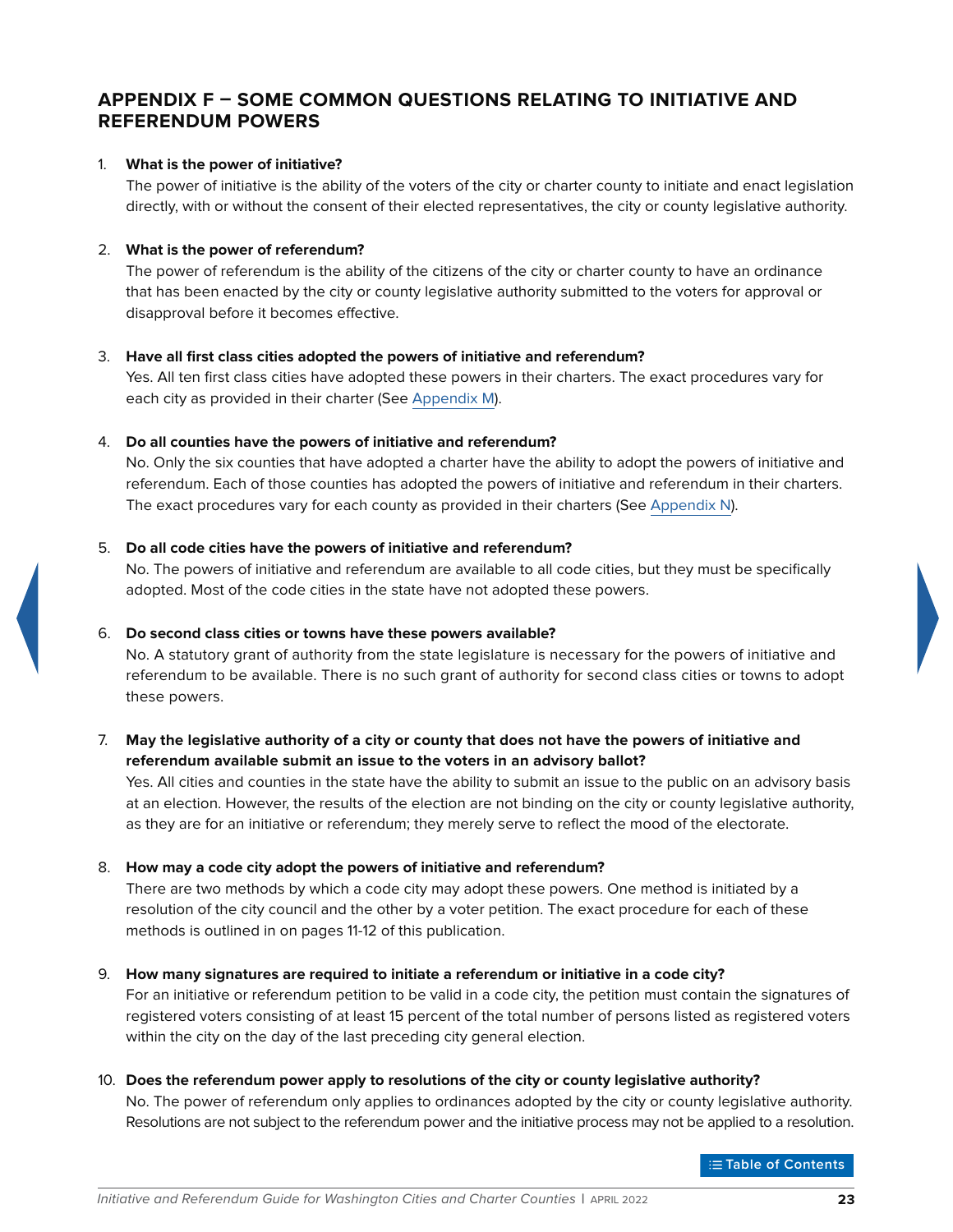#### 11. **Are all types of ordinances subject to the initiative and referendum process?**

No. There are a number of limitations on the exercise of initiative and referendum powers. Some of these limitations arise out of the state statutes that grant the right of initiative and referendum. Other limitations arise from court decisions concerning the extent of these powers.

#### 12. **What statutory limitations are placed on the right of referendum in code cities?**

[RCW](https://apps.leg.wa.gov/rcw/default.aspx?Cite=35A.11.090) [35A.11.090](http://apps.leg.wa.gov/rcw/default.aspx?Cite=35A.11.090) contains a list of types of ordinances that are not subject to the power of referendum in a code city. This list includes emergency ordinances, ordinances providing for local improvement districts, ordinances appropriating money, ordinances providing for collective bargaining, ordinances for compensation or other working conditions of city employees, and ordinances authorizing or repealing the levy of taxes.

#### 13. **What other limitations are placed on the exercise of the powers of initiative and referendum?**

The courts in Washington have imposed two tests to determine if a specific ordinance is subject to the powers of initiative and referendum. The first test is whether the underlying action is administrative or legislative. Only legislative actions are subject to initiative and referendum; administrative actions are not. The second test is to determine if the power is one that has been granted to the legislative authority of the city or county or whether it is a power that has been granted to the corporate entity as a whole. If it is a power that has been granted to the legislative authority or city council specifically, then it is not subject to initiative and referendum.

#### 14. **What is an administrative action and what is a legislative action for purposes of determining if an action is subject to initiative and referendum?**

The courts have established two tests to determine this. Actions relating to subjects of a permanent and general character are usually regarded as legislative in nature, and actions relating to subjects of a temporary and special character are usually regarded as administrative in nature. Secondly, the power to be exercised is legislative in nature if it prescribes a new policy or plan, while it is administrative in nature if it merely pursues a policy or plan already adopted by the city or county council.

#### 15. **Is a rezone ordinance subject to the referendum process in a code city?**

No. This specific issue was the subject of a court case, *[Leornard v. Bothell](http://courts.mrsc.org/mc/courts/zsupreme/087wn2d/087wn2d0847.htm)*, 87 Wn.2d 847 (1976). Although the court considered a site-specific rezone to be an administrative action, it held that the authority to adopt and modify the zoning code in a code city had been given by the state legislature to the city council, and so a site-specific rezone is not subject to the power of referendum.

#### 16. **Is the power to annex property subject to the initiative or referendum process?**

No. The power to annex property has been granted by the state legislature specifically to the city council and so it is not subject to the initiative process. This is the holding in *[State ex rel. Bowen v. Kruegel](http://courts.mrsc.org/mc/courts/zsupreme/067wn2d/067wn2d0673.htm)*, 67 Wn.2d 673 (1965).

#### 17. **May the powers of initiative and referendum be abandoned once they have been adopted?**

Yes, first class cities, code cities, and charter counties may abandon these powers after they have been adopted. First class cities and charter counties must amend their charters to abandon these powers. A code city may abandon these powers so long as at least six years have elapsed since their adoption. The process is described on page 18 of this publication. Only commission cities have no authority to abandon these powers since they are a part of the commission form of government and are contained in the state enabling legislation for that form of government.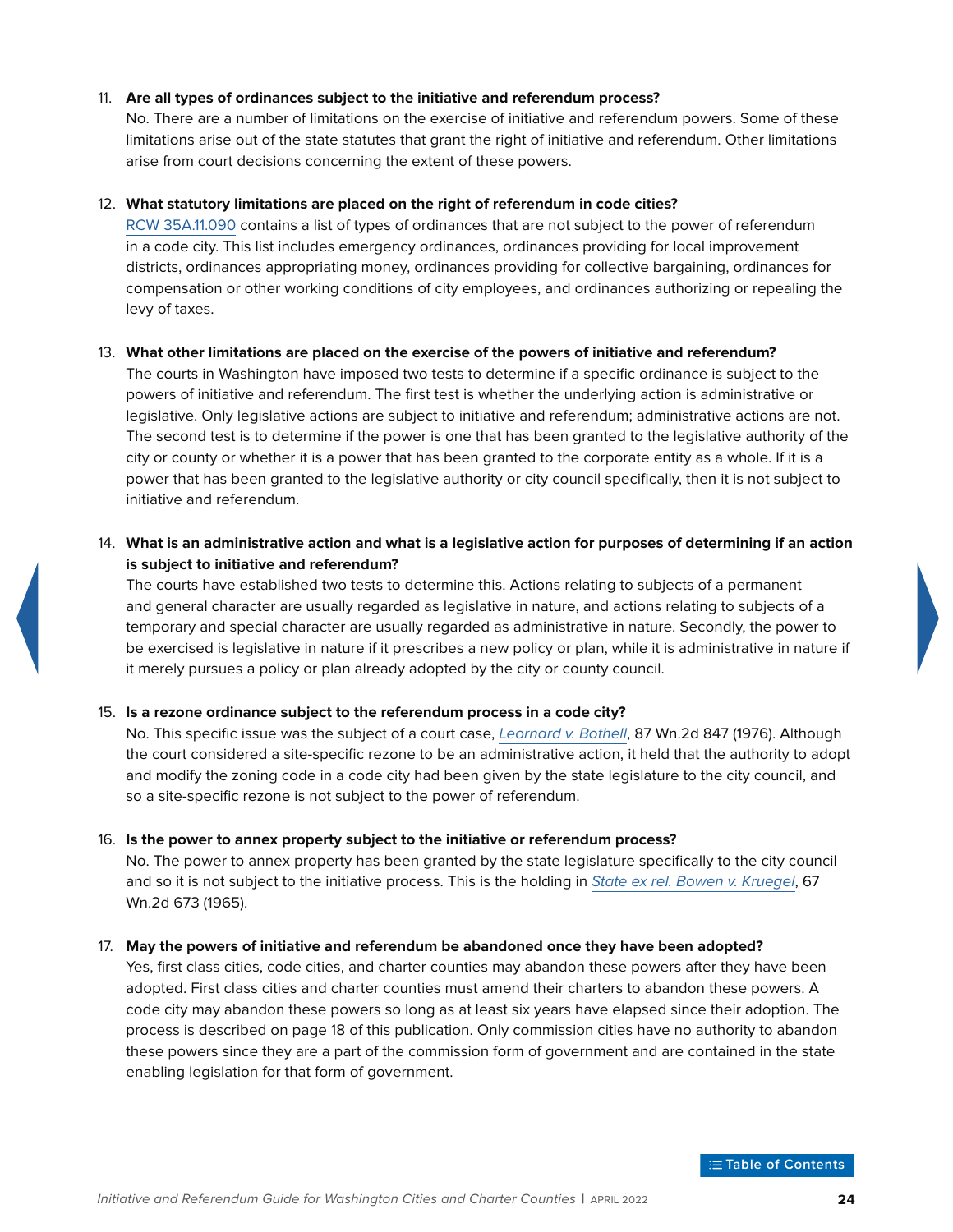#### 18. **Can petition signature gatherers be paid?**

Yes, petition signature gatherers can be paid either a flat fee or on a per signature gathered basis. Cities and counties do not have the authority to ban signature gatherers from being paid on either basis.

19. **Are ordinances enacted pursuant to the Growth Management Act (GMA) subject to the power of referendum?** No. Any ordinance adopted pursuant to the GMA is not subject to the power of referendum, because the legislature specifically delegated the power to act under GMA to the legislative authority of a city or county and not to the corporate entity.

#### 20. **Can ordinances that pertain to the Growth Management Act be enacted by initiative?**

No. Any ordinance related to the GMA is not subject to the powers of initiative as well, because the legislature specifically delegated the power to act under GMA to the legislative authority of a city or county and not to the corporate entity.



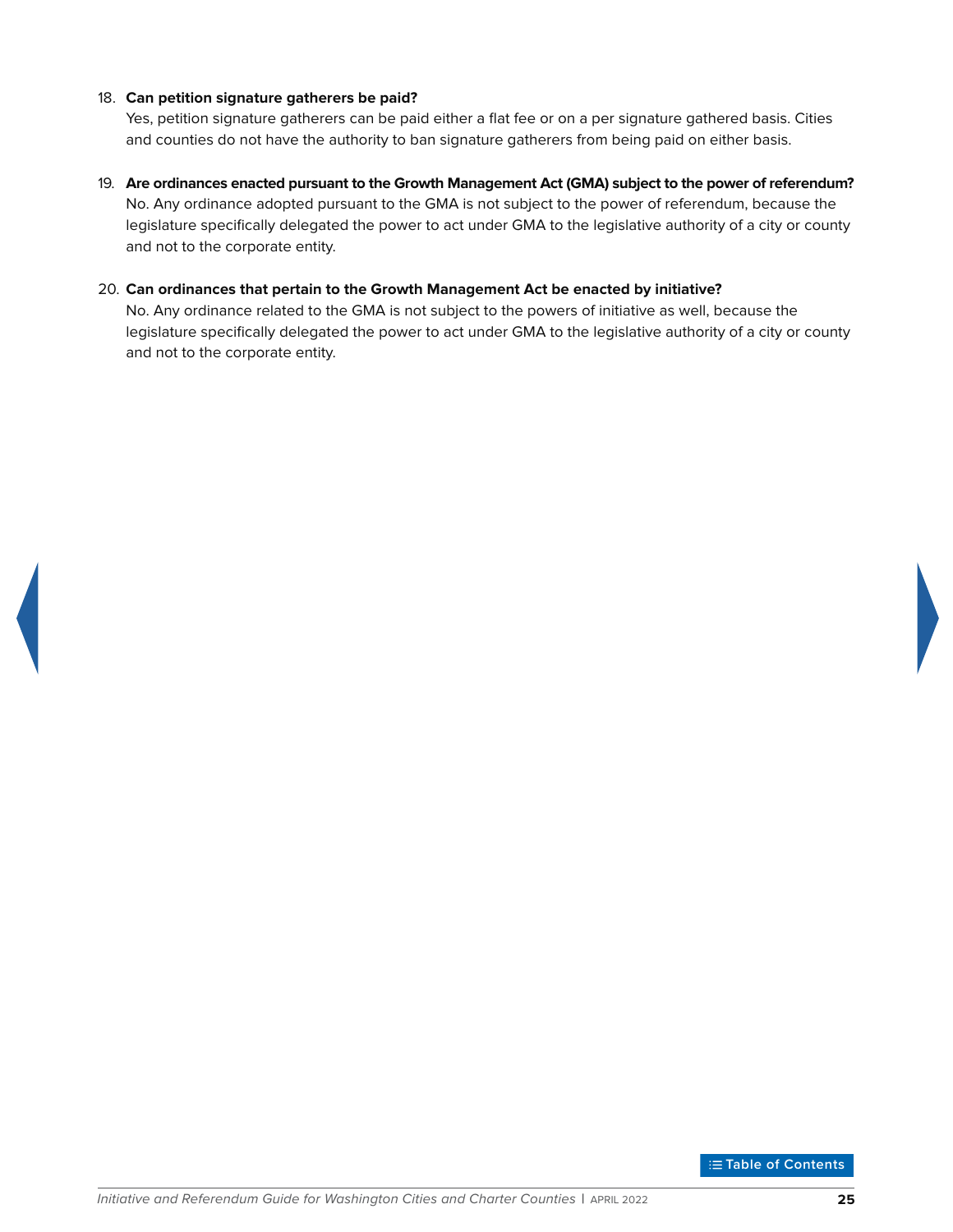### <span id="page-30-0"></span>**APPENDIX G – SELECTED WASHINGTON CASES THAT RELATE TO INITIATIVE AND REFERENDUM POWERS OF CITIES AND COUNTIES**

Most of the case law authority in Washington regarding initiative and referendum powers relate to whether a particular issue is subject to those powers or not. The following are some of the leading cases on this issue:

#### *[Mukilteo Citizens for Simple Gov't v. City of Mukilteo](http://courts.mrsc.org/mc/courts/zsupreme/174wn2d/174wn2d0041.htm)***, 174 Wn.2d 41 (2012)**

The legislature granted to local legislative bodies the exclusive power to legislate on the subject of the use and operation of automated traffic safety cameras. Therefore, an initiative to expressly restrict the authority of a city's legislative body to enact red light cameras by requiring a two-thirds vote of the electorate for approval and by limiting the amount of traffic fines is invalid.

#### *[City of Port Angeles v. Our Water-Our Choice!](http://courts.mrsc.org/mc/courts/zsupreme/170wn2d/170wn2d0001.htm)***, 170 Wn.2d 1 (2010)**

The decision to fluoridate the city water supply is administrative in nature, and so is beyond the scope of the local initiative power and is subject to preelection challenge.

#### *[1000 Friends of Wash. v. McFarland](http://courts.mrsc.org/mc/courts/zsupreme/159wn2d/159Wn2d0165.htm)***, 159 Wn.2d 165 (2006)**

Ordinances enacted under the GMA that designate and protect critical areas are not subject to local referenda.

#### *[City of Sequim v. Malkasian](http://courts.mrsc.org/mc/courts/zsupreme/157wn2d/157Wn2d0251.htm)***, 157 Wn.2d 251 (2006)**

An initiative that would restrict or limit the authority of a city to issue revenue bonds under [chapter](https://apps.leg.wa.gov/rcw/default.aspx?Cite=35.41) [35.41](http://apps.leg.wa.gov/rcw/default.aspx?Cite=35.41) [RCW,](https://apps.leg.wa.gov/rcw/default.aspx?Cite=35.41) the Municipal Revenue Bond Act, exceeds the initiative power and is invalid. The legislature unambiguously granted the legislative body of the city the authority over revenue bonds under multiple provisions in [chapter](https://apps.leg.wa.gov/rcw/default.aspx?Cite=35.41)  [35.41](http://apps.leg.wa.gov/rcw/default.aspx?Cite=35.41) [RCW](https://apps.leg.wa.gov/rcw/default.aspx?Cite=35.41).

#### *[City of Seattle v. Yes for Seattle](http://courts.mrsc.org/mc/courts/zappellate/122wnapp/122wnapp0382.htm)***, 122 Wn. App. 382 (2004),** *review denied***, 153 Wn.2d 1020 (2005)**

A local initiative that related to development restrictions over creeks or their buffers and required certain creek restoration activities was invalid because the initiative concerned a development regulation under the Growth Management Act and the statutory grant of power to enact such regulations is to the legislative authority of the city.

#### *[King County v. Taxpayers of King County](http://courts.mrsc.org/mc/courts/zsupreme/133wn2d/133wn2d0584.htm)***, 133 Wn.2d 584 (1997)**

An ordinance authorizing the issuance of bonds to build a new baseball stadium as permitted under the Stadium Act ([RCW](https://apps.leg.wa.gov/rcw/default.aspx?Cite=82.14.0485) [82.14.0485](http://apps.leg.wa.gov/rcw/default.aspx?Cite=82.14.0485)) was not subject to initiative.

#### *[Bidwell v. Bellevue](http://courts.mrsc.org/mc/courts/zappellate/065wnapp/065wnapp0043.htm)***, 65 Wn. App. 43,** *review denied***, 119 Wn.2d 1023 (1992)**

An initiative that restricted the authority of the Bellevue Convention Center Authority to issue negotiable bonds or notes to finance construction of the convention center without prior voter approval was not appropriate because the initiative dealt with administrative matters and would have unconstitutionally impaired contract rights.

#### *[Heider v. Seattle](http://courts.mrsc.org/mc/courts/zsupreme/100wn2d/100wn2d0874.htm)***, 100 Wn.2d 874 (1984)**

Changing the name of a street is an administrative action not subject to the initiative process.

#### *[Citizens for Financially Responsible Government v. Spokane](http://courts.mrsc.org/supreme/099wn2d/099wn2d0339.htm)***, 99 Wn.2d 339 (1983)**

The enactment by a first class city of a business and occupation tax is subject to referendum because it is legislative in nature and the power to enact such taxes is shared with the electorate because of provisions in the Spokane city charter.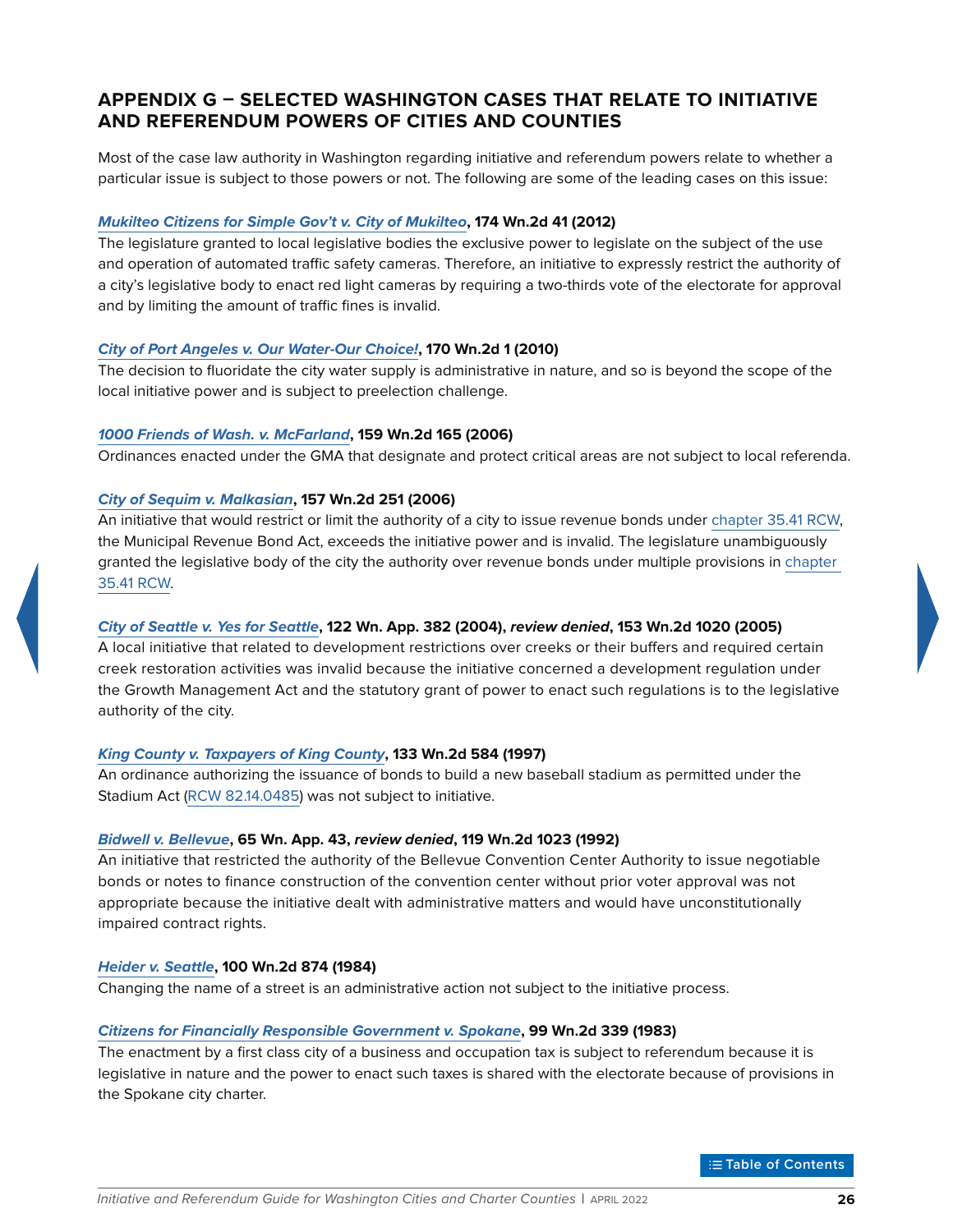#### *[Seattle Building and Construction Trades Council v. Seattle](http://courts.mrsc.org/mc/courts/zsupreme/094wn2d/094wn2d0740.htm)***, 94 Wn.2d 740 (1980)**

A proposed initiative that would have prohibited further work on the I-90 construction project across Lake Washington was held invalid because the actions of the city were administrative in nature and not subject to the initiative process.

#### *[Lince v. Bremerton](http://courts.mrsc.org/mc/courts/zappellate/025wnapp/025wnapp0309.htm)***, 25 Wn. App. 309 (1980)**

An initiative is not an appropriate measure to amend the zoning code of a first class city because that is a power that has been given to the legislative body of the city.

#### *[Leornard v. Bothell](http://courts.mrsc.org/mc/courts/zsupreme/087wn2d/087wn2d0847.htm)***, 87 Wn.2d 847 (1976)**

A site-specific rezone ordinance is not subject to the referendum power because it is administrative in nature and also because the power to amend the zoning code has been granted to the legislative body of the city.

#### *[Ruano v. Spellman](http://courts.mrsc.org/mc/courts/zsupreme/081wn2d/081wn2d0820.htm)***, 81 Wn.2d 820 (1973)**

An attempt to prevent construction of the Kingdome by repealing the resolution authorizing the project and the bonds to finance it and to prohibit spending of funds for further development was improper because the decisions remaining were held to be administrative in nature and the passage of the initiative would also result in the impairment of existing contract rights.

#### *[State ex rel. Guthrie v. Richland](http://courts.mrsc.org/mc/courts/zsupreme/080wn2d/080wn2d0382.htm)***, 80 Wn.2d 382 (1972)**

Initiative and referendum powers can only be invoked at the local level if their exercise is not in conflict with state law. In this case, an ordinance providing for extensions to the municipally-owned waterworks, financed by revenue bonds, was held not subject to a referendum.

#### *[Durocher v. King County](http://courts.mrsc.org/mc/courts/zsupreme/080wn2d/080wn2d0139.htm)***, 80 Wn.2d 139 (1972)**

Action by the county in granting an "unclassified use permit" was not subject to referendum because it is administrative in nature.

#### *[Ford v. Logan](http://courts.mrsc.org/mc/courts/zsupreme/079wn2d/079wn2d0147.htm)***, 79 Wn.2d 147 (1971)**

The repeal of a county home rule charter is not within the initiative powers granted to the voters of a county.

#### *[Paget v. Logan](http://courts.mrsc.org/mc/courts/zsupreme/078wn2d/078wn2d0349.htm)***, 78 Wn.2d 349 (1970)**

An initiative that prohibited location of a multipurpose stadium at the Seattle Center was held to be appropriate because the issue was legislative and the power was one that had been granted to the county as a corporate entity.

#### *[State ex rel. Bowen v. Kruegel](http://courts.mrsc.org/mc/courts/zsupreme/067wn2d/067wn2d0673.htm)***, 67 Wn.2d 673 (1965)**

An annexation ordinance is not subject to referendum power because the authority to annex property has been given to the city council.

#### *[State ex rel. Haas v. Pomeroy](http://courts.mrsc.org/mc/courts/zsupreme/050wn2d/050wn2d0023.htm)***, 50 Wn.2d 23 (1957)**

The action of a city council in setting water utility rates, where the system is financed by revenue bonds, is not subject to referendum because the grant of power to set rates when revenue bonds have been used to create the utility is to the city council.

Cases that relate to other aspects of the local initiative and referendum process:

#### *[Eyman v. McGehee](http://courts.mrsc.org/appellate/173wnapp/173wnapp0684.htm)***, 173 Wn. App. 684 (2013)**

The city clerk had a mandatory duty under [RCW](https://apps.leg.wa.gov/rcw/default.aspx?Cite=35A.01.040) [35A.01.040\(](http://apps.leg.wa.gov/rcw/default.aspx?Cite=35A.01.040)4) and [RCW](https://apps.leg.wa.gov/rcw/default.aspx?Cite=35A.29.170) [35A.29.170](http://apps.leg.wa.gov/rcw/default.aspx?Cite=35A.29.170) to transfer to the county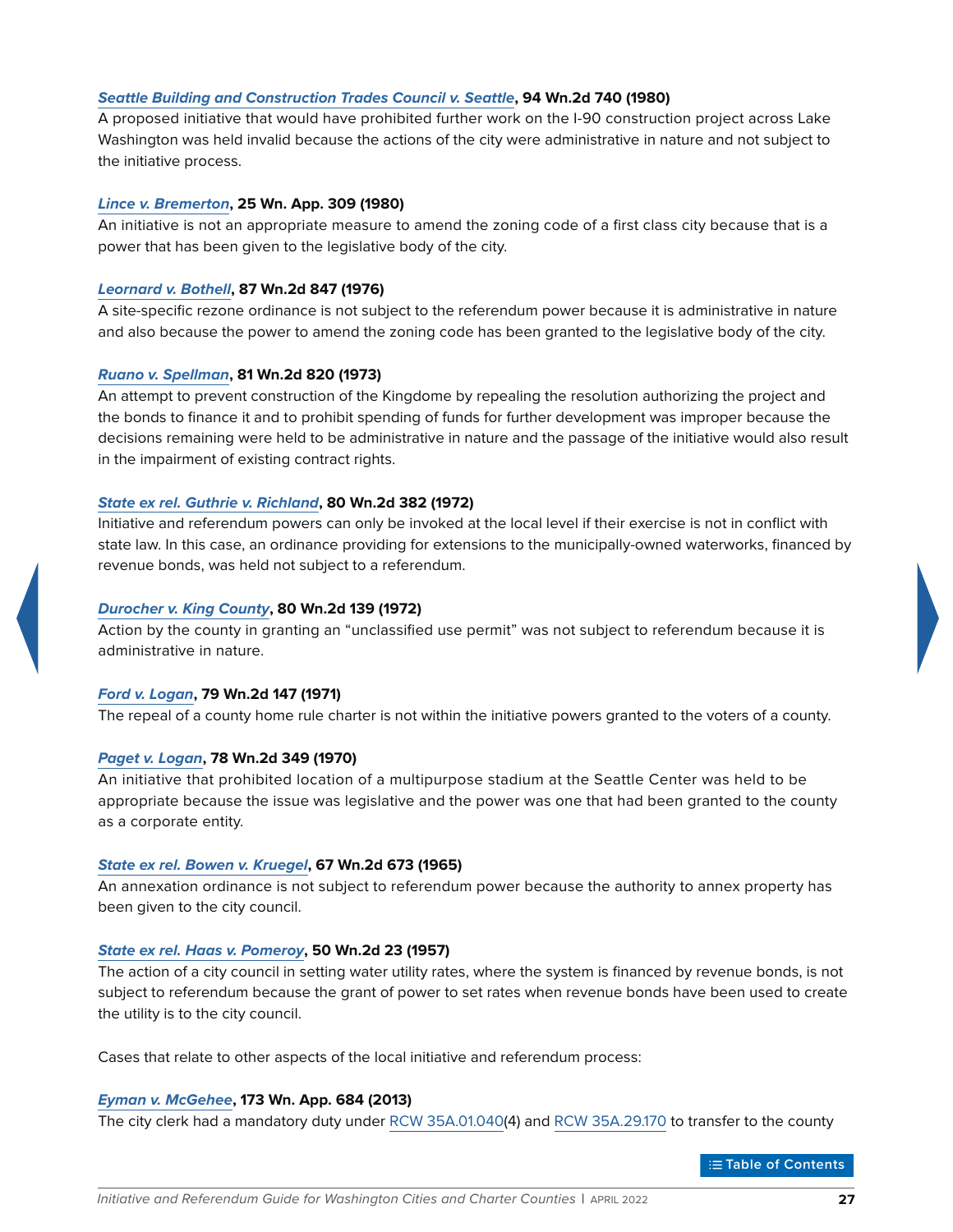auditor the initiative petition to prohibit the city's using automatic ticketing cameras, but the issuance of writ of mandamus the issuance of a writ would have been improper as a vain and useless act, because the initiative exceeded the local initiative power.

#### *[City of Sequim v. Malkasian](http://courts.mrsc.org/mc/courts/zsupreme/157wn2d/157Wn2d0251.htm)***, 157 Wn.2d 251 (2006)**

The city had standing to bring a postelection challenge to an initiative approved by the voters. The question of whether the initiative was beyond the scope of the initiative power was not mooted by the election because the election did not alter or expand the scope of the initiative power. The sponsor of a local initiative can be the proper defendant in a preelection declaratory action to determine whether the initiative exceeds the initiative power of the people.

#### *[Maleng v. King County Corrections Guild](http://courts.mrsc.org/mc/courts/zsupreme/150wn2d/150wn2d0325.htm)***, 150 Wn.2d 325 (2003)**

A county initiative changing the number of council-members was valid. The state supreme court held that the initiative was not beyond the initiative powers under the state constitution or the King County Charter because amending a charter is no different that proposing an ordinance.

#### *[Priorities First v. City of Spokane](http://courts.mrsc.org/mc/courts/zappellate/093wnapp/093wnapp0406.htm)***, 93 Wn. App. 406 (1998),** *review denied***, 137 Wn.2d 1035 (1999)**

An action against the city for refusing to put an initiative on the ballot that sought voter approval before it created a public development authority (PDA) to provide off-street parking facilities was invalid. The court of appeals ruled that the city was correct in declaring the initiative invalid because it conflicted with a state statute [\(chapter](https://apps.leg.wa.gov/rcw/default.aspx?Cite=35.41) [35.41](http://apps.leg.wa.gov/rcw/default.aspx?Cite=35.41) [RCW](https://apps.leg.wa.gov/rcw/default.aspx?Cite=35.41)) in which the legislature has delegated authority to the city council.

#### *[CLEAN v. City of Spokane](http://courts.mrsc.org/mc/courts/zsupreme/133wn2d/133wn2d0455.htm)***, 133 Wn.2d 455 (1997)**

A referendum challenging an ordinance to support an off-street parking garage for a private retail development under the emergency clause of the Spokane City Charter was invalid. The court ruled that the city had an interest in preventing economic loss to the downtown area.

#### *[Whatcom County v. Brisbane](http://courts.mrsc.org/mc/courts/zsupreme/125wn2d/125wn2d0345.htm)***, 125 Wn.2d 345 (1994)**

A critical areas ordinance enacted under the Growth Management Act was not subject to the referendum power. The court stated that where a statutory grant of authority is given to the legislative body of a city or county then that grant of authority supersedes the county or city charter.

#### *[Snohomish County v. Anderson](http://courts.mrsc.org/mc/courts/zsupreme/123wn2d/123wn2d0151.htm)***, 123 Wn.2d 151 (1994), also 124 Wn.2d 834 (1994)**

A citizen's referendum to the county council adopting a county-wide planning policy ordinance as required under the Growth Management Act (GMA) was invalid. The court ruled that the GMA requires the legislative authority of counties to adopt a county-wide planning policy and a referendum regarding that policy is beyond the referendum power of the citizens.

#### *[Save Our State Park v. County Commissioners](http://courts.mrsc.org/mc/courts/zappellate/074wnapp/074wnapp0637.htm)***, 74 Wn. App. 637 (1994)**

An initiative to repeal a zoning regulation adopted by the county commissioners pursuant to the Planning Enabling Act, [chapter](https://apps.leg.wa.gov/rcw/default.aspx?Cite=36.70) [36.70](http://apps.leg.wa.gov/rcw/default.aspx?Cite=36.70) [RCW,](https://apps.leg.wa.gov/rcw/default.aspx?Cite=36.70) was invalid. The court of appeals ruled that the legislature has clearly delegated the authority to approve a comprehensive plan, adopt official controls, and engage in zoning under [chapter](https://apps.leg.wa.gov/rcw/default.aspx?Cite=36.70) [36.70](http://apps.leg.wa.gov/rcw/default.aspx?Cite=36.70) [RCW](https://apps.leg.wa.gov/rcw/default.aspx?Cite=36.70) to the county legislative authority.

#### *[LIMIT v. Maleng](https://law.justia.com/cases/federal/district-courts/FSupp/874/1138/1478116/)***, 874 F.Supp. 1138 (1994)**

The U.S. District Court found that, based on the U.S. Supreme Court's interpretation, the Washington law that made it a gross misdemeanor to pay signature gatherers per signature was an unconstitutional prohibition on freedom of political speech guaranteed by the First Amendment.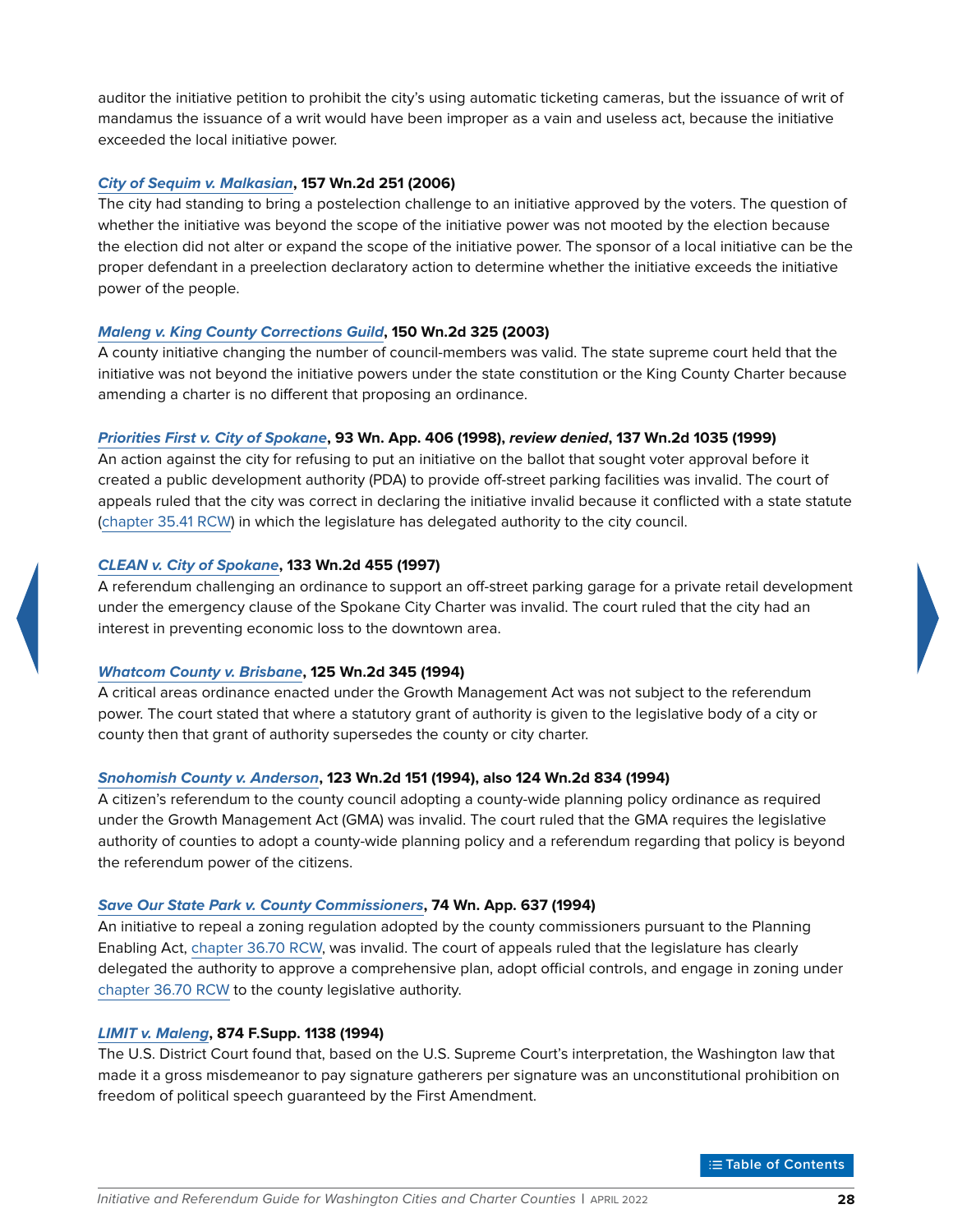#### *[State ex rel. Uhlman v. Melton](http://courts.mrsc.org/mc/courts/zsupreme/066wn2d/066wn2d0157.htm)***, 66 Wn.2d 157 (1965)**

Petitions for referendums in municipalities must strictly comply with procedural requirements, such as the time for filing petitions, since these requirements are mandatory and jurisdictional.

#### *[State ex. rel. O'Connell v. Meyers](http://courts.mrsc.org/mc/courts/zsupreme/051wn2d/051wn2d0454.htm)***, 51 Wn.2d 454 (1957)**

The presumption in favor of constitutionality of legislation also applies to statutes enacted by initiative.

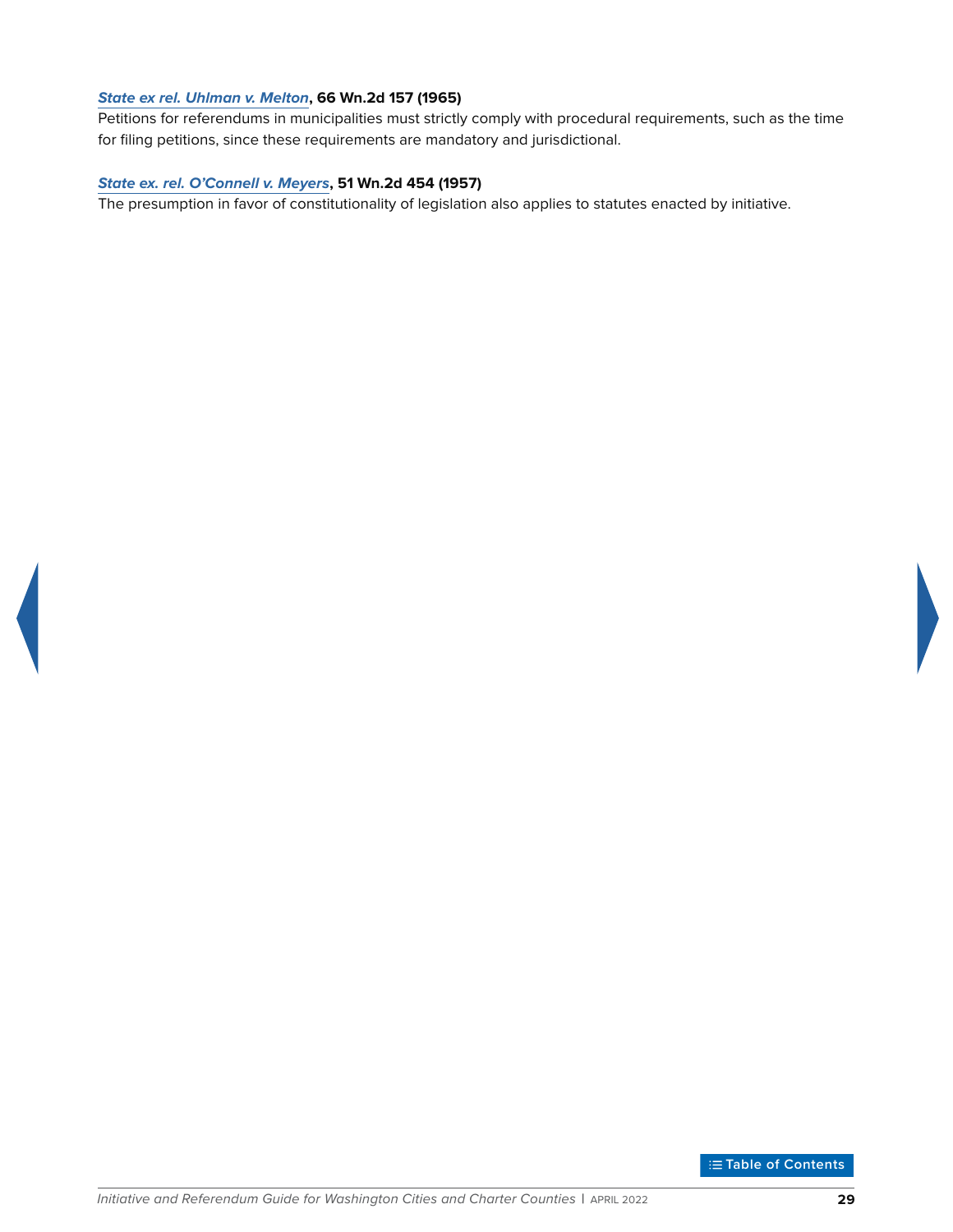# <span id="page-34-1"></span><span id="page-34-0"></span>**APPENDIX H – EXAMPLES OF SPECIFIC STATUTORY GRANTS OF POWER TO MUNICIPAL LEGISLATIVE AUTHORITY**

These topics are not likely to be subject to initiative and referendum powers.

| <b>Statutory Grants</b>                                                                                                       | <b>RCW</b>                         |
|-------------------------------------------------------------------------------------------------------------------------------|------------------------------------|
| Consolidation/Annexation of One City to Another                                                                               | Ch.35.10                           |
| Annexation of Unincorporated Areas to City                                                                                    | Ch.35.13                           |
| Assumption of Water-Sewer Districts                                                                                           | 35.13A.020                         |
| Power to Acquire Auditoriums, Art Museums, Swimming Pools, etc.                                                               | 35.21.020                          |
| Power to Create Special Funds: Payroll & Claims                                                                               | 35.21.085                          |
| Authority to Designate Streets as Parkways Transfer of Maintenance Responsibilities                                           | 35.21.190                          |
| Power to Establish Residency Qualifications for Appointed Officials/Preference in<br>Employment                               | 35.21.200                          |
| Power to Purchase Liability and Workman's Compensation Insurance                                                              | 35.21.209                          |
| Power to Establish Transportation Benefit Districts                                                                           | 35.21.225                          |
| Power to Participate in Economic Opportunity Act Programs                                                                     | 35.21.680                          |
| Authority to Promote Tourism                                                                                                  | 35.21.700                          |
| Authority to Establish Public Ambulance Utility                                                                               | 35.21.766                          |
| Authority to Establish B & O Tax on Ambulance Businesses                                                                      | 35.21.768                          |
| Authority to Revise Corporate Boundary Street Center Lines                                                                    | 35.21.790                          |
| Authority to Create Park Board Commissioners                                                                                  | 35.23.170                          |
| Authority to Create Special Funds, Sell Revenue Bonds, Warrants & Set Rates<br>Municipal Bond Revenue Act                     | Ch.35.41                           |
| Authority to Order Local Improvements                                                                                         | 35.43.040                          |
| Authority to Create Utility Local Improvement Districts (ULID)                                                                | 35.43.042                          |
| Authority to Issue LID Bonds                                                                                                  | 35.45.010                          |
| Authority to Create Pedestrian Malls                                                                                          | 35.71.030                          |
| Authority to Contract for Street Projects                                                                                     | 35.72.010                          |
| Authority to Create Comprehensive (6-year) Street Plan                                                                        | 35.77.010                          |
| Authority to Classify Streets                                                                                                 | 35.78.010                          |
| <b>Authority to Vacate Streets</b>                                                                                            | 35.79.030                          |
| Authority to Regulate Unfit Dwellings, Buildings, Structures                                                                  | 35.80.030                          |
| Authority to Enable Local Housing Authority                                                                                   | 35.82.030                          |
| Authority to Acquire, Construct, Maintain, etc., Out-of-State Property, Plant and<br><b>Equipment for Municipal Utilities</b> | 35.92.014                          |
| Authority to Appropriate Funds, Levy Tax for Transportation System                                                            | 35.95.030                          |
| Authority to Annex Property Code Cities                                                                                       | 35A.14.015                         |
| Authority to Establish a Planning Agency                                                                                      | 35A.63.020                         |
| Authority to Approve Comprehensive Plan                                                                                       | 35A.63.072, 35.63.100              |
| Authority to Adopt Land Use Regulations (Zoning Code)                                                                         | 35A.63.100, 35.63.110              |
| Authority to Establish Short Plat/Subdivision Regulations                                                                     | 58.17.060                          |
| Authority to Approve Plats                                                                                                    | 58.17.100, 58.17.110,<br>58.17.170 |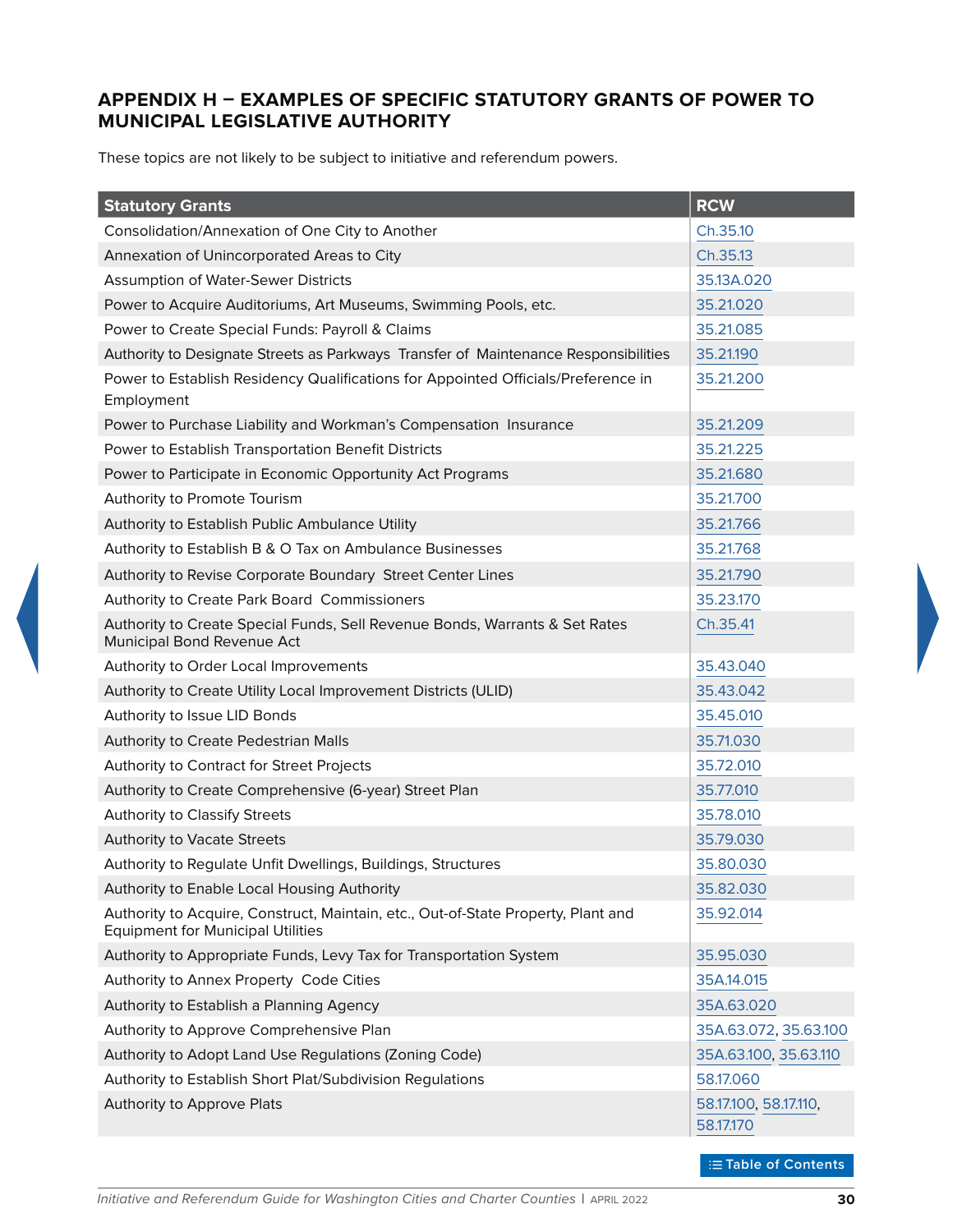# <span id="page-35-1"></span><span id="page-35-0"></span>**APPENDIX I – EXAMPLES OF SPECIFIC STATUTORY GRANTS OF POWER TO MUNICIPAL CORPORATE ENTITY**

These topics may be subject to initiative and referendum powers if the other statutory and judicial limitations on the powers are satisfied.

| <b>Statutory Grants</b>                                                   | <b>RCW</b> |
|---------------------------------------------------------------------------|------------|
| Petition for Reduction of City Limits                                     | 35.16.010  |
| Power to Provide Auxiliary Water System for Fire Protection               | 35.21.030  |
| Power to Create Equipment Fund                                            | 35.21.088  |
| Power to Establish, Construct and Maintain Dikes and Levees               | 35.21.090  |
| Power to Accept Donations of Property                                     | 35.21.100  |
| Authorization to Construct, Acquire and Maintain Ferries                  | 35.21.110  |
| Power to Establish Solid Waste Handling System                            | 35.21.120  |
| Power to Establish Sewers, Drainage and Water Supplies                    | 35.21.210  |
| Power to Regulate Sidewalks                                               | 35.21.220  |
| Authority to Require Removal of Debris/Plants                             | 35.21.310  |
| Authority to Establish Lake Management Districts                          | 35.21.403  |
| Authority to Establish Youth Agencies                                     | 35.21.630  |
| Authority to Assist Development of Low Income Housing                     | 35.21.685  |
| Authority to Own/Operate Professional Sports Franchise                    | 35.21.695  |
| Authority to Acquire/Construct Multi-Purpose Community Center             | 35.59.030  |
| Authority to Participate in World Fairs and Expositions                   | 35.60.030  |
| Authority to Construct Sidewalks, Gutters, Curbs, etc.                    | 35.68.010  |
| Authority to Erect/Maintain Draw Bridges                                  | 35.74.010  |
| Authority to Regulate and License Bicycles                                | 35.75.010  |
| Authority to Provide Off-Street Parking Facilities                        | 35.86.010  |
| Authority to Acquire and Operate Municipal Utilities Generally            | 35.92.010  |
| Authority to Require Conversion to Underground Utilities                  | 35.96.030  |
| Authority to Establish Heating Systems                                    | 35.97.020  |
| Power to Adopt Code City Status                                           | 35A.02.010 |
| Power to Adopt Charter Code City Status                                   | 35A.07.010 |
| Authority for Library, Museum and Historical Activities                   | 35A.27.010 |
| Authority for Joint Acquisition of Land for Schools                       | 35A.28.010 |
| Authority for Joint Facilities and Agreements Intergovernmental Relations | 35A.35.010 |
| Civic Center, Jails, Armories                                             |            |
| Authority for Emergency Services Participation                            | 35A.38.010 |
| Authority for Granting of Property for Highways and Streets               | 35A.47.010 |
| Authority for Local Regulatory Option on Sale of Liquor                   | Ch.35A.66  |
| Authority to Acquire Recreational Facilities                              | Ch.35A.67  |
| Authority to Acquire Cemeteries/Morgues                                   | Ch.35A.68  |
| Authority to Regulate Food and Drugs                                      | Ch.35A.69  |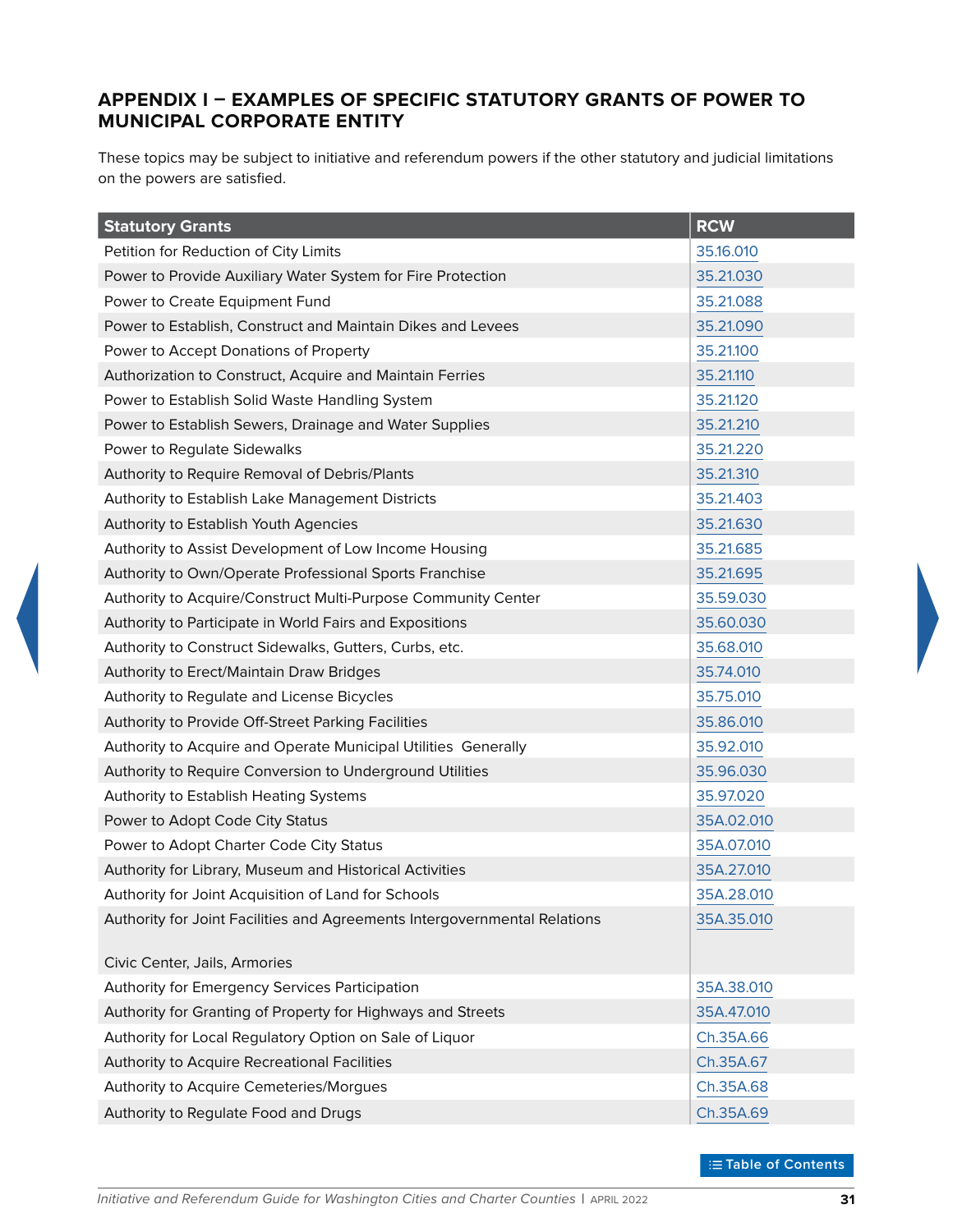| <b>Statutory Grants</b>                                 | <b>RCW</b> |
|---------------------------------------------------------|------------|
| Authority to Regulate Health and Safety                 | Ch.35A.70  |
| Authority to Provide for the General Welfare            | Ch.35A.74  |
| Power to Acquire, Use and Manage Property and Materials | Ch.35A.79  |
| Authority to Provide Public Utilities                   | Ch.35A.80  |
| Authority to Regulate Harbors and Navigation            | Ch.35A.88  |

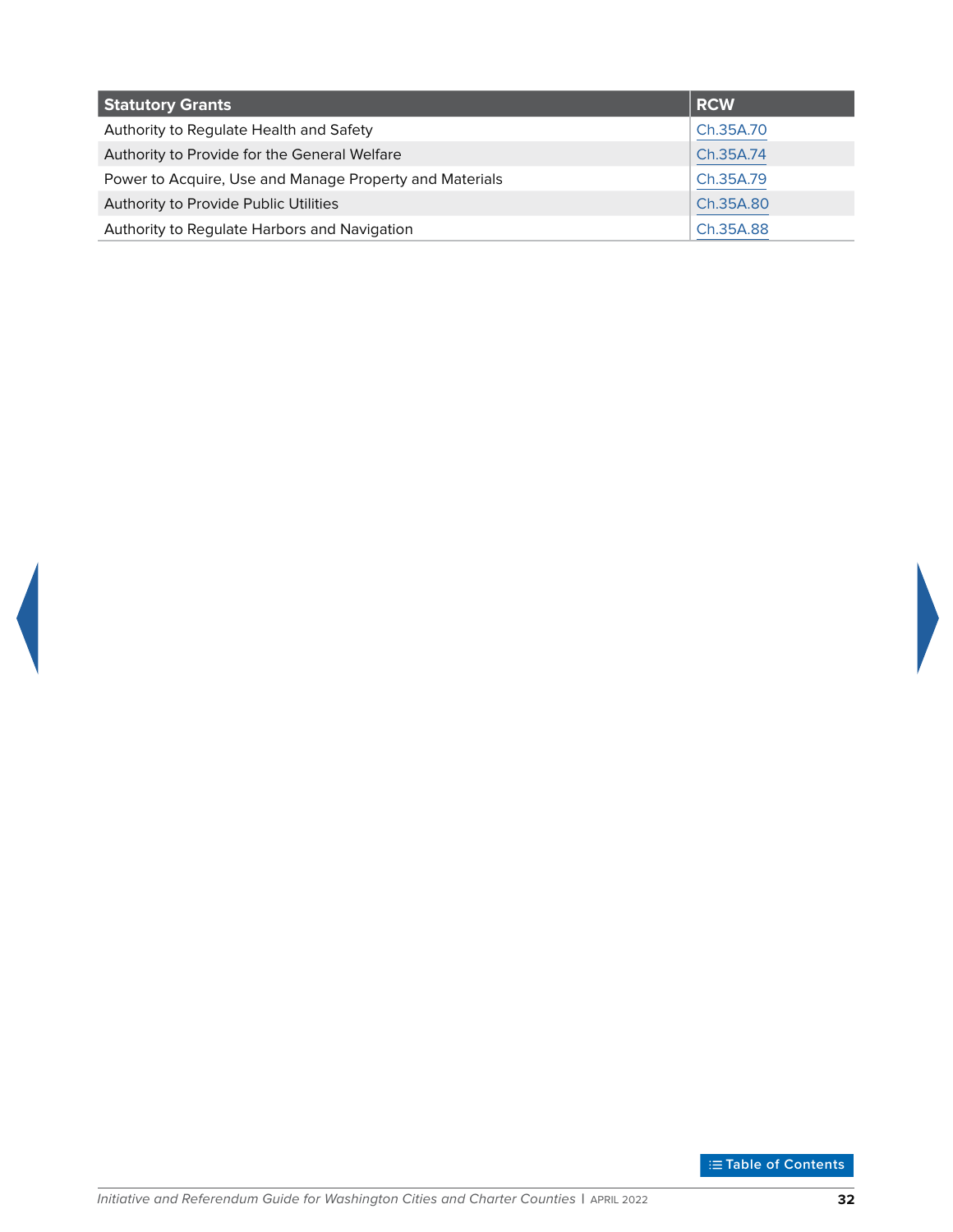## <span id="page-37-1"></span><span id="page-37-0"></span>**APPENDIX J – EXAMPLES OF SPECIFIC STATUTORY GRANTS OF POWER TO THE COUNTY LEGISLATIVE AUTHORITY**

Under [RCW](https://apps.leg.wa.gov/rcw/default.aspx?Cite=36.32.120) [36.32.120,](http://apps.leg.wa.gov/rcw/default.aspx?Cite=36.32.120) the legislature has granted specific powers to the legislative authority of counties. Specifically those powers are:

- 1. The erection and repairing of public buildings for use by the county.
- 2. Laying out, discontinuing, or altering county roads or highways within the county.
- 3. License and fix rates of ferriage.
- 4. Fix the amount of taxes to be assessed.
- 5. Allow all accounts legally chargeable and audit, manage, collect and disburse any money belonging to the county or appropriated to its benefit.
- 6. Care of the county property and management of the county funds and business as well as prosecute and defend all actions for and against the county.
- 7. Make and enforce all such police and sanitary regulations as are not in conflict with state law and may adopt building codes for unincorporated areas.
- 8. The power to compound or release in whole or part any debt due the county.
- 9. Administer oaths or affirmations necessary to discharge their duties and commit for contempt any witness refusing to testify.
- 10. The power to declare what shall be deemed a nuisance within the county.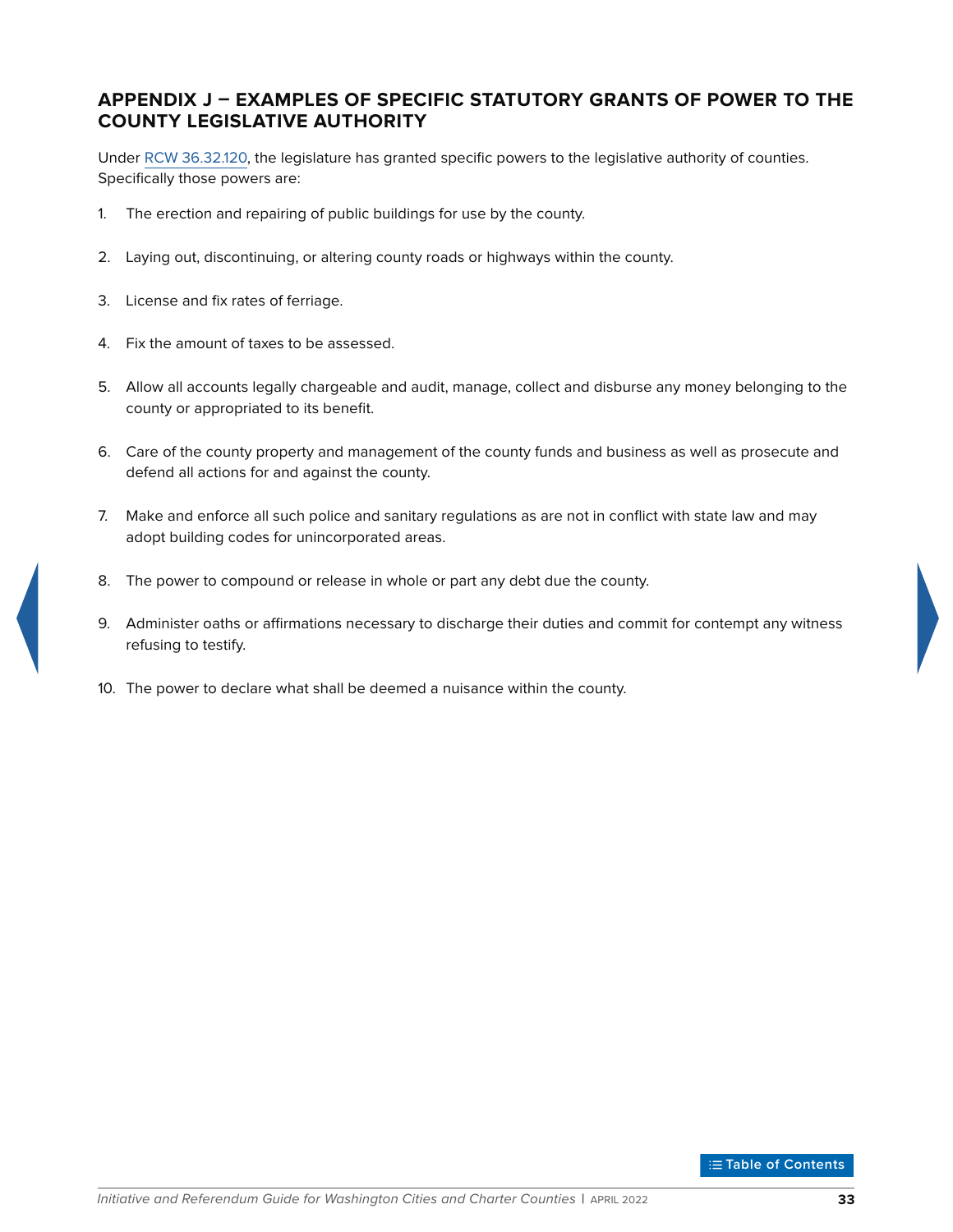# <span id="page-38-1"></span><span id="page-38-0"></span>**APPENDIX K – RULES FOR PETITIONS IN CITIES**

Specific statutory rules apply to petitions in cities, including referendum and initiative petitions. [RCW](https://apps.leg.wa.gov/rcw/default.aspx?Cite=35.21.005) [35.21.005,](http://apps.leg.wa.gov/rcw/default.aspx?Cite=35.21.005) [35A.01.040](http://apps.leg.wa.gov/rcw/default.aspx?Cite=35A.01.040). The most important of these rules relating to petitions signed by voters are as follows:

- 1. The petition may include any page or group of pages which contain an identical text intended by the circulators to be considered as one petition. The following are essential elements of the petition:
	- a. The text of the petition must be a concise statement of the action or relief desired by the petitioners;
	- b. All initiative and referendum petitions must contain an attached copy of the full ordinance;
	- c. The petition must contain numbered lines for signatures with space provided beside each signature for the date of signing and the address of the signer;
	- d. The warning statement that is outlined below must be contained on each page of the petition having a space for signatures;
	- e. Any petition that seeks the annexation, incorporation, withdrawal or reduction of city limits must contain an accurate legal description of the area proposed for such action and a map if practical.
- 2. The petitions must be printed or typed on single sheets of white paper of good quality. Each sheet of petition paper that has a space of signatures must contain the text of the petition and the following warning language:

#### **WARNING**

Every person who signs this petition with any other than his or her true name, or who knowingly signs more than one of these petitions, or signs a petition seeking an election when he or she is not a legal voter, or signs a petition when he or she is otherwise not qualified to sign, or who makes herein any false statement, shall be guilty of a misdemeanor.

Each signature must be signed in ink or indelible pencil and must be followed by the date of signing and the address of the signer.

- 3. In code cities, the petition must contain the valid signatures of 15 percent of the total number of names of persons listed as registered voters within the city on the day of the last preceding city general election. [RCW](https://apps.leg.wa.gov/rcw/default.aspx?Cite=35A.11.100) [35A.11.100](http://apps.leg.wa.gov/rcw/default.aspx?Cite=35A.11.100).
- 4. The signatures do not have to all be attached to one sheet of paper.
- 5. Petitions that contain the required number of signatures are to be accepted as valid until their invalidity has been proved.
- 6. A variation between the signature on the petition and that on the voter's permanent registration which is caused by use of initials instead of the first or middle names, or both, does not invalidate the signature on the petition if the last name and handwriting are the same.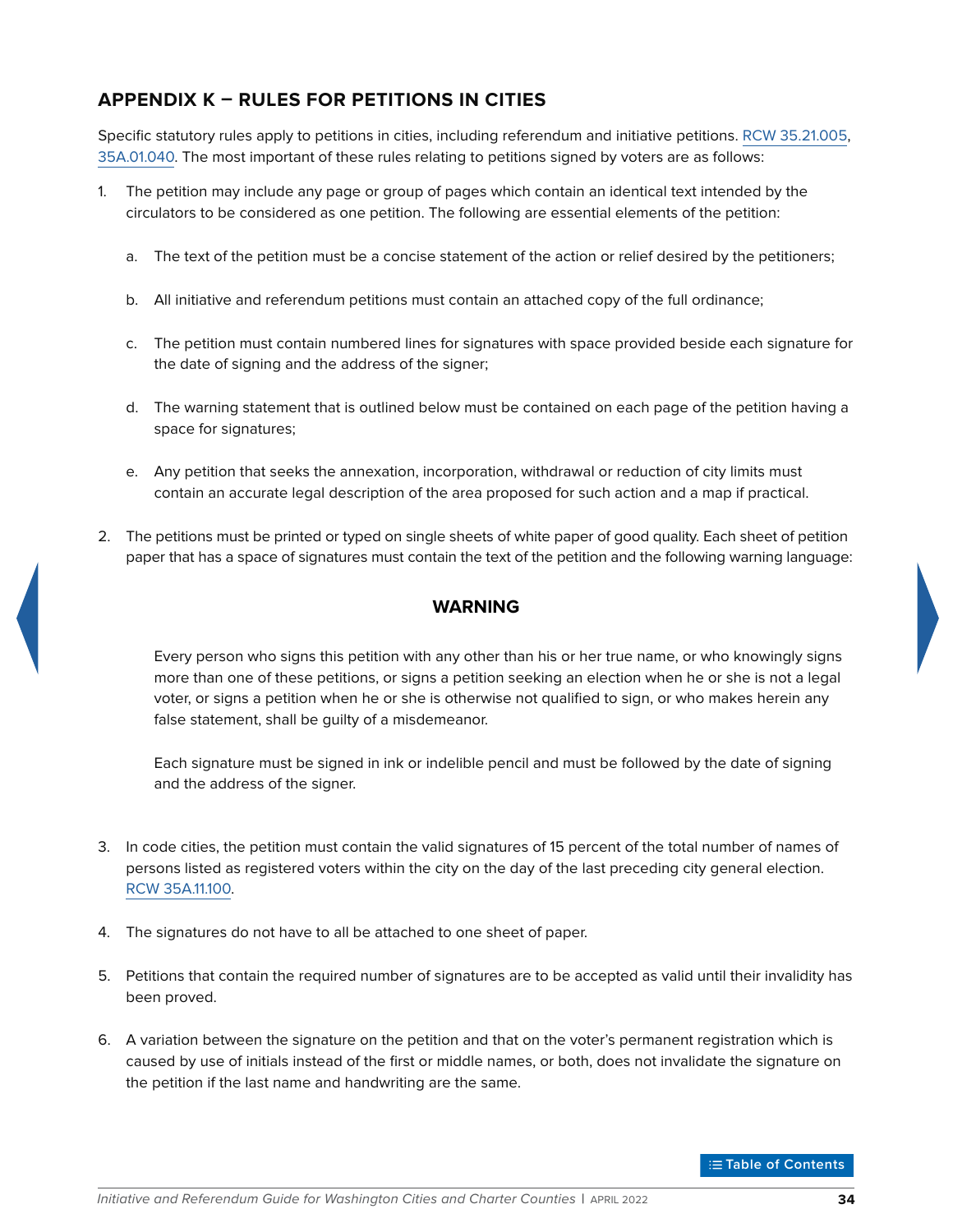- 7. Signatures that are followed by a date of signing that is more than six months prior to the date of filing the petition are also to be stricken. This means, in effect, that signatures are valid only for six months after the date of signing.
- 8. Within three working days after the filing of the petition with the city, the officer with whom the petition is filed shall transmit the petition to the county auditor, who must proceed with the determination of whether the signatures are sufficient. The office of the county auditor must notify the officer who received the petition of the date on which this determination was begun, and this date is to be known as the terminal date.
- 9. Any signer of a filed petition may withdraw his or her signature by filing a written request for withdrawal with the receiving officer prior to the terminal date. The name of the person seeking to withdraw must be signed exactly as the signature on the initial petition. After the filing of the request for withdrawal, the signature of the person seeking to withdraw is to be considered withdrawn.
- 10. Additional pages of one or more signatures may be added to the petition by filing with the receiving officer such pages prior to the terminal date.
- 11. The officer responsible for determining the sufficiency of the petition shall do so in writing and transmit the written certificate to the officer with whom the petition was originally filed.

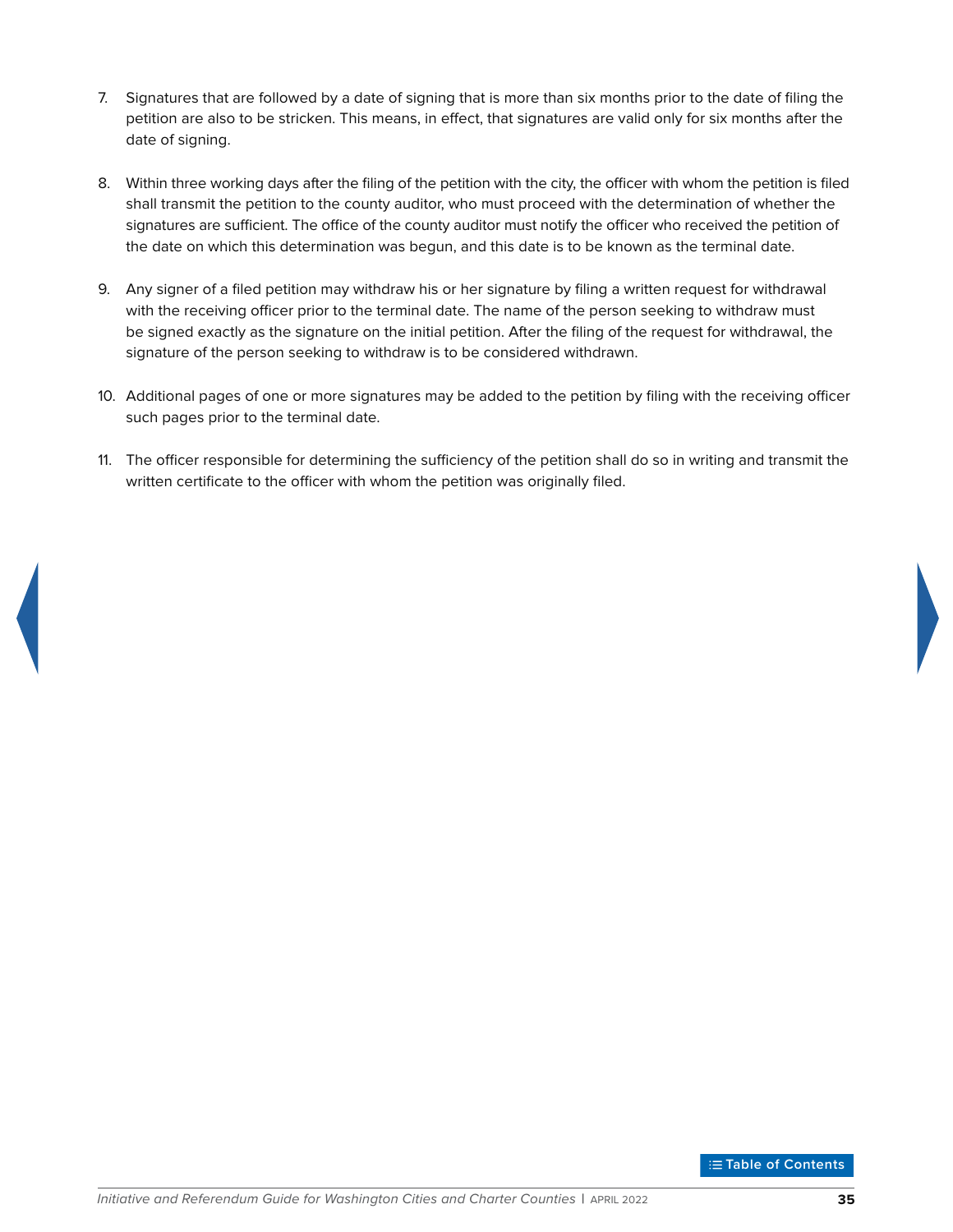# <span id="page-40-1"></span><span id="page-40-0"></span>**APPENDIX L – SPECIAL ELECTION DATES**

Initiative and referendum elections may be held only on specific dates. These dates are set out in [RCW](https://apps.leg.wa.gov/rcw/default.aspx?Cite=29A.04.330) [29A.04.330](http://apps.leg.wa.gov/rcw/default.aspx?Cite=29A.04.330) and apply to all classes of cities and to all counties. The following are the dates on which an initiative or referendum election may be held:

- 1. The second Tuesday in February;
- 2. The fourth Tuesday in April;
- 3. The third Tuesday in May;
- 4. The day of the primary election as specified by [RCW](https://apps.leg.wa.gov/rcw/default.aspx?Cite=29A.04.311) [29A.04.311;](http://apps.leg.wa.gov/rcw/default.aspx?Cite=29A.04.311)
- 5. The first Tuesday after the first Monday in November (this is the same date as the general election date in November).

If a sufficient initiative and referendum petition is filed, the election on the ordinance must be held on one of the above listed dates.

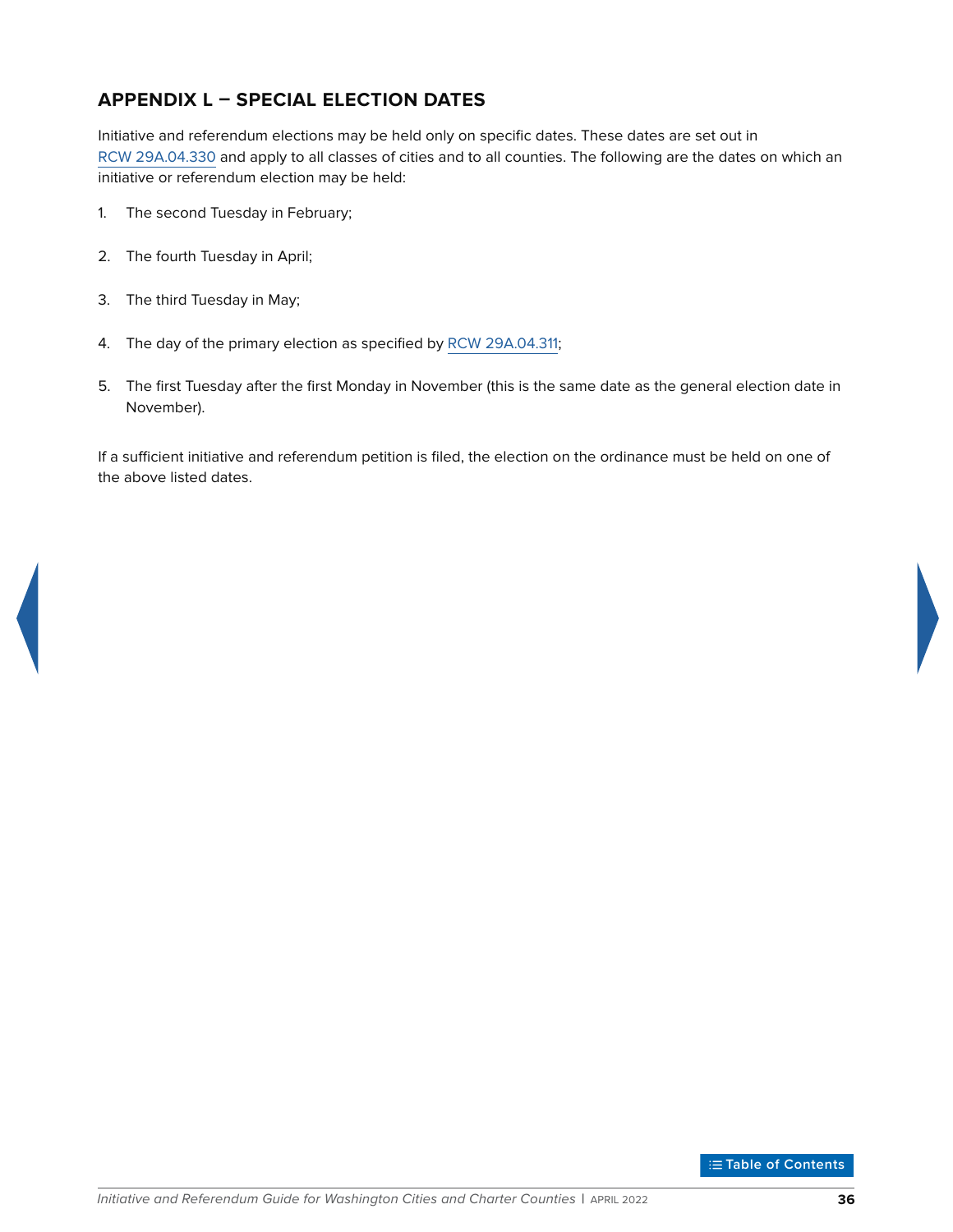## <span id="page-41-1"></span><span id="page-41-0"></span>**APPENDIX M – BRIEF REVIEW OF INITIATIVE AND REFERENDUM POWERS OF FIRST CLASS CITIES AS ESTABLISHED IN THEIR CHARTERS**

The following is a brief synopsis of the initiative and referendum powers of each of the first class cities. However, for complete details of the procedures and limitations on these powers, the specific charters of each of the cities must be carefully reviewed.

#### **Aberdeen**

*Initiative* – An ordinance may be initiated by a petition of 25 percent of the qualified registered voters of the city voting at the last preceding general municipal election. The proposed ordinance and initiative must be filed with the finance director at least 60 days before the next municipal general election. If the signatures are sufficient, the measure must be placed on the ballot at the next general municipal election.

*Referendum* – The citizens have 45 days after the final publication of an ordinance to circulate a petition and obtain the signatures of registered voters equal to at least 25 percent of the total number of persons voting at the last preceding regular municipal election. The election may be at a special election or a general municipal election. If the ordinance is repealed, the council may not reenact it for at least one year.

#### **Bellingham**

*Initiative* – An ordinance may be initiated on petition of a number of qualified voters equal to not less than 20 percent of the total number of votes cast for the office of mayor at the last preceding municipal general election. The initiative petition is to be filed with the finance director. The election will be at the next municipal general election, although the council may provide for a special election on the initiative.

*Referendum* – An ordinance may be referred to a referendum election if a petition is filed signed by qualified voters equal in number to not less than 8 percent of the total number of votes cast for the office of mayor at the last preceding municipal general election. The petition must be filed with the finance director at least 30 days following the effective date of such ordinance. Any ordinance initiated or referred and approved at an election may not be amended or repealed within two years after the effective date.

#### **Bremerton**

*Initiative* – An ordinance may be initiated on petition signed by registered voters equal in number to at least 20 percent of the votes cast at the last municipal general election for all candidates for the office of mayor. The initiative must be filed with the city clerk. The election may be at a special election. No ordinance initiated by this process and voted on favorably by the people may be amended or repealed by the city council unless submitted to the citizens for a vote.

*Referendum* – An ordinance may be referred to a referendum election if a petition is filed before the effective date of the ordinance signed by qualified electors of the city equal in number to not less than 25 percent of the votes cast at the last municipal general election for all candidates for the office of mayor. The petition must be filed with the city clerk and the election may be at a special or general election.

#### **Everett**

*Initiative* – An ordinance may be initiated by a petition signed by qualified electors equal in number to at least 15 percent of the total number of votes cast at the last preceding municipal general election. The petition must be filed with the clerk and the election may be at a special or general election. No ordinance passed by this process may be amended or repealed except by popular vote of the people.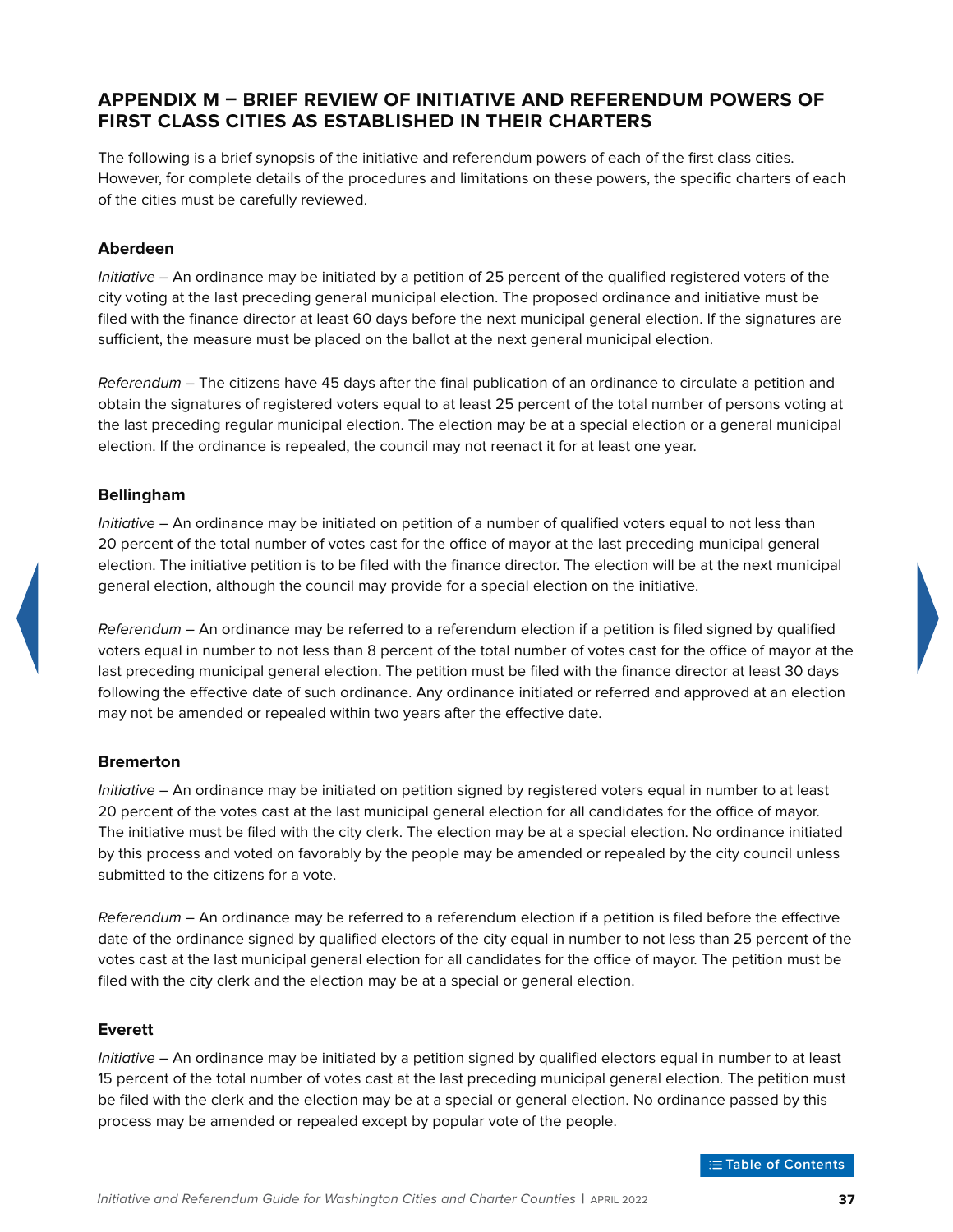*Referendum* – An ordinance may be referred to a referendum election if a petition is filed before the effective date signed by qualified electors equal in number to 10 percent of the entire vote cast at the last preceding general municipal election. It must be filed with the clerk and the election may be at a general or special election.

#### **Richland**

*Initiative* – An ordinance may be initiated by a petition signed by a number of registered voters equal to at least 20 percent of the total vote cast at the last preceding regular general election. The petition must be filed with the city clerk and the election may be at a special or general election. An initiative ordinance may not be amended or repealed within one year of its enactment.

*Referendum* – An ordinance may be referred to a referendum election if a petition is filed within 30 days of first publication of the ordinance. The petition must be signed by a number of registered electors equal to at least 25 percent of the total votes cast at the last preceding regular general election. The petition must be filed with the clerk and the election may be at a general or special election. No ordinance repealed by such an election may be reenacted by the council within one year of the effective date of the repeal.

#### **Seattle**

*Initiative* – An ordinance may be initiated by a petition signed by a number of registered voters equal to not less than 10 percent of the total number of votes cast for the office of mayor at the last preceding municipal election. The petition must be filed with the city comptroller. The election may be at a special or general election.

*Referendum* – An ordinance may be referred to a referendum election if a petition is filed signed by a number of registered voters equal to not less than 8 percent of the total number of votes cast for the office of mayor at the last preceding municipal election. The petition must be filed with the city comptroller and the election may be at a special or general election. No ordinance so initiated or referred and approved by the voters may be amended or repealed by the council for at least a two-year period.

#### **Spokane**

*Initiative* – An ordinance may be initiated by a petition signed by registered and qualified electors equal in number to at least 15 percent of the total number of votes cast at the last preceding general municipal election. The petition must be filed with the clerk and submitted at the next available special or general election. No ordinance adopted by this process may be amended by the council within three years without a vote of the people. After three years, the council may amend or repeal the ordinance if passed by vote of a majority plus one and the ordinance is subject to referendum.

*Referendum* – An ordinance may be referred to a referendum election if prior to its effective date a petition is filed signed by qualified electors equal in number to at least 10 percent of the total number of votes cast at the last preceding general municipal election. The petition must be filed with the clerk and voted upon at a general or special election.

#### **Tacoma**

*Initiative* – An ordinance may be initiated by a petition signed by registered voters equal in number to at least 10 percent of the total votes cast at the last preceding council-manic election. The petition must be filed with the city clerk and submitted to a vote at the next general municipal election or at a special election. No ordinance enacted in this manner may be amended or repealed by the council within two years unless the amendment or repeal is submitted to a vote of the people.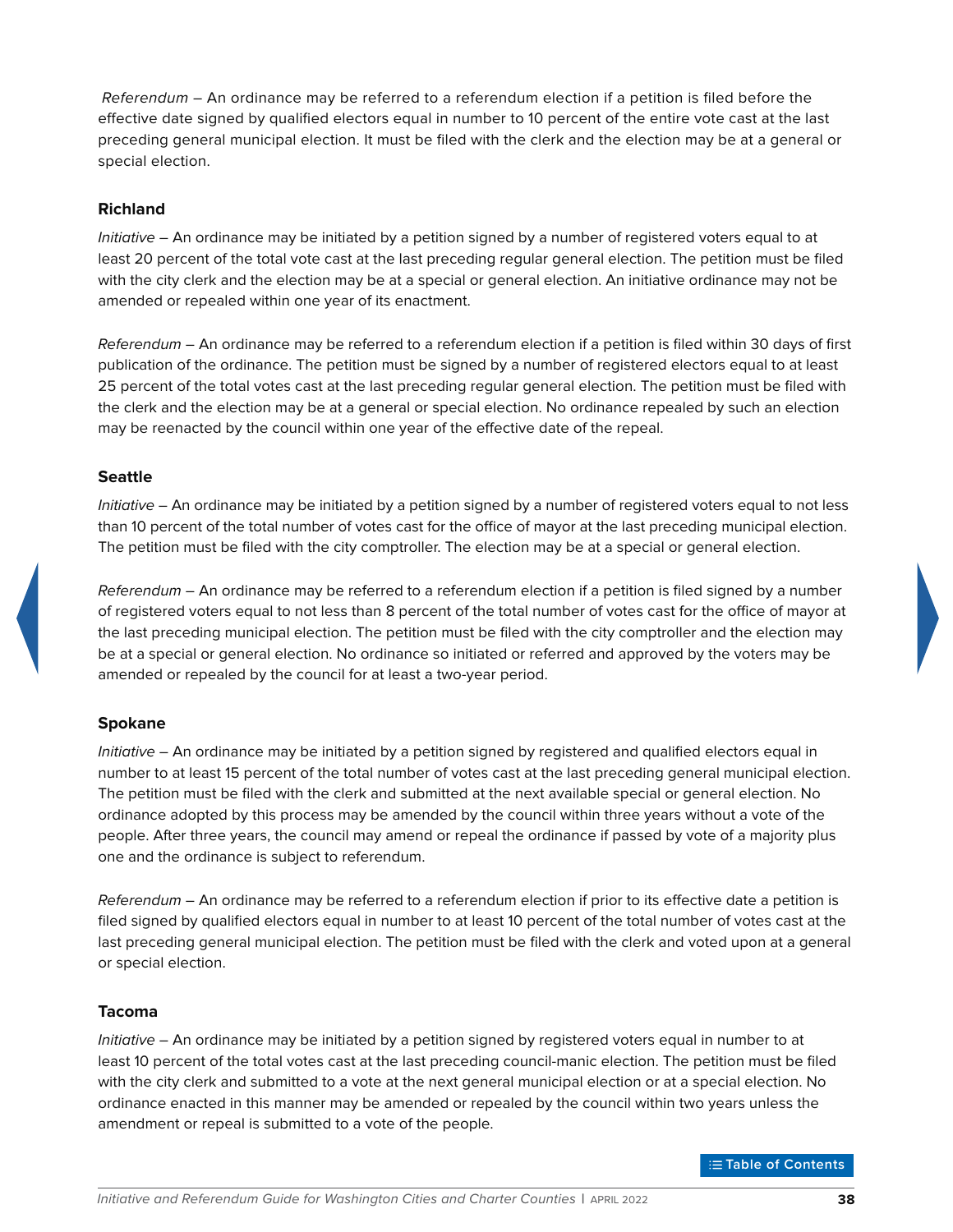*Referendum* – An ordinance may be referred to a referendum election if prior to its effective date a petition is filed signed by qualified electors equal in number to at least 10 percent of the total vote cast in the last preceding council-manic election. The petition must be filed with the city clerk and submitted to a vote at the next general municipal election or at a special election.

#### **Vancouver**

*Initiative* – An ordinance may be initiated by a petition signed by registered voters equal in number to at least 15 percent of the number of votes cast at the last preceding municipal general election. The petition must be filed with the city clerk and submitted at a general or special election. No ordinance enacted by this process may be amended or repealed within one year by the city council.

*Referendum* – An ordinance may be referred to a referendum election if within 30 days after enactment a petition is filed signed by registered voters of the city equal in number to at least 10 percent of the number of votes cast at the last preceding municipal general election. The petition must be filed with the city clerk and may be submitted at a general or special election.

#### **Yakima**

*Initiative* – An ordinance may be initiated by a petition signed by qualified electors equal in number to 20 percent of the total number of votes cast at the last preceding general city election. The petition must be filed with the city clerk and the election may be at a special or general election.

*Referendum* – An ordinance may be referred to a referendum election if prior to its effective date a petition is filed signed by qualified electors equal in number to 10 percent of the entire vote cast at the last preceding general city election. It must be filed with the city clerk and submitted at a general or special election.

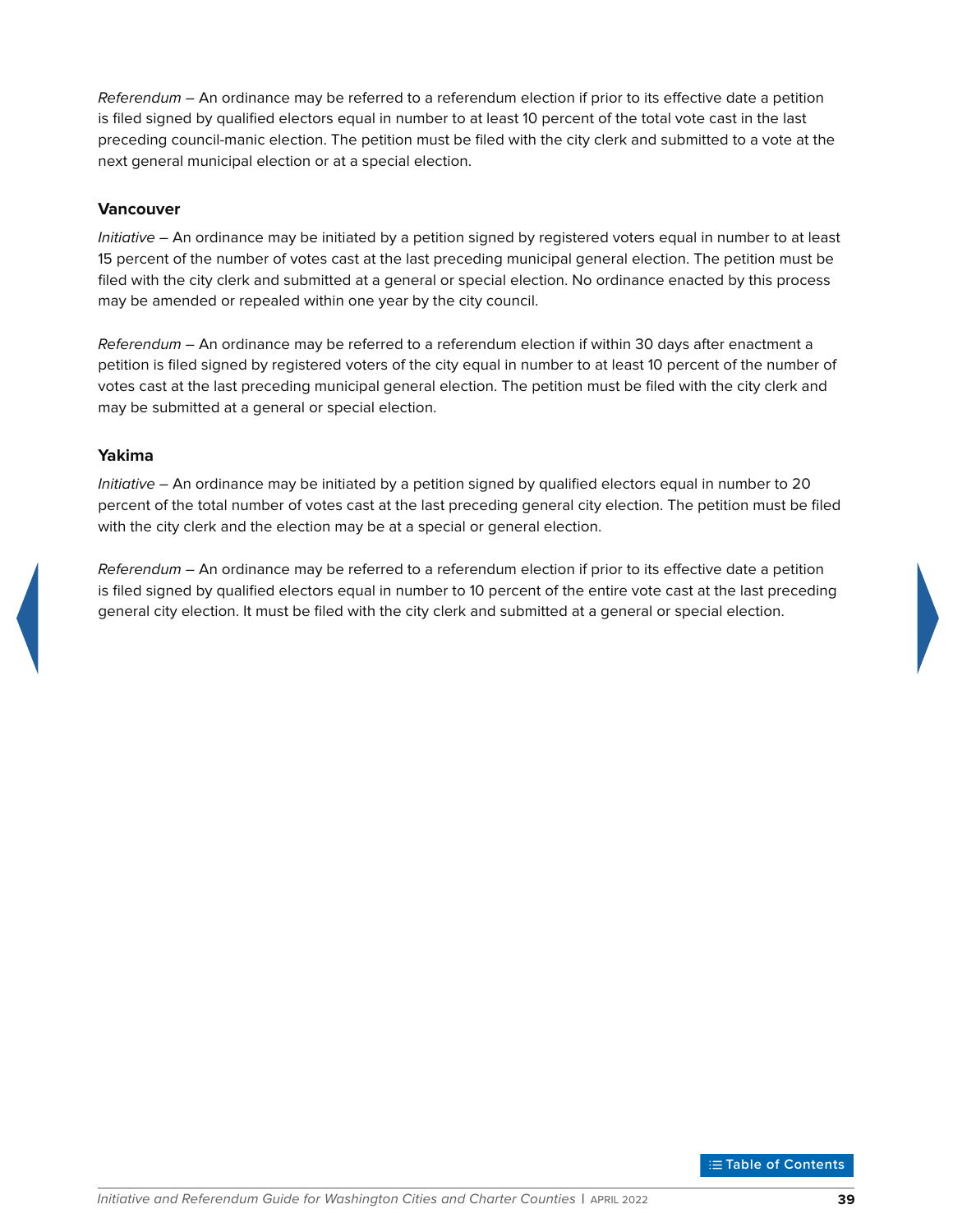# <span id="page-44-1"></span><span id="page-44-0"></span>**APPENDIX N – BRIEF REVIEW OF INITIATIVE AND REFERENDUM POWERS OF CHARTER COUNTIES AS ESTABLISHED IN THEIR CHARTERS**

#### **Clallam County**

*Initiative* – A sponsor must submit the proposed ordinance to the county auditor for the petition to become registered. The sponsor has 90 days from the date of registration to collect the signatures of not less than 10 percent of the number of voters who voted in the last gubernatorial election. The county commissioners will call for a public hearing within 30 days after receipt of the proposed ordinance and, after the public hearing, the county commissioners have 30 days to adopt or reject the proposed ordinance. If rejected, then the commissioners must set a date for the election of the proposed ordinance and any possible substitute ordinance within 240 days of the rejection but not before 105 days after rejection.

*Mini-Initiative* – The process for a mini-initiative is the same set forth for an initiative but the sponsor need only get signatures of three percent of the number of those that voted in the last gubernatorial election in the county. The commissioners have 60 days to hold a public hearing on the proposed ordinance and have 30 days after the public hearing to adopt or reject the proposed ordinance in whole or in part.

*Referendum* – A sponsor may submit a petition for registration requesting the referral of an adopted ordinance to the people for acceptance or rejection in the form of a referendum proposal. The proposed petition for registration must be within 10 days of the adoption of the ordinance that is the subject of the proposed referendum. Once the petition is registered, the ordinance referred to in the petition is suspended without force. The format for signatures is the same as for initiative and mini-initiative but the time allowed to gather the signatures of 10 percent of those that voted in the last gubernatorial election is 60 days instead of 90. The commissioners will then place the proposed referendum on the ballot for the next election but not before 45 days has elapsed since the petitions were validated.

*Referendum by the Commissioners* – The commissioners may, by ordinance, refer any proposed or adopted ordinance to the voters for their approval or rejection in the next regular or special election. If a proposed ordinance is approved by the majority of voters then it shall become effective 10 days after the election results are certified.

#### **Clark County**

*Initiative* – Any registered county voter may file an initiative petition with the county auditor. Within 10 business days of the filing date, the prosecuting attorney must formulate a ballot title. The auditor then gives the proposed initiative an identifying number. Within 5 business days, the auditor must then confer with the initiative sponsor and establish the form and style of the initiative petition. The sponsor then has 120 days to collect valid signatures from registered county voters equaling no less than 10 percent of the number of votes cast in the county in the last gubernatorial election. The signatures must be submitted to the auditor no less than 150 days before the date of the next general election. If a sufficient number of valid signatures has been submitted, the auditor then places the proposed initiative on the ballot for the next general election.

*Mini-Initiative* – An initiative proposal can be put directly to the county council if a sponsor gets the valid signatures of county voters totaling at least 3 percent of the number of votes cast in the county in the last gubernatorial election. The auditor has 30 business days to validate signatures. If a sufficient number of signatures is verified, the county council must hold a public hearing on the initiative petition within 60 days. After the hearing, the county council has 30 calendar days to enact, reject, or modify the proposed ordinance.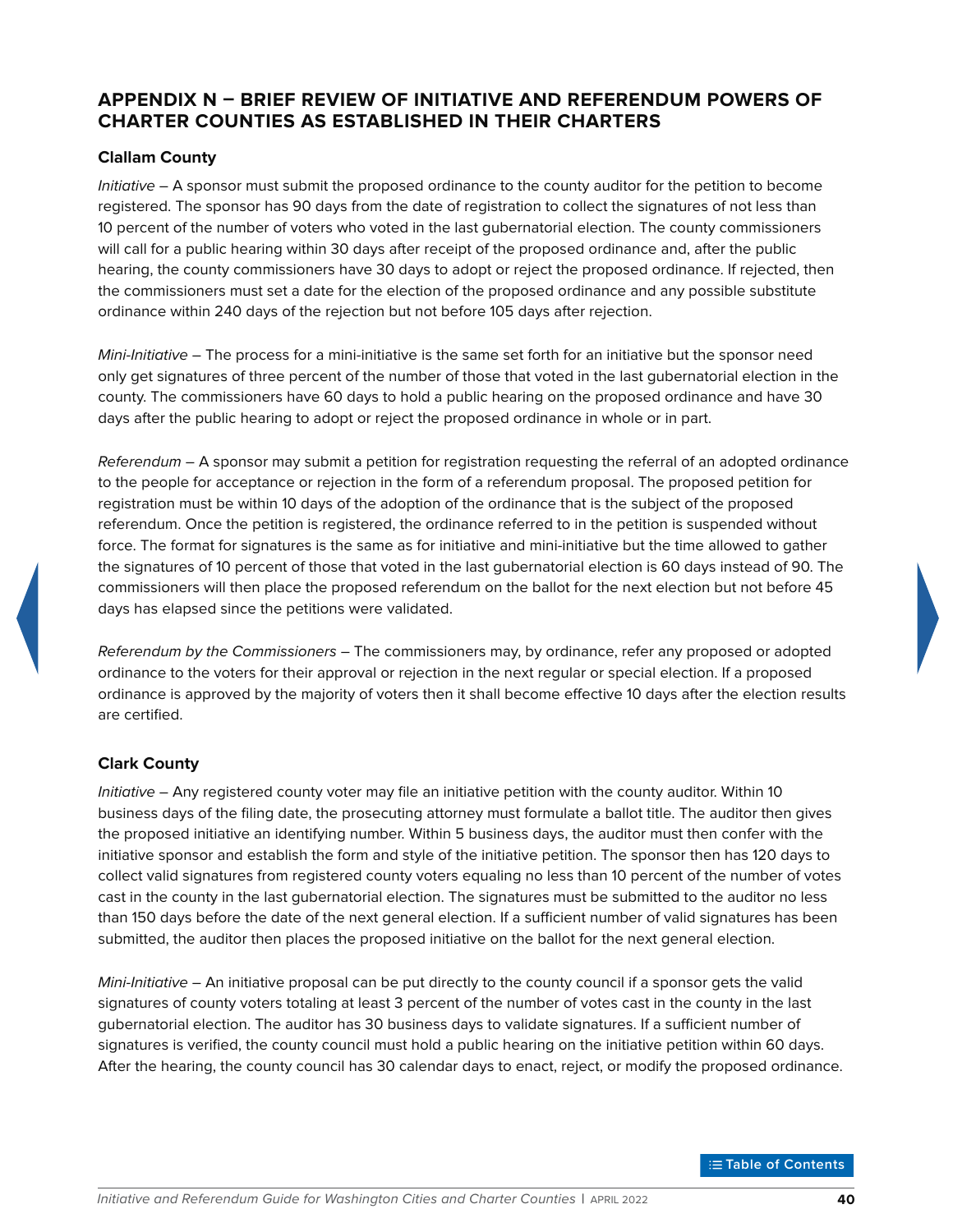*Referendum* – Within 10 days after an ordinance is passed by the county council, a county voter may submit to the county auditor a referendum petition signed by 100 registered county voters against all or any portion of the ordinance. The auditor has 10 calendar days to verify the signatures. If 100 signatures are validated, the relevant portions of the ordinance are suspended. Within five business days, the auditor must confer with the referendum sponsor to review the proposal and give the referendum an identifying number. Within 10 business days, the prosecuting attorney must issue a title to the referendum. The sponsor then has 120 calendar days to collect valid signatures from county voters totaling no less than 10 percent of the total votes cast in the county in the last gubernatorial election. If the appropriate number of valid signatures was received by the auditor, the referendum is submitted to the voters at the next general election.

#### **King County**

*Initiative* – Proposed ordinances may be enacted by initiative of the people if petitions bearing not less than 10 percent of the voters of the county that voted in the last election for county executive are filed with the county council. If sufficient, the council has 90 days to adopt the ordinance as petitioned or place the proposed ordinance on the ballot not less than 135 days after the petitions were filed. The council may also reject the proposed ordinance and adopt a substitute ordinance. Both ordinances are then placed on the ballot and the voters are given the choice of rejecting both or choosing one over the other.

*Referendum* – An ordinance may be subject to referendum if the ordinance petitions have signatures of no less than eight percent of voters in the county that voted in the last election for county executive, and they are filed prior to the effective date of the ordinance. The full text of the ordinance to be referred must be on each petition. If sufficient, the referendum will be put on the ballot at the next special or general election occurring more than 45 days after the petitions are filed.

*Institutional Initiative* – Any city or town within the county boundaries may, after securing consent by motion or resolution of at least half of the cities within the county, petition the council directly with a proposed ordinance. The proposed ordinance must have county-wide significance and be of a subject matter not already prohibited by referendum.

#### **Pierce County**

*Initiative* – Any voter can propose an initiative to be filed with the filing officer. The filing officer must confer with the sponsor as to the form and style and the prosecuting attorney gives the initiative a ballot title. The petitioner has 120 days to get the signatures of not less than 10 percent of the registered voters who voted in the last election for county executive. After the filing officer verifies the sufficiency of the signatures, the council can adopt the proposed ordinance without amendment or reject the ordinance and adopt a substitute ordinance. Both ordinances will then be put on the same ballot at the next general election not less than 120 days before validation.

*Referendum* – Any voter has 15 days after an ordinance is passed by the council to file a referendum proposal. The filing officer confers with the petitioner as to the style and form as well as give the referendum proposal a number. The prosecuting attorney then gives the referendum proposal a ballot title and petitioner has 120 days to gather signatures of at least eight percent of the registered voters in the last election for county executive. The filing officer verifies the sufficiency of the signatures and submits the measure to the people in the next general election not less than 120 days after validation.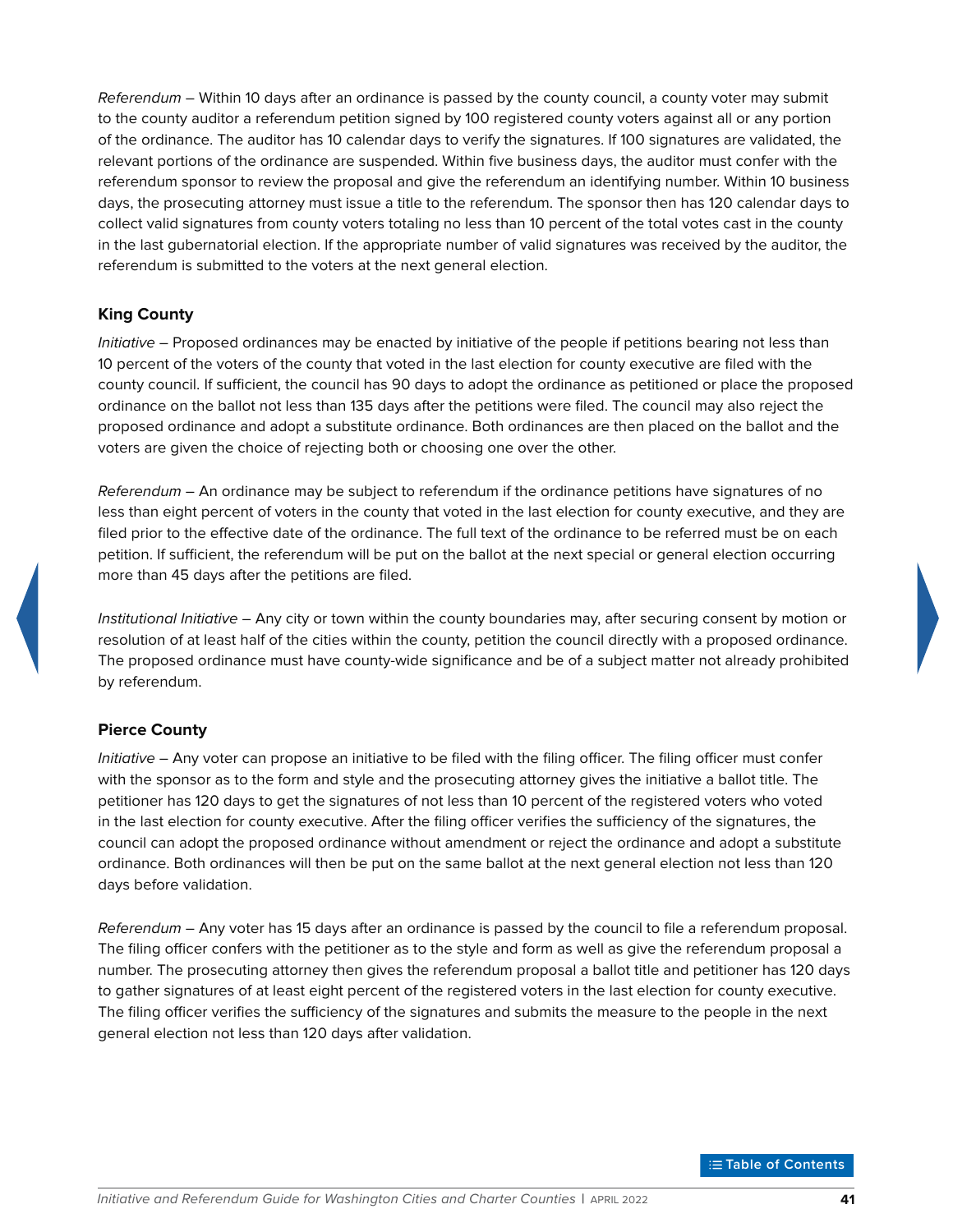#### **Snohomish County**

*Initiative* – An initiative proposal must be filed with the officer charged with holding elections. The prosecuting attorney then drafts the ballot title and the filing officer confers with the petitioner to review and establish the form and substance of the petitions. The petitioner has 90 days to collect the signatures of at least seven percent of the registered voters who voted in the last gubernatorial election. If the sufficiency of petitions is validated then the proposal will be submitted to the people not less than 60 days after validation. Or the council can adopt the proposed ordinance without change or adopt a substitute ordinance. If a substitute ordinance is adopted then both ordinances will be put on the ballot for the voters.

*Mini-Initiative* – An initiative proposal can be put directly to the council if a sponsor gets the signatures of at least three percent of the voters in the last gubernatorial election. The council then holds a public hearing on the proposed ordinance and can enact, reject, or modify the proposed ordinance within 30 days.

*Referendum* – Within 10 days after an ordinance is passed by the council, a voter may submit a referendum petition with at least 100 signatures of those that are opposed to the ordinance with the filing officer. After the form and style of the petitions is confirmed and the ballot title is issued, the petitioner has 45 days to get the signatures of at least five percent of the number of votes that voted in the last gubernatorial election. After validation of the petitions the measure is put to the voters in the next general election not less than 60 days from the time the petitions are validated.

#### **San Juan County**

*Initiative* – Any voter or organization of voters may file an initiative proposal with the county auditor. After the form and style of the petitions are reviewed and the initiative is given a ballot title by the prosecuting attorney, then the petitioner has 120 days to collect the signatures of at least 15 percent of the number of votes in the county from the last gubernatorial election. After the sufficiency of the petitions is verified the measure is to be put to the voters at the next general election not less than 120 days after validation of the petitions. The council can adopt the initiative measure without change or adopt a substitute measure concerning the same subject matter and both will be put on the ballot.

*Mini-Initiative* – Any voter can propose an ordinance to the council if they collect at least 3 percent of the number of qualified voters who voted in the last gubernatorial election. The council will then hold a public hearing and has 60 days to enact or reject the proposed ordinance.

*Referendum* – Any voter has 45 days after an ordinance is passed by the council to file a referendum proposal. After the form and style of the petitions is reviewed by the auditor and the prosecuting attorney gives the proposal a ballot title, the petitioner has 120 days to collect the signatures of registered voters of the county not less than 15 percent of those that voted in the last gubernatorial election. If the sufficiency of the petitions is verified, the proposal will be submitted to the voters at the next general election not less than 120 days after verification.

#### **Whatcom County**

*Initiative* – Any voter may file an initiative proposal with the county auditor. After the form and style of the petitions are reviewed and the initiative is given a ballot title by the prosecuting attorney, then the petitioner has 120 days to collect the signatures of at least 15 percent of the number of votes in the county from the last general election. After the sufficiency of the petitions is verified the measure is to be put to the voters at the next general election not less than 120 days after validation of the petitions. The council can adopt the initiative measure without change or adopt a substitute measure concerning the same subject matter and both will be put on the ballot.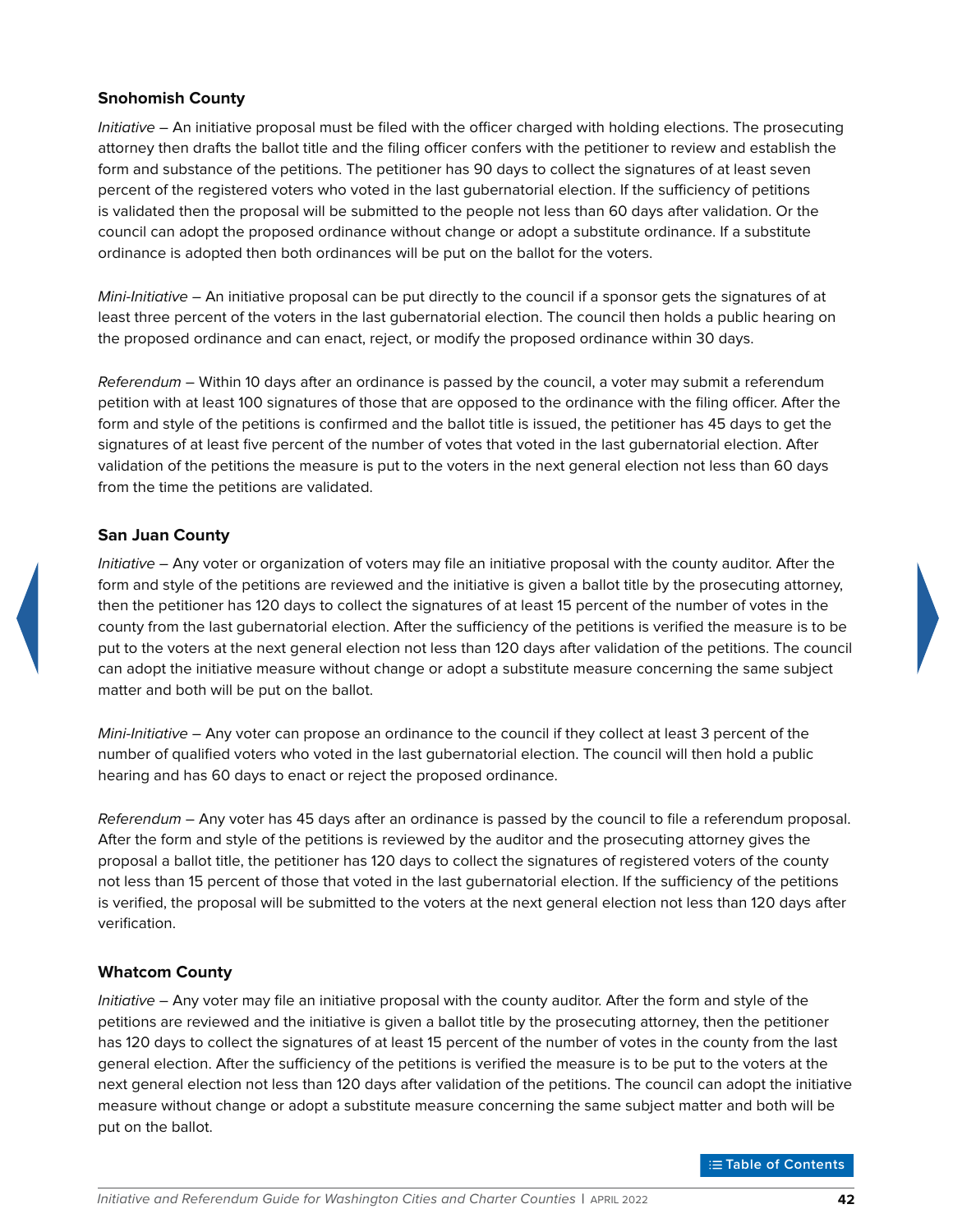*Mini-Initiative* – Any voter can propose an ordinance to the council if they collect at least 3 percent of the number of qualified voters who voted in the last gubernatorial election. The council will then hold a public hearing and has 60 days to enact or reject the proposed ordinance.

*Referendum* – Any voter has 45 days after an ordinance is passed by the council to file a referendum proposal. After the form and style of the petitions is reviewed by the auditor and the prosecuting attorney gives the proposal a ballot title, the petitioner has 120 days to collect the signatures of registered voters of the county not less than 15 percent of those that voted in the last general election. If the sufficiency of the petitions is verified, the proposal will be submitted to the voters at the next general election not less than 120 days after verification.